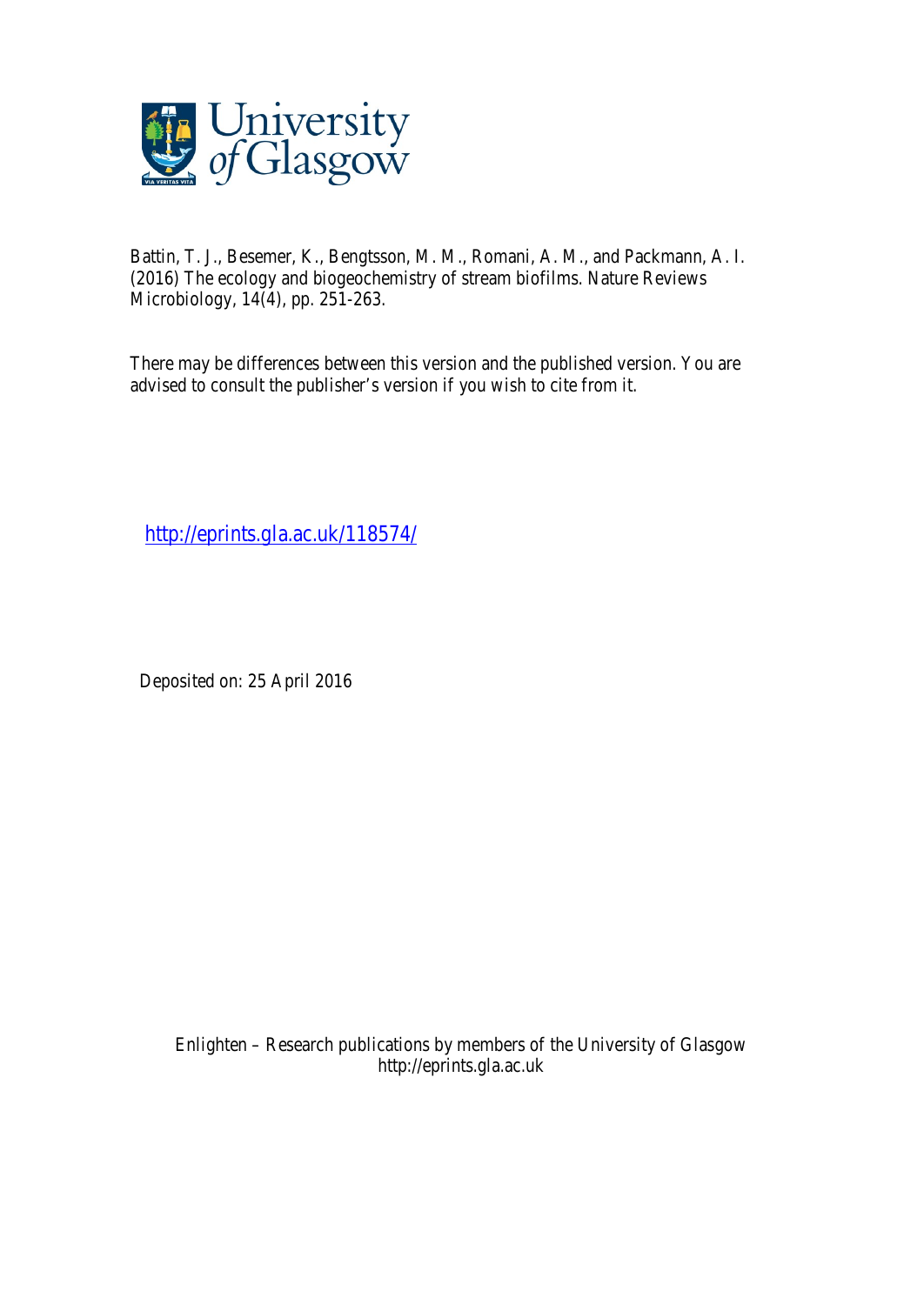## **The ecology and biogeochemistry of stream biofilms**

## **Tom J. Battin\***

Stream Biofilm and Ecosystem Research Laboratory, Faculty of Architecture, Civil and Environmental Engineering, Ecole Polytechnique Fédérale Lausanne, CH-1015 Lausanne

#### **Katharina Besemer**

School of Engineering, University of Glasgow, Glasgow, G12 8LT United Kingdom

### **Mia M. Bengtsson**

Institute of Microbiology, University of Greifswald, 17489 Greifswald, Germany

## **Anna M. Romani**

Institute of Aquatic Ecology and Department of Environmental Sciences, University of Girona, E-17071 Girona

## **Aaron I. Packmann**

Department of Civil and Environmental Engineering, Northwestern University, Evanston IL 60208-3109 USA

**\*Corresponding author:** Tom J. Battin, tom.battin@epfl.ch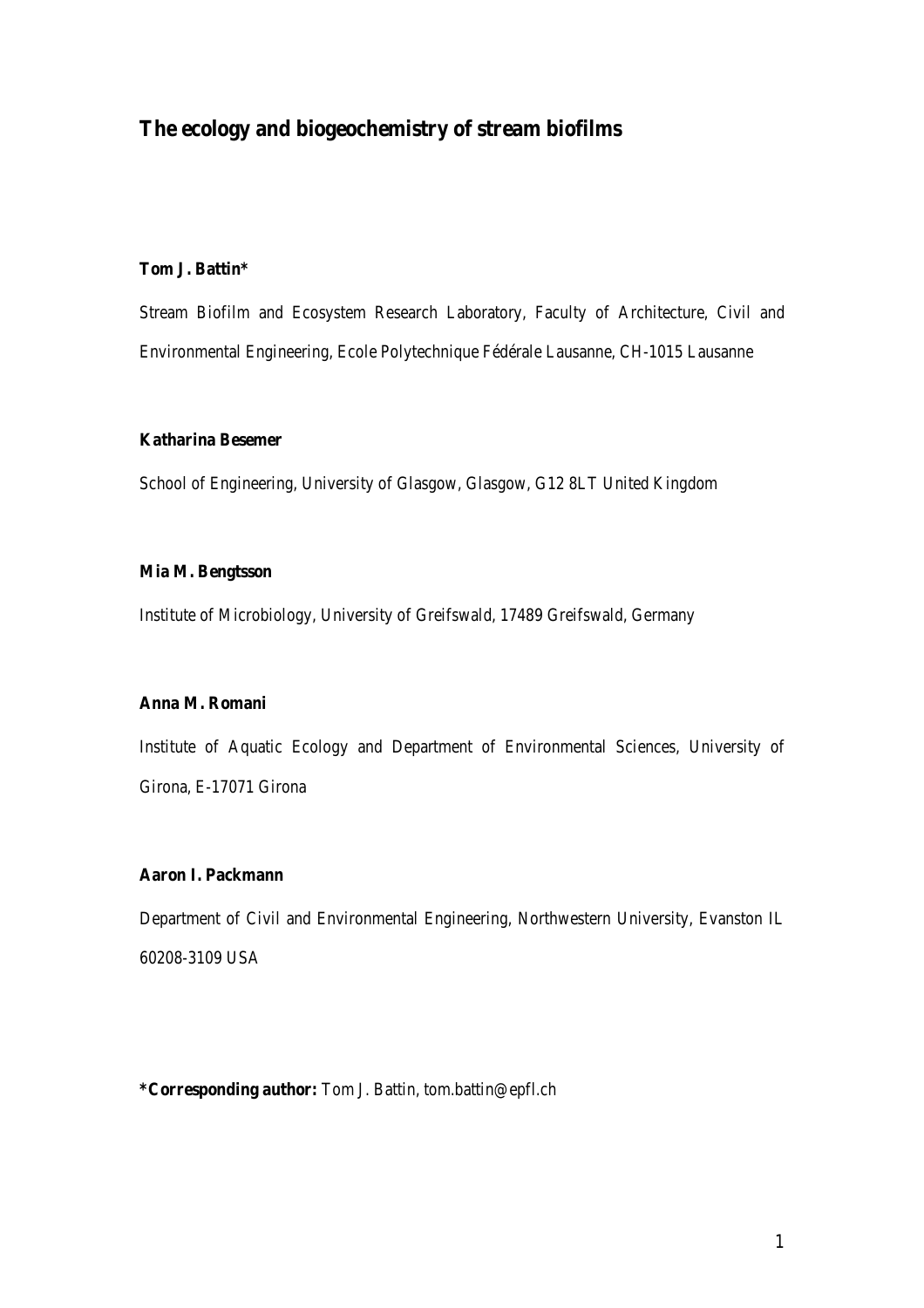**Streams and rivers form dense networks, shape the Earth's surface and, in their sediments, provide an immensely large surface area for microbial growth. Biofilms dominate microbial life in streams and rivers, drive crucial ecosystem processes and contribute substantially to global biogeochemical fluxes. In turn, water flow and related deliveries of nutrients and organic matter to biofilms constitute major constraints on microbial life. In this Review, we describe the ecology and biogeochemistry of stream biofilms and highlight the influence of physical and ecological processes on their structure and function. Recent advances in the study of biofilm ecology may pave the way towards a mechanistic understanding of the effects of climate and environmental change on stream biofilms and the biogeochemistry of stream ecosystems.**

The perception that most microorganisms live as complex communities that are attached to surfaces has profoundly changed microbiology over the past decades. Most, if not all, bacteria can form biofilms, which are communities of cells embedded in a porous extracellular matrix. Dental plaque, the microorganisms on catheters and implants that cause persistent infections and the fouling of ship hulls and pipework are all examples of biofilms with important implications for public health and industrial processes. Most contemporary biofilm research rests on the discovery made more than 35 years ago by Maurice Lock, Gill Geesey and Bill Costerton: bacteria attached to surfaces dominate microbial life in streams<sup>1-3</sup>. These microbiologists pioneered research into stream biofilms, also termed periphyton or epilithon, and described them as complex aggregates of bacteria, algae, protozoa, fungi and meiobenthos. The early study of stream biofilms also highlighted the relevance of interactions between microbial phototrophs and heterotrophs for energy fluxes and the role of the biofilm matrix as the site of extracellular enzyme activity and adsorption of dissolved organic matter  $(DOM)^{3,4}$ .

Since these early days, the study of the ecology and biogeochemistry of stream biofilms has slowly developed in the wake of thriving research on bacterial biofilms — often comprising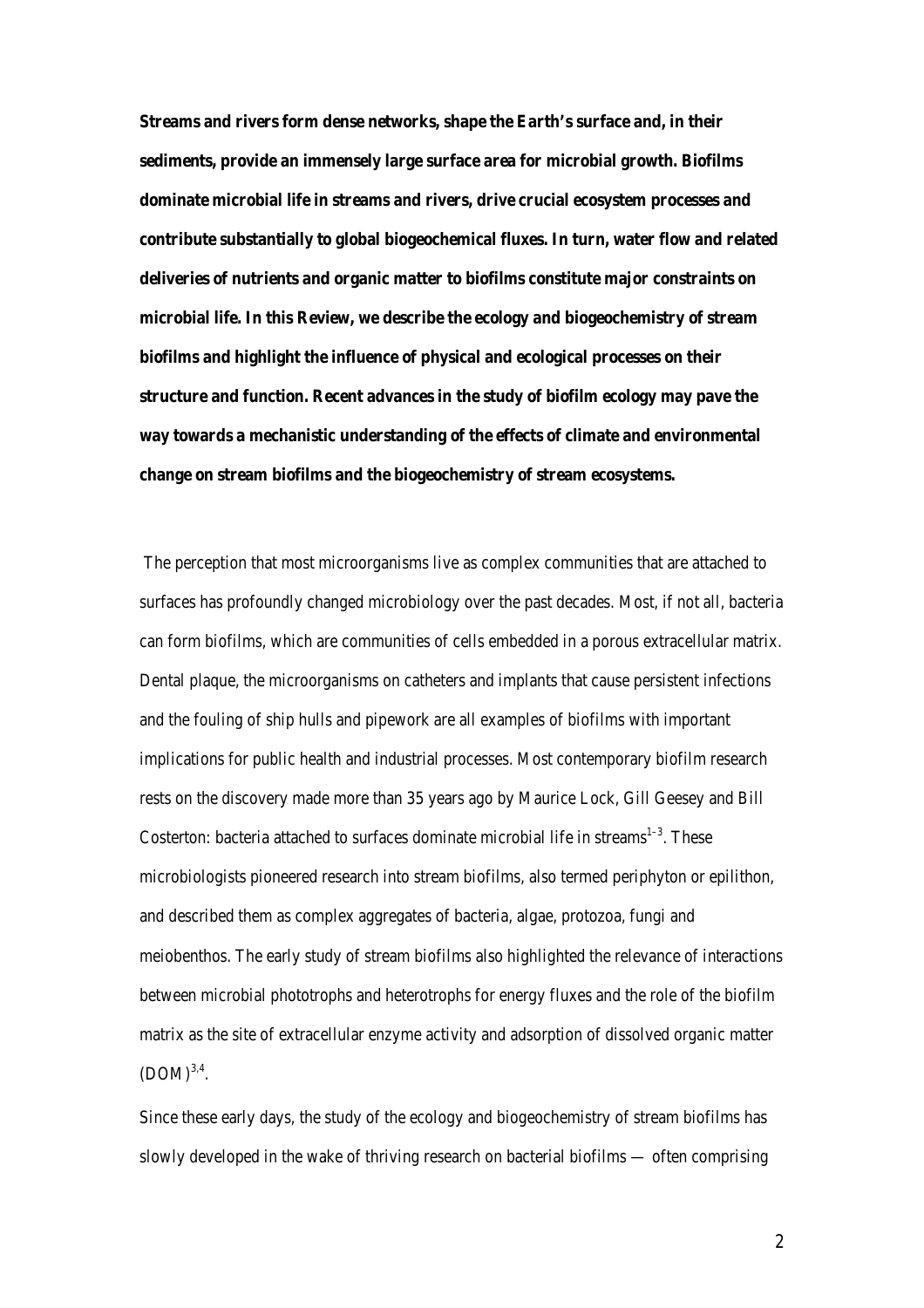only a single strain, of interest to medical microbiology, rather than the polymicrobial communities found in stream biofilms — and on the microbial ecology of marine and lake planktonic communities<sup>5</sup>. Unlike bacterial biofilms grown in the laboratory, biofilms in streams are continuously exposed to a diverse inoculum that includes bacteria, archaea, algae, fungi, protozoa and even metazoa. These diverse biological 'building blocks', when combined with the dynamic flow of streamwater, generate biofilms with inherently complex and varying physical structures that have implications for microbial functioning and ecosystem processes<sup>6</sup>. In streams, biofilms are key sites of enzymatic activity<sup>7</sup>, including organic matter cycling, ecosystem respiration and primary production and, as such, form the basis of the food web.

Why should we study the ecology and biogeochemistry of stream biofilms? Streams sculpt the continental surface, forming dense and conspicuous channel networks that can be thought of as ecological arteries that perfuse the landscape. Streams are connected to their catchments through various surface and subsurface flow paths and notably through the hyporheic zone in the streambed at the interface between groundwater and streamwater<sup>8</sup>. Microbial cells, solutes and particles enter streams through these flow paths and, en route to downstream ecosystems and ultimately to the oceans, they may interact with the biofilms that colonize the large surface area provided by the streambed as a 'microbial skin' (BOX 1). As a result, the streambed and its biofilm microbiome contribute to biogeochemical fluxes<sup>8</sup>. Indeed, stream biofilms are now recognized as substantial contributors to global carbon fluxes by degrading organic matter and ultimately emitting an unexpectedly large amount of carbon dioxide into the atmosphere $9,10$ . Microorganisms in streams are also major components of the nitrogen cycle as they denitrify nitrate that they receive from catchment and emit the resulting nitrous oxide or nitrogen gas into the atmosphere $11,12$ . Furthermore, stream biofilms can be viewed as a crucial component of the catchment microbiome that also includes the microbial communities of the phyllosphere<sup>13</sup> and soil<sup>14</sup>. The phyllosphere and the soil crust intercept water, microorganisms and solutes upon their entry into the catchment, whereas stream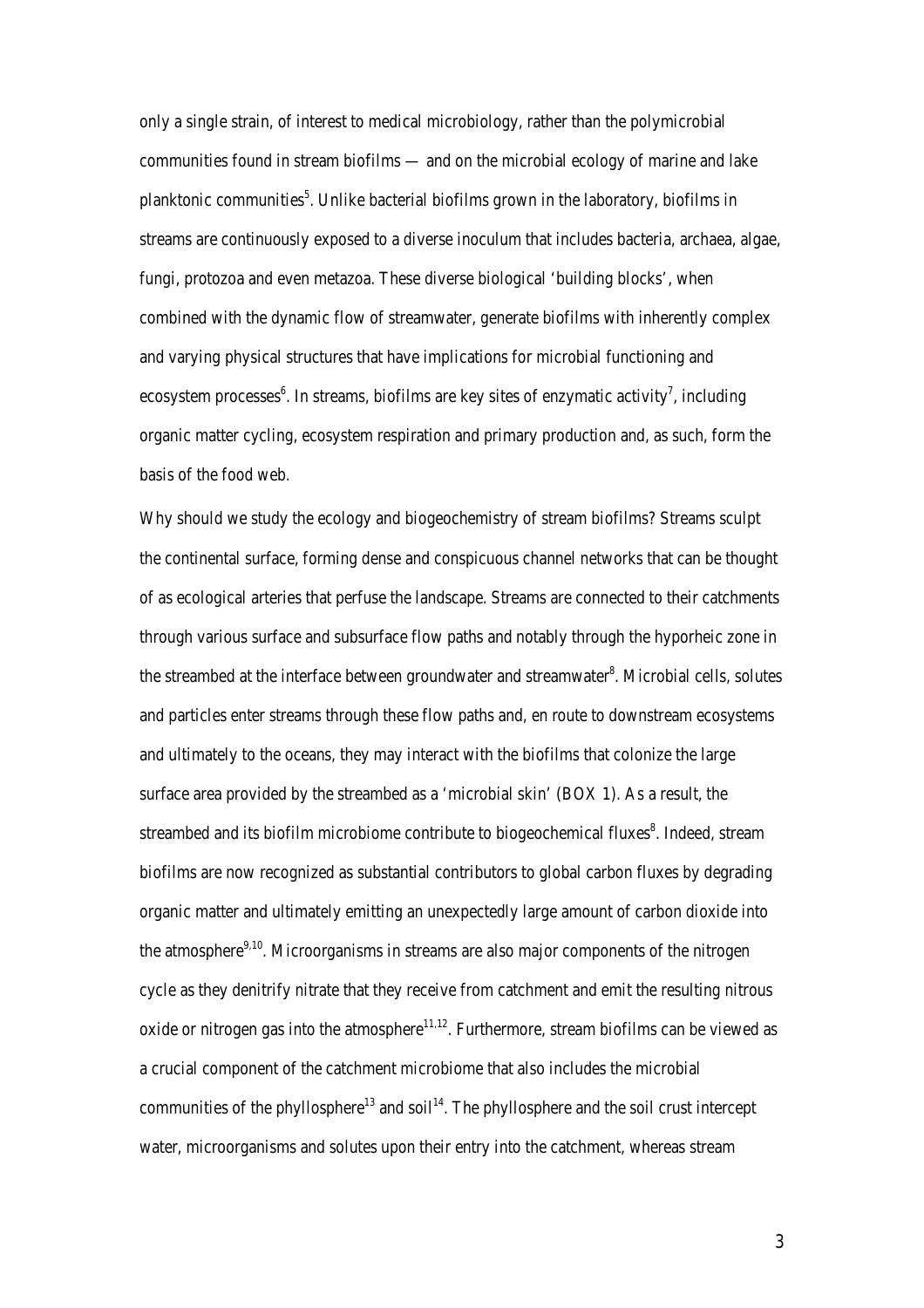biofilms regulate the export of microorganisms and solutes from the catchment. Stream biofilms thus connect the land surface, groundwater, oceans and the atmosphere, and as such they are prominently positioned at the nexus of global biogeochemistry, biodiversity and climate change. In this Review, we describe the ecology and biogeochemistry of stream biofilms at different scales and consider how the biodiversity and functions of these biofilms can influence, and in turn be influenced by, environmental processes.

#### Biodiversity across spatial scales

Stream biofilms are jungles of biodiversity, and the organisms that are typically found within them span across the entire tree of life. The development of next-generation sequencing methods has enabled a high-throughput profiling of these biofilms that has impressively demonstrated the full breadth and complexity of their microbial diversity (FIG. 1). Depending on light availability, eukaryotic algae (such as diatoms, green algae, chrysophytes, red algae and cryptophytes) and cyanobacteria, together with bacteria and to some extent also archaea, can form biofilms in the benthic zone, whereas bacteria and archaea dominate in the deeper sediments in which phototrophic life is limited. Fungi are probably also an important component of stream biofilms but remain poorly studied<sup>15,16</sup>. Ciliates, flagellates, nematodes and even young-instar insects (such as midges) are among the top consumers in stream biofilms<sup>17,18</sup>, and their grazing activity can change the physical structure<sup>19,20</sup>, community composition<sup>21</sup> and carbon cycling of biofilms<sup>22</sup>. Furthermore, viruses have an important role in marine ecosystems<sup>23</sup>; for example, in bacterial biofilms<sup>24</sup>, bacterial viruses (or phages) can infect cells and regulate the dynamics and diversity of bacterial communities. However, little is known of the abundance and relevance of viruses in stream biofilms.

Next-generation sequencing data of 16S rRNA genes (that is, bacterial taxonomic marker genes) of samples from benthic and hyporheic biofilms are becoming increasingly available $^{25-}$  $27$ , which has enabled a more detailed understanding of the composition and diversity patterns of bacterial communities within stream biofilms. These data suggest that the Proteobacteria and Bacteroidetes phyla generally dominate bacterial communities in stream biofilms (FIG.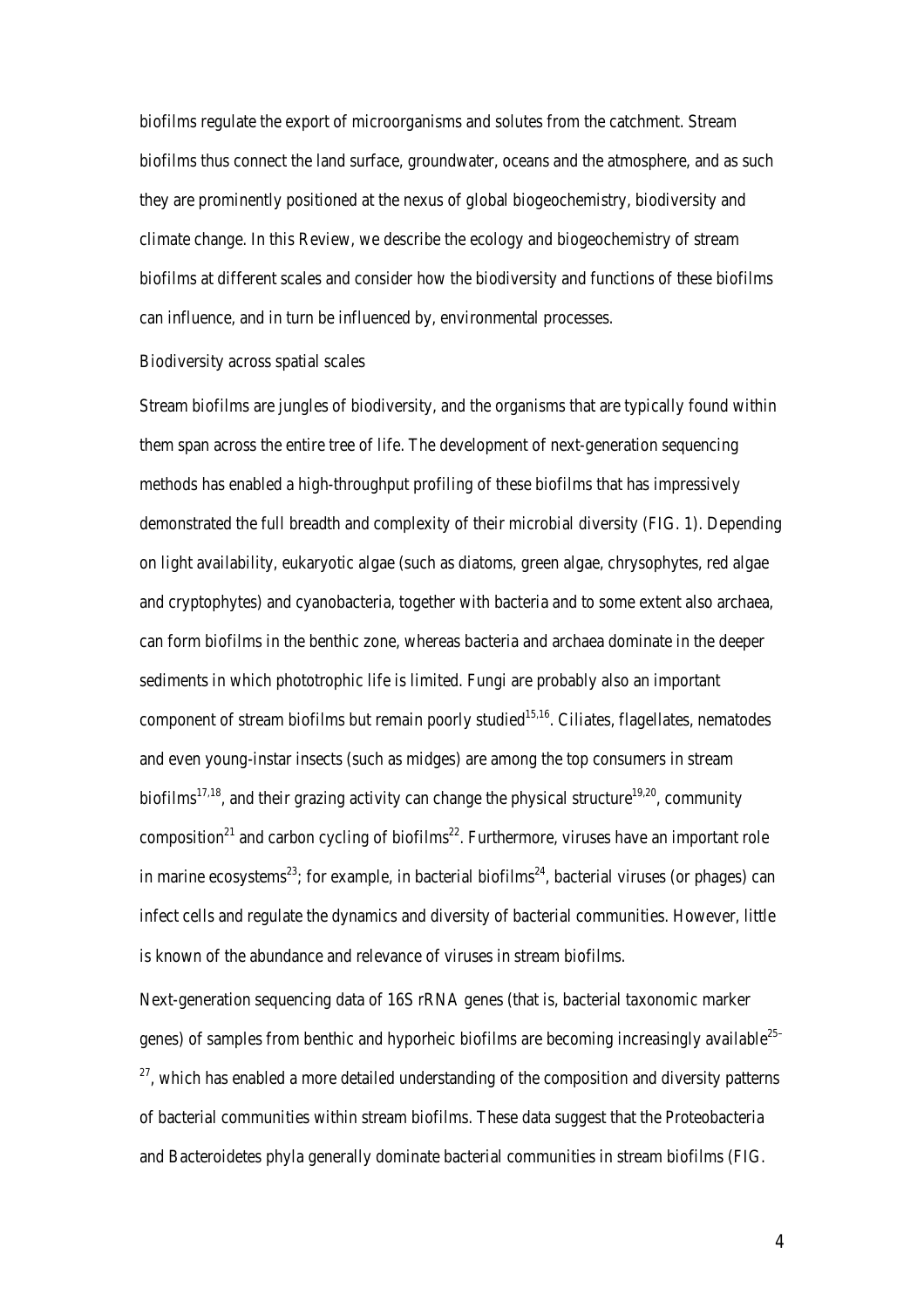2). Betaproteobacteria and Alphaproteobacteria are commonly the numerically dominant classes of Proteobacteria in benthic and hyporheic biofilms. The ability of members of the Alphaproteobacteria to degrade humic substances — a major component of DOM in streamwater — and their tendency to form filamentous, and possibly grazing-resistant, morphologies<sup>28</sup> may favour the growth of this class of bacteria in biofilms. Within the Bacteroidetes phylum, the Flavobacteriia and Sphingobacteriia classes seem to be of special importance to stream biofilms. Some members of these classes possess the ability to degrade biopolymers, such as cellulose and chitin<sup>28,29</sup>, that contribute to the high molecular weight fraction of DOM in streams. The gliding motility of many Flavobacteriia is expected to facilitate the colonization of surfaces and subsequent formation of biofilms (and suspended particles) in aquatic ecosystems<sup>28,29</sup>. This notion is supported by the observation that, under elevated flow velocity, Flavobacteriia adhere better to surfaces than Pseudomonas aeruginosa, which is a notable biofilm former $30$ . Furthermore, analyses of co-occurrence networks identified Sphingobacteriia as a key taxonomic group in stream biofilms<sup>31</sup>, which agrees with the involvement of these bacteria in the formation and colonization of suspended aggregates in the ocean and lakes<sup>29</sup>. Other bacteria that are commonly found in stream biofilms, but at lower relative abundance, include Gammaproteobacteria, Deltaproteobacteria, Actinobacteria, Firmicutes, Gemmatimonadetes, Verrucomicrobia, Planctomycetes and Deinococcus– Thermus. Finally, next-generation sequencing data suggest that archaea constitute only a minor component of stream biofilms<sup>26,32,33</sup>. This finding contrasts with earlier studies using fluorescence in situ hybridization that reported archaea as notable contributors to biofilm communities in oligotrophic glacier-fed streams<sup>34</sup> and nutrient-rich streams<sup>35</sup>. Not unexpectedly, archaea seem to be restricted to specialized niches where, for instance, ammonium-oxidizing archaea outcompete ammonium-oxidizing bacteria<sup>36</sup> or, in the hyporheic zone, methanogenic archaea thrive in anoxic pockets $37$ .

Stream biofilm communities are highly diverse with hundreds if not thousands of operational taxonomic units (OTUs) that span over the major taxa outlined above and colonize the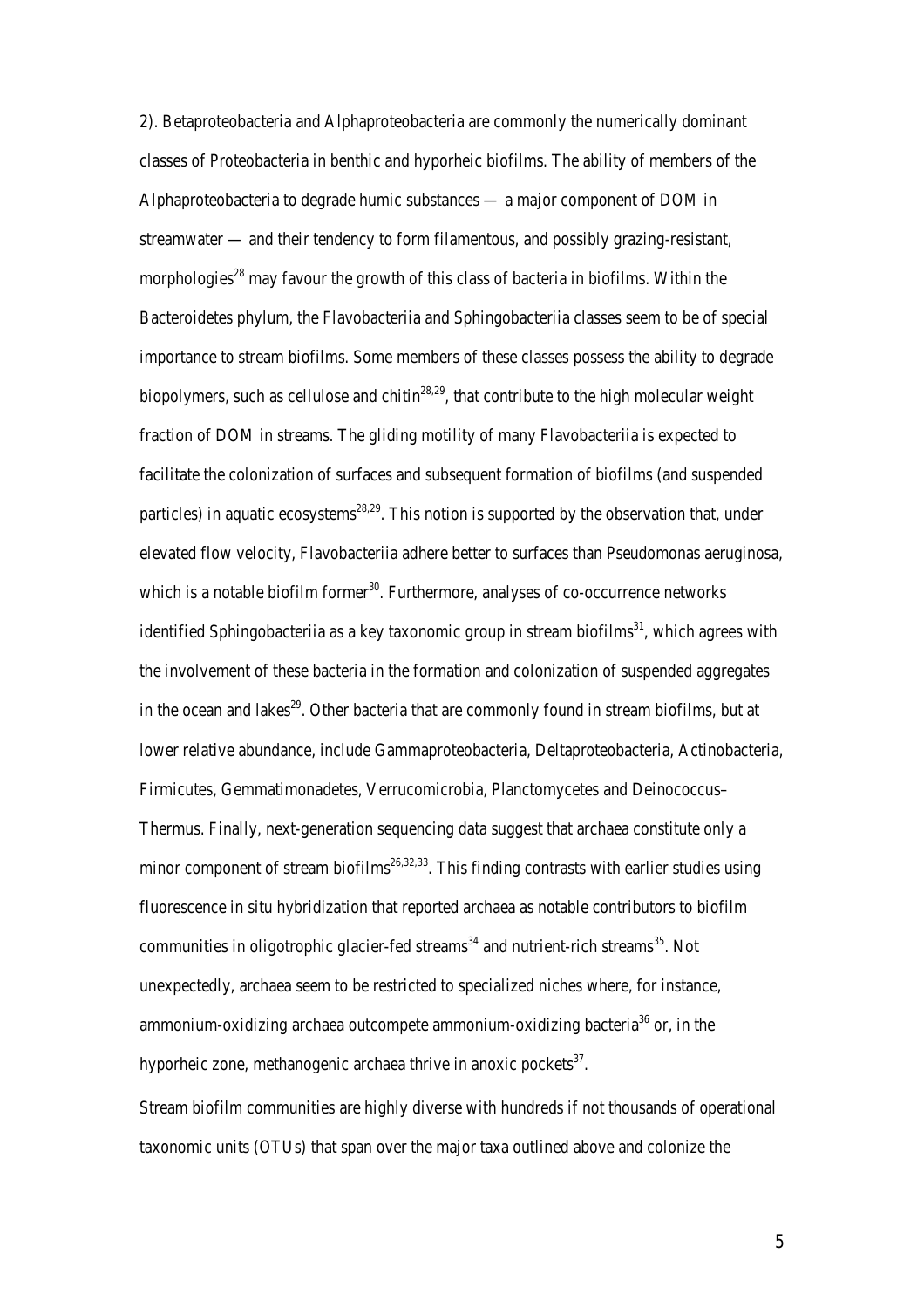various habitats in streams<sup>25</sup> (FIGS 1,2). A major question that arises from these observations is how do these complex communities assemble? Metacommunity theory proposes that the composition and diversity of ecological communities are shaped by the interplay between regional dispersal dynamics, the local environment and biotic interactions<sup>38</sup> (BOX 2). Local environmental conditions and dispersal dynamics may differentially affect biodiversity dynamics in biofilms depending on scale. For example, at the sub-millimetre scale, biofilm physical structure and niche differentiation can induce spatial shifts in community composition. During periods of low streamwater flow, when hydraulic stress is reduced, benthic biofilms can develop into thick communities stratified into a canopy that contains algae and cyanobacteria exposed to light; in turn, these phototrophs attenuate the penetration of light into the deeper biofilm layers, thereby shifting the community toward heterotrophs<sup>39</sup>. Furthermore, depending on the turbulence of the water overlying the biofilms, the biofilm canopy can differentiate into streamers (see below), which can entail microscale shifts in bacterial community composition. This is supported by findings suggesting that niche differentiation and competition are processes responsible for shifts in community composition in streamers $40$ .

At an intermediate scale (that is, centimetres to metres), the interplay between streambed geomorphology and flow fields creates patchy landscapes. Environmental gradients emanating from hydraulic and microbial processes create potential niches in these landscapes and shape dispersal routes for microbial cells from the streamwater. As a result, environmental heterogeneity increases and can even induce turnover of microbial taxa across streambed landscapes. It was shown, for instance, that the spatial variation of hydraulics over bedforms in experimental streams explained almost half of the variation in biofilm community composition and thereby increased microbial  $\alpha$ -diversity over bedforms<sup>41</sup>. Neutral models based on flow-induced dispersal of microbial cells indicate that stochastic immigration also contributes to the assembly of local biofilm communities in streambed landscapes with low environmental heterogeneity<sup>42</sup>. That such neutral approaches failed to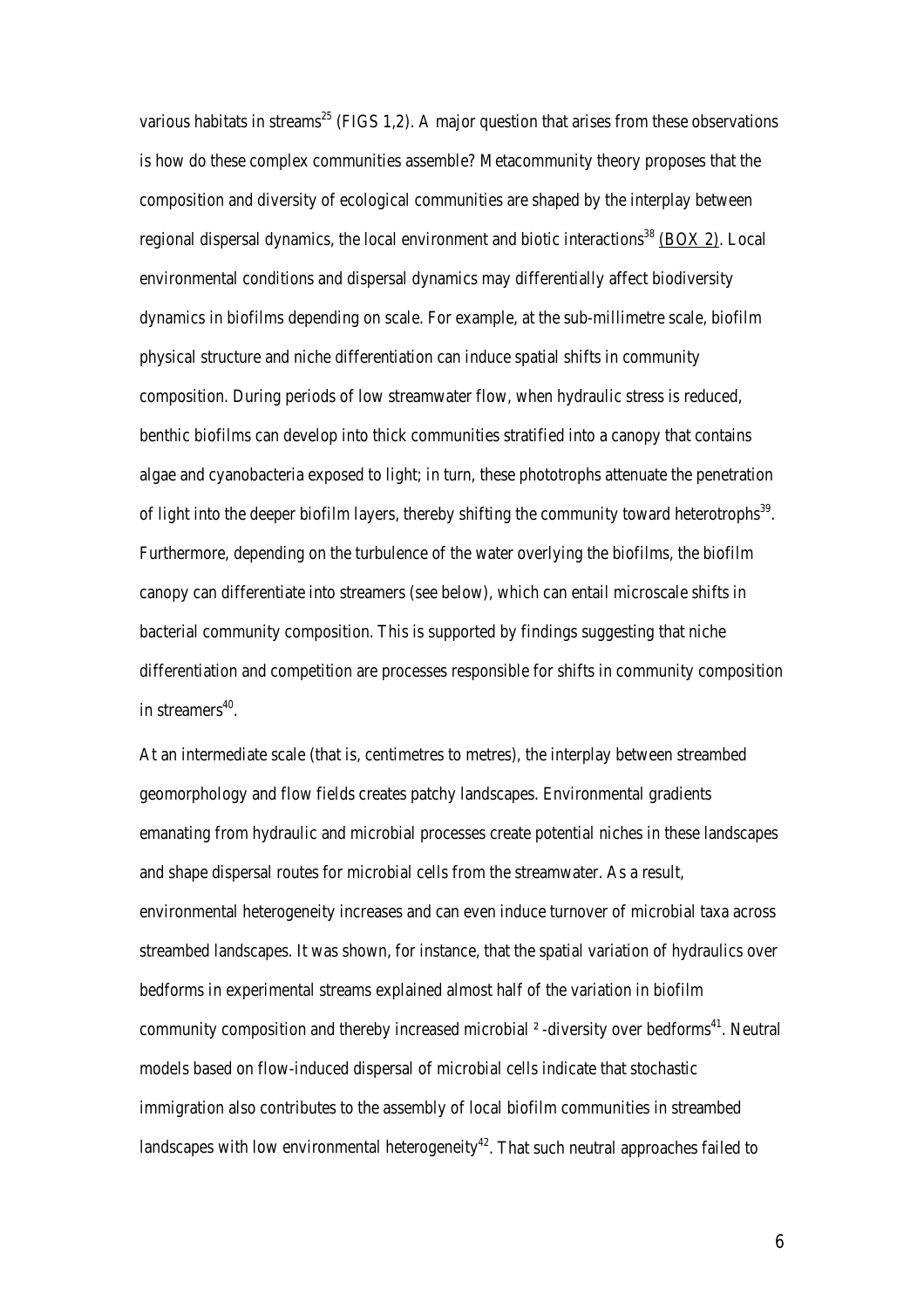explain community turnover in more heterogeneous landscapes suggests sorting by the local environment as an underlying community assembly<sup>41,42</sup> (BOX 2). These findings agree with the idea that dispersal limitation governs the assembly of microbial communities when sorting by the local habitat is low<sup>43</sup>, as can be expected for rather homogenous streambed landscapes. Furthermore, these findings concur with the notion that the physical and biological patterns and processes of biofilms co evolve with the streambed environment they inhabit, as the assumptions of neutral models do not apply if there are strong co variances between processes, such as biofilm development and the establishment of environmental gradients in the streambed.

At the multi-kilometre scale of catchments, dispersal dynamics and environmental conditions can also shape bacterial diversity and community composition in stream biofilms. In a study of glacier-fed streams in the European Alps, environmental factors related to catchment geology and altitude (such as pH, temperature and electrical conductivity) sorted microbial taxa from the streamwater that assembled into the biofilm communities<sup>32</sup>. For instance, the presence of major phyla such as Actinobacteria, Nitrospirae and Verrucomicrobia in biofilms varied with the electrical conductivity of streamwater, whereas the presence of Acidobacteria, Gemmatimonadetes and Proteobacteria in biofilms was related to shifts in  $pH^{32}$ . This study also showed that microbial ±-diversity increased with decreasing altitude, as glacial coverage recedes, which may support the notion that ±-diversity depends on the size of the catchment from which the metacommunity recruits microbial cells. This is because the recruitment range, and thus the metacommunity size, would increase as relative glacier coverage decreases, thereby diversifying microbial sources (for example, soils, rocks and groundwater) from which stream biofilms communities may ultimately assemble. By contrast, owing to the variety of extreme cold habitats associated with glaciers, ² -diversity across glacier-fed streams is elevated when glacier coverage is high $32$ . As glaciers shrink, these habitats and their microbial communities vanish, which translates to a loss of microbial ² -diversity in stream biofilms at the multi-kilometre scale.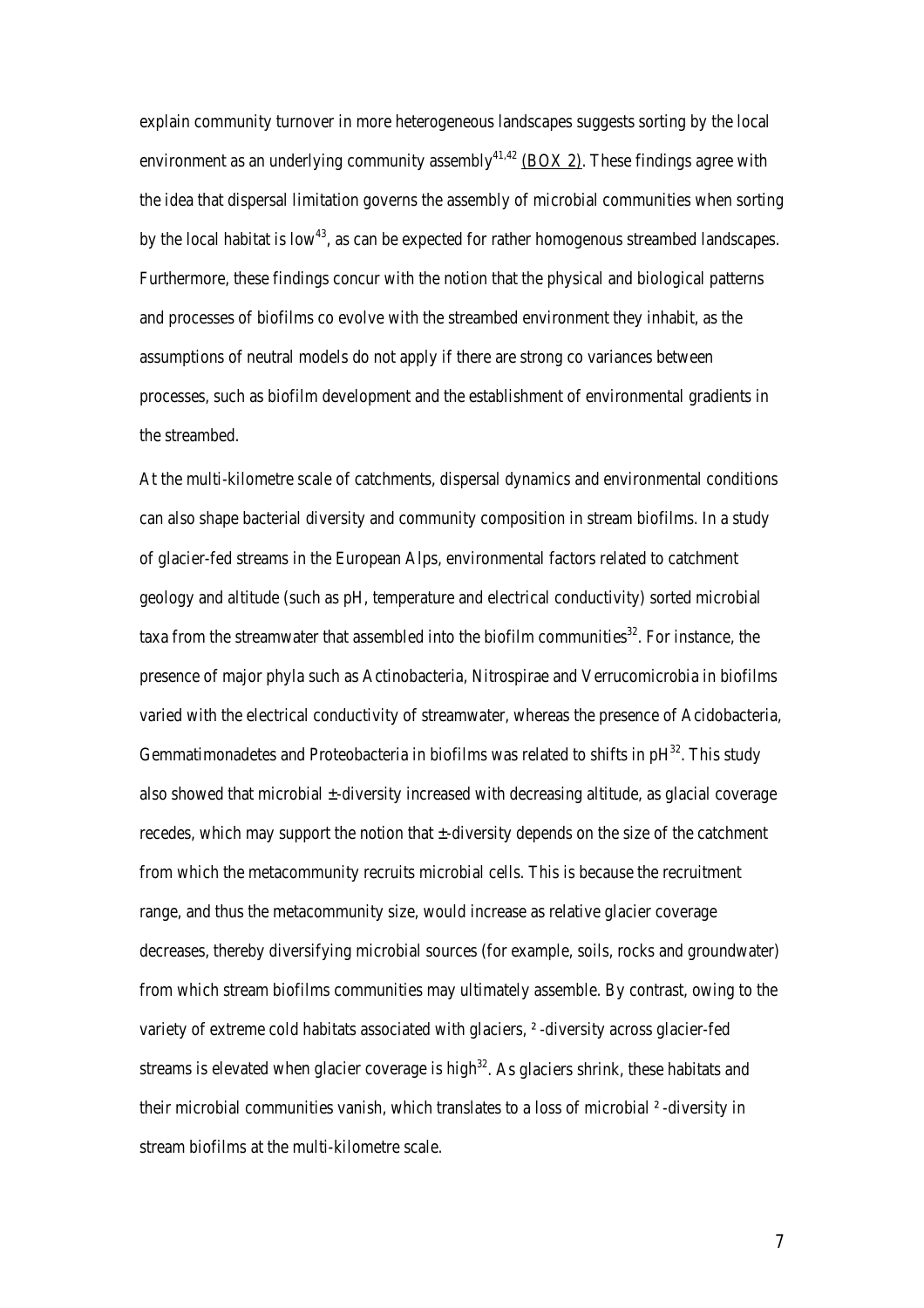Patterns of biodiversity dynamics in benthic biofilms also become apparent at the scale of stream networks draining several catchments. In a survey of over 114 streams in a stream network, the average  $\pm$ -diversity in benthic biofilms decreased from a greater diversity upstream to a lower diversity in downstream reaches<sup>44</sup>. Strikingly, the survey found that stream confluences induce stepwise reductions in ±-diversity along this upstream-to downstream continuum, which the authors of the study tentatively attributed to competitive exclusion. Furthermore, patterns of <sup>2</sup>-diversity identified in the survey indicated that there was a significantly higher degree of variability in community composition among headwaters than among larger downstream reaches that could not be explained by geographical distance<sup>44</sup>. These combined patterns of  $\pm$ -and  $\frac{2}{3}$ -diversity highlight the crucial role of headwaters as reservoirs of microbial biodiversity at the scale of stream networks. Headwater streams collect diverse microorganisms from soils, and various other sources, in the catchment<sup>45,46</sup>, which they channel through the stream network to downstream reaches. En route, these microorganisms can colonize bare sediments and invade resident biofilms, thereby experiencing environmental sorting and competitive interactions. As a result, the local diversity of biofilms decreases, and their community composition becomes more uniform in larger streams compared with biofilms in headwaters.

There is also evidence that dispersal dynamics and hydrology, both changing predictably across stream networks, affect the community network structure of microbial biofilms. Analyses of co-occurrence networks generated from 16S rRNA sequencing data showed that community networks tend to fragment into more abundant, but smaller, clusters that may be sensitive to the hydrological regime and dispersal dynamics $31$ . The same study also uncovered the role of typical biofilm formers, such as Sphingobacteriia, in the organization of biofilm community networks. This finding is potentially important as it provided the first evidence that biofilm community stability is associated with dispersal dynamics and hydrology, which are processes that are increasingly subject to changes caused by shifts of the hydrological regime induced by climate change and human intervention (for example, damming or inter-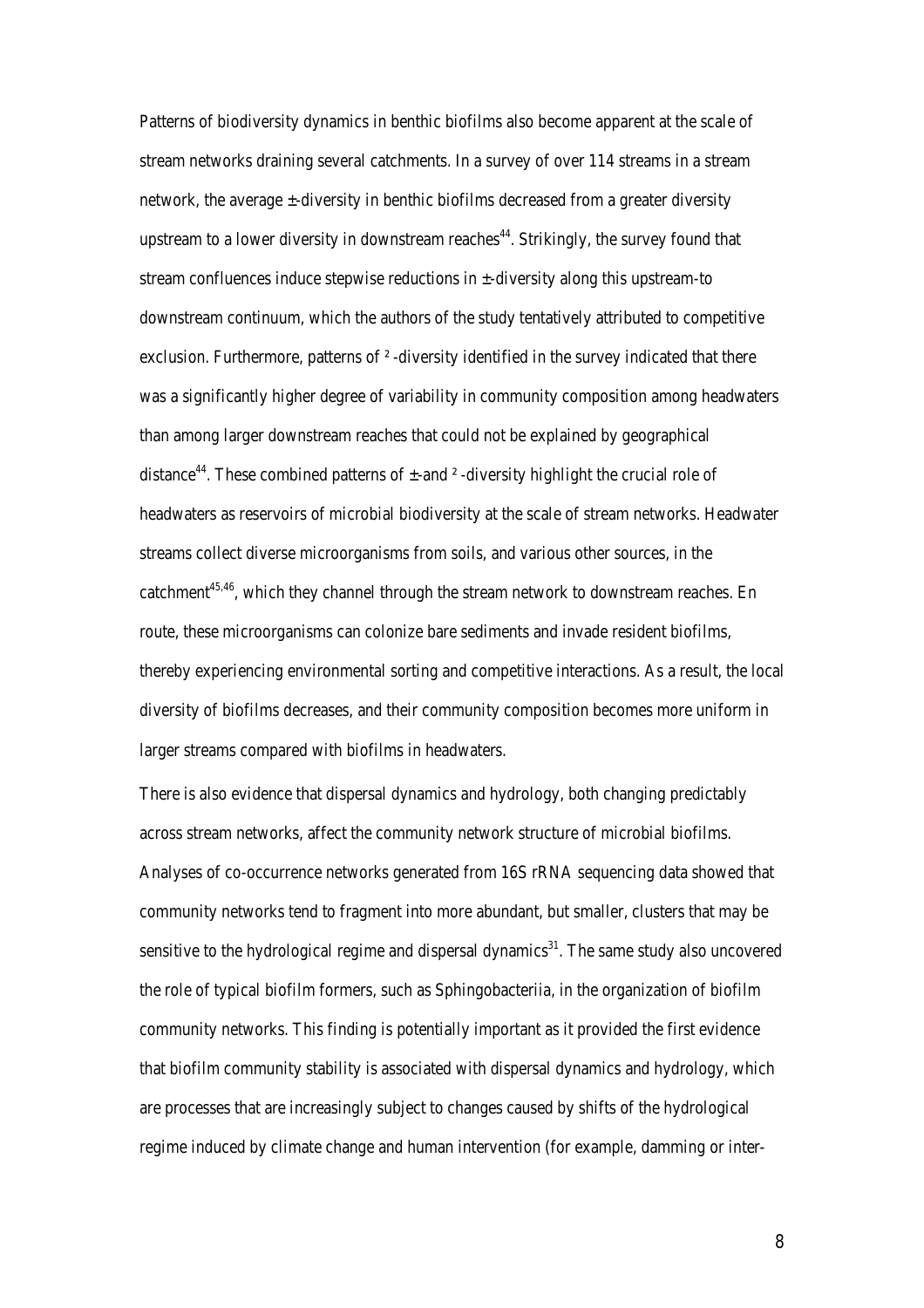basin diversion of water).

Finally, the roles of geographical distance and large-scale environmental variation on a continental scale were assessed in a survey encompassing 244 streams in New Zealand<sup>47</sup>. This survey showed that environmental conditions were more important than dispersal limitation in biofilm community assembly and diversity. Specifically, the study found that change in land use, such as that entailing the destruction of native vegetation, rather than spatial factors, such as latitude or elevation, most strongly affected community composition and diversity. Similarly, a survey in New Hampshire, USA, found that environmental factors (notably streamwater pH), rather than geographical distance, best predicted the variation observed between bacterial communities associated with benthic organic matter in streams<sup>48</sup>. Collectively, these patterns suggest that community composition and biodiversity dynamics of stream biofilms are not random but driven by environmental factors. It is crucial that we understand this relationship, as environmental change (both at global and local scales) may have repercussions on the functioning of biofilms and even on ecosystem processes.

#### **Formation and physical structure**

Much of our understanding of the physical structure of stream biofilms has been inspired and guided by the early concepts developed by Lock and colleagues<sup>3</sup> and by work on singlespecies bacterial biofilms grown in flow chambers<sup> $49,50$ </sup>. Growth and structural differentiation of stream biofilms begins when nascent biofilms are formed from bacterial or algal microcolonies (FIG. 3). Whether algae are important building blocks of the biofilm depends on the availability of light, which gradually declines from the benthic zone to the hyporheic zone of the streambed. In a first step, single diatom cells may attach to the sediment surface, where they form chain-like microcolonies that become entangled and confer physical structure to nascent benthic biofilms<sup>51</sup>. Adjacent microcolonies can coalesce, owing to growth through reproduction and short-distance dispersal guided by a combination of colony development on the surface and the direction of streamwater flow<sup>52</sup>. Under reduced flow velocity and laminar flow conditions, coalescing microcolonies can differentiate into star-like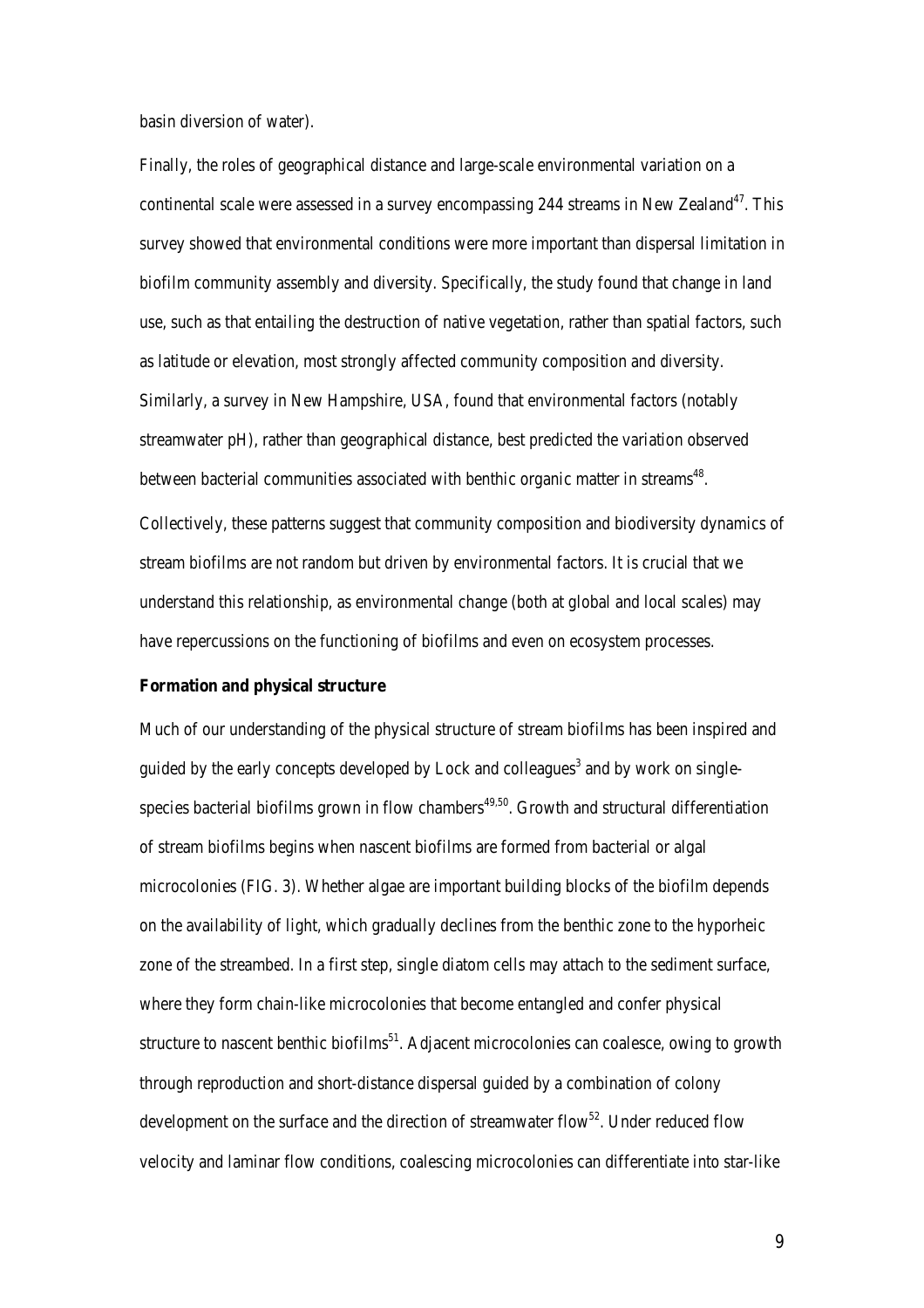or quasi-polygonal structures that often cover large surfaces of the sediment and develop substantial biomass $39,52$ . The high demands of these biofilms for oxygen, nutrients and dissolved substrates can impede mass transfer of these solutes, causing microorganisms within the interior of the biofilm to become nutritionally deprived  $30,53$ . The structural differentiation of the canopy into finger-like structures increases biofilm surface area to replenish crucial solutes<sup>6</sup>; this observation supports early modelling results showing increased canopy differentiation of biofilms exposed to low nutrient concentrations<sup>54</sup>.

As shear stress increases in environments with elevated flow velocity, biofilms can form directed ridges<sup>39,55</sup> and even centimetre-long streamers that oscillate in the streamwater<sup>56</sup>. Streamers can form from a base attached to the sediment surface and a flexible tail elongated in the flow direction; alternatively, they can develop directly from the canopy of the biofilm. Streamers are complex structures that are composed of diverse building blocks. Some examples have been shown to be constructed from a bacterial backbone embedded in extracellular polymeric substances (EPS), which confers a viscoelastic property, and spiked with abundant diatom cells<sup>56</sup>. Described as 'garlands', such streamers may offer microniches to phototrophs by providing favourable access to light, nutrients and carbon dioxide in the streamwater in addition to protection from erosion by tethering to underlying biofilms<sup>56</sup>. Modelling of fluid dynamics around streamers has shown that oscillation enhances solute mass transfer because the streamer both responds to turbulent flow fluctuations and imposes an obstructive drag force that leads to further turbulent dissipation<sup>57</sup>. In flexible canopies of submerged vegetation, this waving motion of the canopy is termed 'monami' and results in the formation of a shear layer at the top of the canopy that regulates mass transfer of solutes into the canopy<sup>58</sup>. It could be argued that the oscillation of streamers pumps water and solutes into the biofilms and thereby enhances mass transfer, a notion that is supported by the proposal that biofilms can oscillate as membranes<sup>59</sup>.

Much like bacterial biofilms grown under laboratory conditions<sup>49</sup>, stream biofilms contain voids and channel systems<sup>6,39,55</sup>. Channel systems in biofilms growing under slow flowing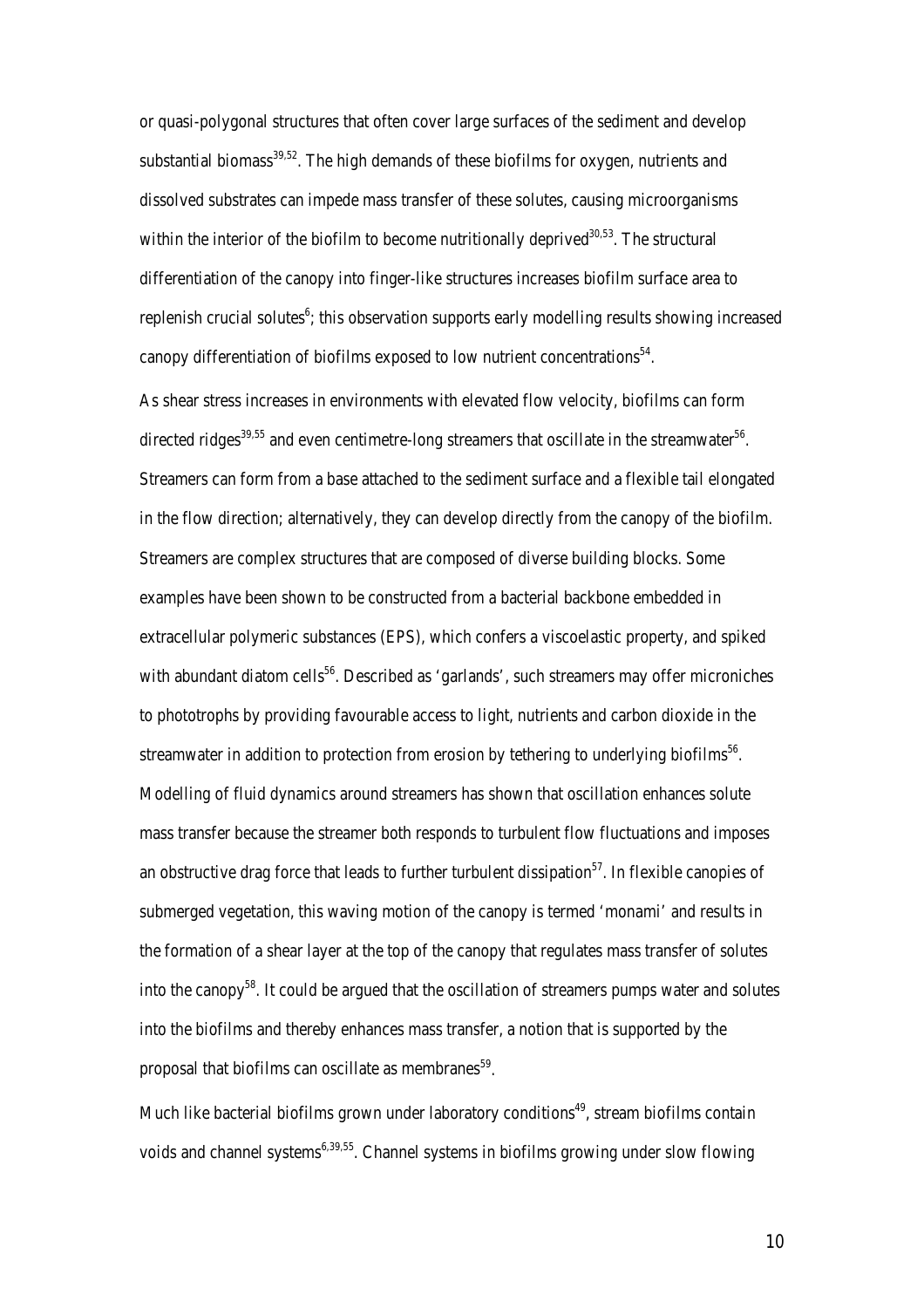water can be extensive, whereas biofilms growing in fast flowing water are generally more compact with less spacious voids $39$ . These structural features have important implications for growth and metabolism of cells in the biofilm by regulating both overall mass transfer into the biofilm and spatial distributions of solutes within the biofilm. For example, it has been argued that microorganisms embedded in thin and compact biofilms are readily provided with solutes from the streamwater, whereas microorganisms in thicker and less compact biofilms may rely more on internal sources than on the streamwater for the provision of nutrients and organic matter<sup>39</sup>. This coupling between physical structure and mass transfer induces chemical and biological gradients in stream biofilms<sup>60–62</sup> that are similar to those known to occur in pure bacterial biofilms $^{53}$ .

Currently, we do not understand how flow through interstitial space may affect the physical structure of hyporheic biofilms, which are expected to differentiate into similar flow-induced structures to those observed in their benthic counterparts. Although bacterial streamers have traditionally only been reported in turbulent flow, studies using microfluidic devices suggest that these structures may even develop in laminar flow<sup>63,64</sup>, which often predominates in the porous space in the streambed. However, biofilm growth can restrict the flow of water through the porous space and its hydrodynamic exchange with the overlying streamwater, thereby reducing the propagation of solutes and microorganisms into and through the streambed<sup>65,66</sup>. This represents a strong constraint on the streambed microbiome because delivery of electron acceptors such as oxygen and nitrate from the streamwater generally supports hyporheic metabolism, leading to the formation of vertical gradients of aerobic and anaerobic metabolism and redox structure within streambeds<sup>8</sup>.

Collectively, these observations suggest that coupling of structure and function in biofilms is analogous to that in the streambed. Despite their disparate scales, both biofilms and the streambed are porous systems with advective and diffusive mass transfer, strong internal chemical and biological gradients, and complex structural properties that shelter resident organisms from stream flow. Biofilms and the sedimentary environment of the streambed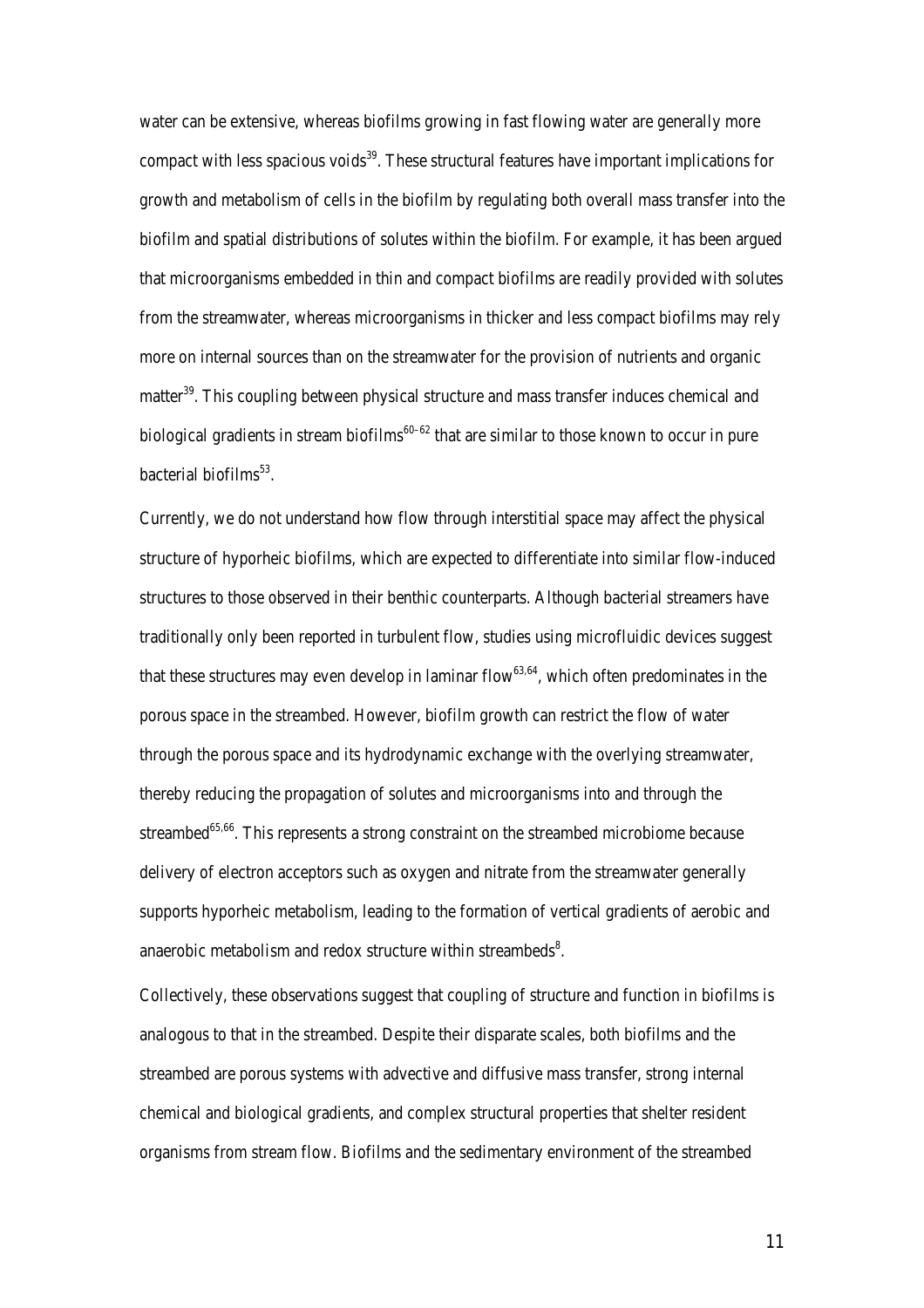may even be considered to have undergone a 'co evolutionary' relationship, as biofilms adapt and evolve in response to the physical and chemical structure of the streambed environment, and simultaneously modify this environment by changing its hydrodynamics<sup>6,64,65</sup> and establishing chemical gradients<sup>8</sup>. These interactions between the biofilm and the sediment regulate not only physical patterns of the porous space but also the ecology of the biofilms therein. The iteration of this coupling of structure and function across cellular and sedimentary scales may contribute to the performance of stream biofilms as a microbial skin to retain, amplify, transform and reflect matter and microorganisms, and thereby control export fluxes from catchments.

#### Diversity and function

Elucidating the ecological mechanisms underlying the relationship between biodiversity and function of communities and ecosystems has been a major component of research in animal and plant ecology over the past decades, and more recently in microbial ecology<sup>67,68</sup>. Resource partitioning, or positive interactions, among species, often understood as complementarity, are generally recognized as the mechanisms underlying the relationship between biodiversity and resource use  $67,68$ , and complementarity requires spatial proximity so that species can readily interact. The close proximity of diverse microorganisms in stream biofilms therefore makes complementarity a powerful ecological mechanism to maximize resource use.

An obvious example of such complementarity is the one of phototrophs and heterotrophs driving carbon cycling in biofilms. On the one hand, diatoms, green algae and cyanobacteria exude organic compounds such as carbohydrates and amino acids, which are highly available to the heterotrophic metabolism<sup> $4,39,69$ </sup>. On the other hand, respiratory carbon dioxide from these heterotrophs can be assimilated by the phototrophs. This interaction produces benthic biofilms with 'self-sufficient' carbon cycling that is less dependent on external carbon sources if inorganic nutrients and light (as the energy source) are provided  $39,70$ .

Owing to the priming effect, complementary interactions between phototrophs and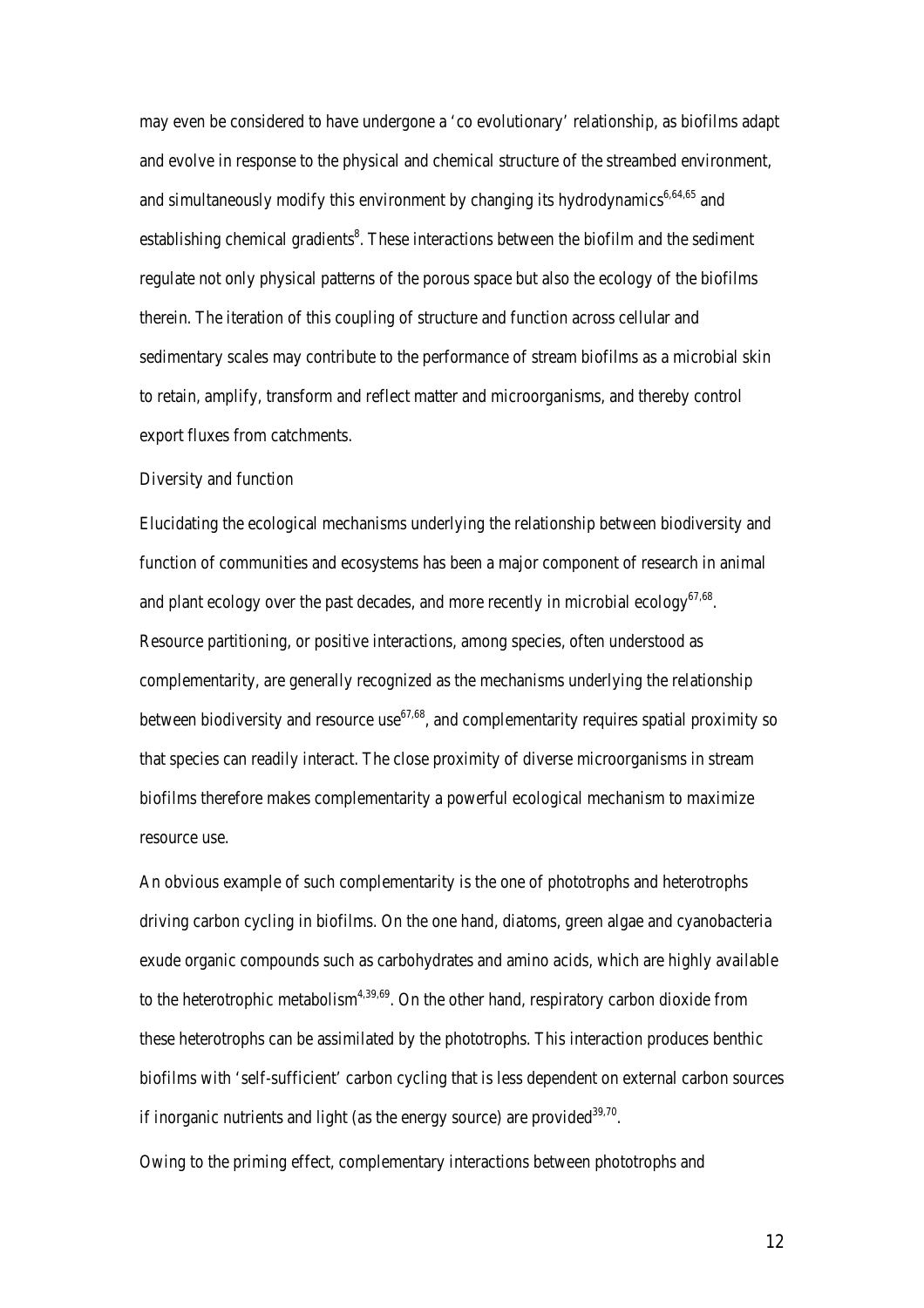heterotrophs may also promote the metabolism of the recalcitrant DOM that is often delivered from terrestrial sources into streams. The priming effect enables exudates from phototrophs to provide energy and nutrients (such as nitrate and phosphate) to the biofilm that may otherwise be limiting to microbial growth<sup> $71$ </sup>. However, evidence for the priming effect in stream biofilms remains equivocal at present. There is suggestive evidence that the presence of algae stimulates bacterial and fungal growth that is associated with leaf litter<sup>72,73</sup>, but no evidence for the priming effect could be found in hyporheic biofilms<sup>74</sup>.

The extensive diversity of bacteria in stream biofilms makes it extremely difficult to establish relationships between bacterial diversity and biofilm function. For example, complementarity among algal species has been shown to increase the uptake of nitrate by stream biofilms<sup>75</sup> but, although it is plausible that this may also occur among bacteria in biofilms, we are not aware of any such study. Studies on the activities of extracellular enzymes increasingly suggest that functional plasticity and functional redundancy may blur the relationship between microbial diversity and function in complex biofilm communities<sup>76–78</sup>. For instance, one study described biofilm communities with functional plasticity in groundwater-fed streams that may resist environmental fluctuations by adapting their enzymatic machinery, whereas biofilms in glacier-fed streams lacked this plasticity and were instead characterized by specialists able to express specific extracellular enzymes under given conditions<sup>76</sup>. Most of these studies have focused on the function of a single extracellular enzyme at a time. However, it is becoming increasingly clear from the study of multicellular organisms that different species often influence different functions and that studying individual functions, or processes, in isolation may underestimate the level of biodiversity required to maintain multifunctionality (that is, the ability to carry out several enzymatic functions simultaneously)<sup>79</sup>. Existing studies on multifunctionality in biofilms are not conclusive. One study inferred multifunctionality from measurements of the activities of <sup>2</sup> glucosidase, <sup>2</sup> xylosidase, cellobiohydrolase and leucineaminopeptidase, which are involved in the final steps of the hydrolysis of polymeric compounds (such as cellulose, hemicellulose and polypeptides)<sup>80</sup>. The study, which analysed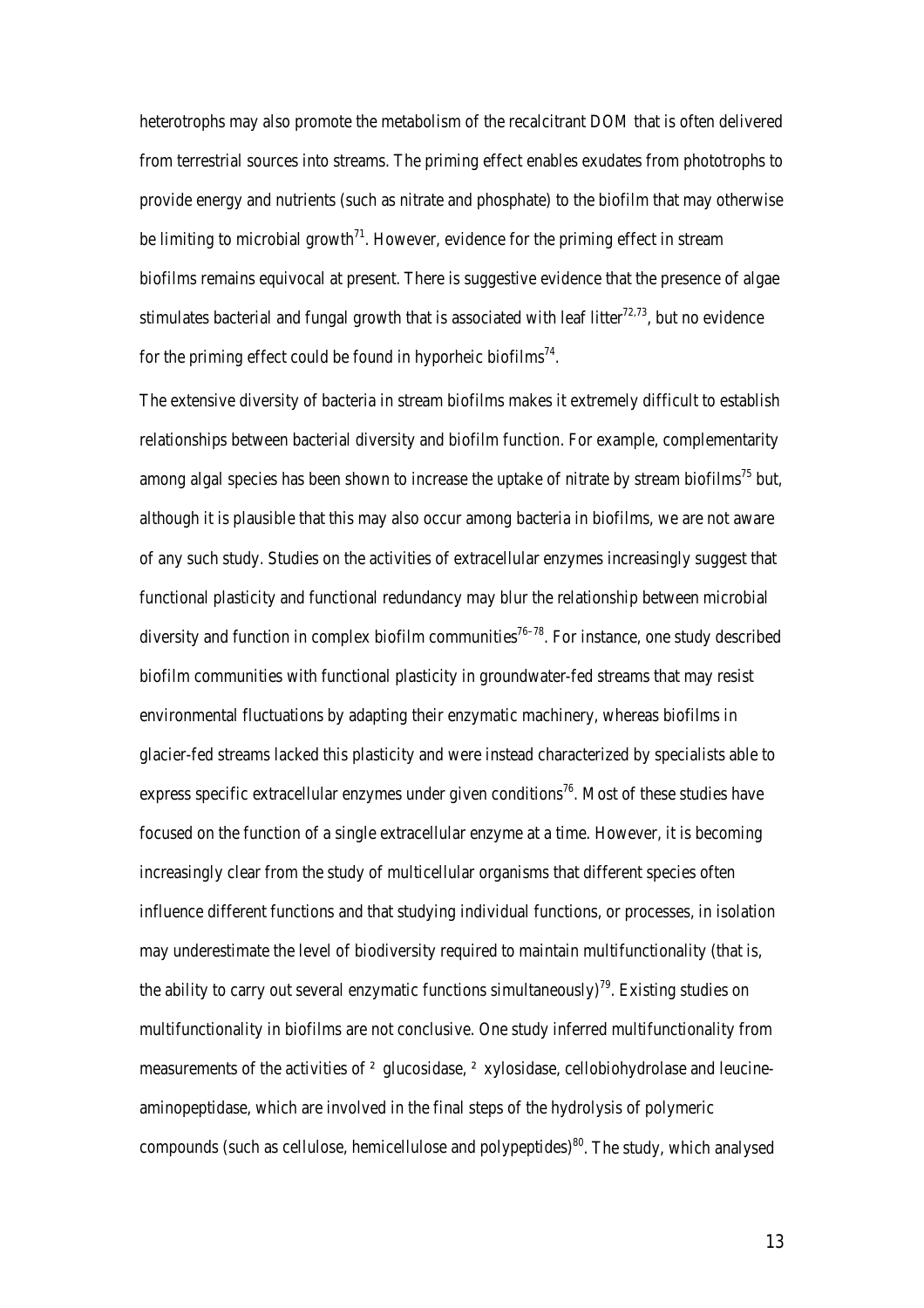biofilms grown in laboratory-scale bioreactors mimicking the hyporheic zone, showed that the likelihood of sustaining such enzymatic multifunctionality decreases with decreasing microbial diversity, indicative of a low level of redundancy. Another study reconstructed artificial metagenomes to derive 140 orthologues related to carbohydrate and amino acid metabolism in benthic biofilms from alpine streams<sup>81</sup>. Analysing the association between inferred metabolic multifunctionality and bacterial diversity revealed a high degree of metabolic redundancy, which means that the biofilm microbiome is able to metabolize a wide range of DOM compounds in the streamwater, regardless of community composition. This is advantageous in an ecosystem in which DOM composition varies continuously, such as the variation that occurs with changing hydrology and season.

A similar pattern of functional gene redundancy was reported in a study of biofilms in a set of streams in New Zealand that had been affected in different ways by land use  $82$ . This study used functional gene arrays to assess the expression of genes involved in the cycling of nutrients (including nitrate, phosphate and sulphate) and energy metabolism. The expression of these genes was associated with land use in the catchment of the stream. For instance, the expression of sulphur and nitrogen cycling genes in biofilms was significantly different in streams with an urban or native forest catchment compared with streams with an exotic forest or rural catchment. These differences were probably attributable to the varied importance of nitrogen fixation, denitrification and sulphate reduction between these ecosystems<sup>82</sup>. Furthermore, biofilm communities in streams affected similarly to one another by land use exhibited notable functional redundancy, despite differences in community composition. For instance, bacteria in biofilms in streams draining urban catchments or catchments with native forests had similar functional gene composition to one another, but exhibited marked differences to the functional gene composition of biofilms from streams draining catchments with exotic forests or agricultural land. This functional redundancy may be an advantageous strategy for biofilms to maintain crucial functions in stream ecosystems that are characterized by frequent and pronounced environmental fluctuations. The varied levels of functional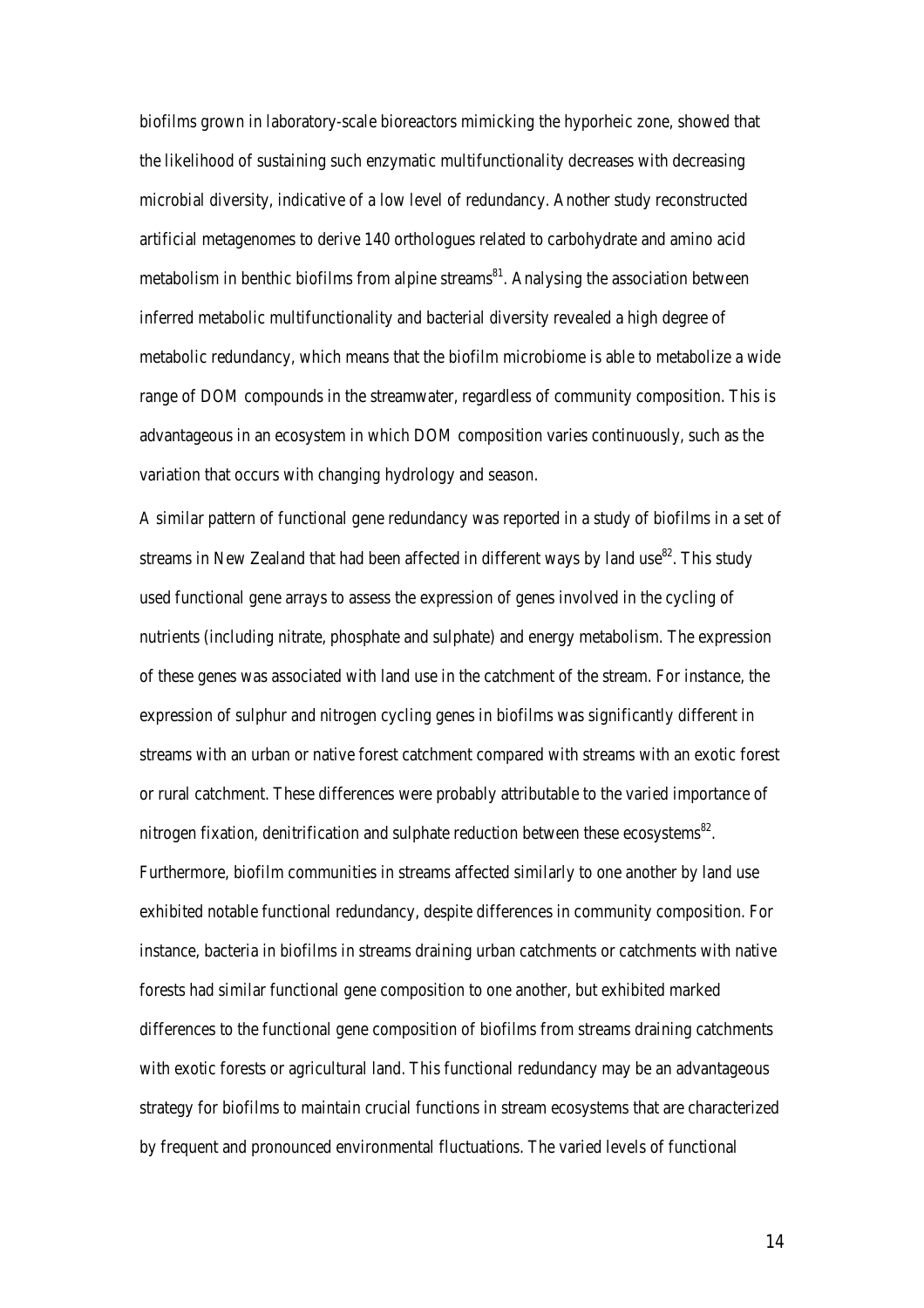redundancy and metabolic plasticity observed in stream biofilms call for further studies on the functional traits and functional diversity of biofilm communities $^{83}$ , rather than their phylogenetic diversity, to draw conclusions on the functional role of biofilms in stream ecosystems.

## Complexity and biogeochemistry

Stream biofilms encapsulate several levels of structural and functional complexity, which are continuously adapted to the prevailing environmental conditions in streams. As such, biofilms in streams could be viewed as a dynamic microbial skin (BOX 1) that is influenced by several physical and chemical processes; however, conversely, biofilms can also themselves influence these processes. The major physical and chemical processes that influence, and are influenced by, stream biofilms include photosynthesis, hydrodynamics and nutrient and organic matter cycling, and are thus dependent on the availability of light, oxygen, nutrients and organic carbon, as well as on the interactions between water flow and streambed topography, and associated hydrodynamic forces and replenishment rates (FIG. 4).

Light. Light is a continuous variable in streams, varying from saturation in open channels to limiting conditions in forested streams, and even to full absence deeper in the streambed. The gel-like properties of the biofilm matrix may also affect light availability in the interior of the biofilm by influencing reflectance across a broad spectrum of incident light<sup>84</sup>. Light availability in biofilms has profound implications on the gross primary production of ecosystems<sup>3</sup>. For example, light can influence the cycling of carbon, nitrogen and phosphorous by the extracellular enzyme machinery of biofilms; furthermore, the expression of these extracellular enzymes can be adapted according to photosynthesis and the exudation of low-molecular compounds by algae<sup>26,69,85</sup>. For example, microbial heterotrophs expressed more hydrolytic enzymes (such as ² glucosidase, ² xylosidase and leucine aminopeptidase) and oxidative enzymes (such as phenoloxidase) in ambient light conditions than in shaded conditions<sup>85</sup>. It is generally thought that increased heterotrophic biomass associated with algae or photosynthesis-induced shifts in pH affect the activity of enzymes in the biofilm matrix,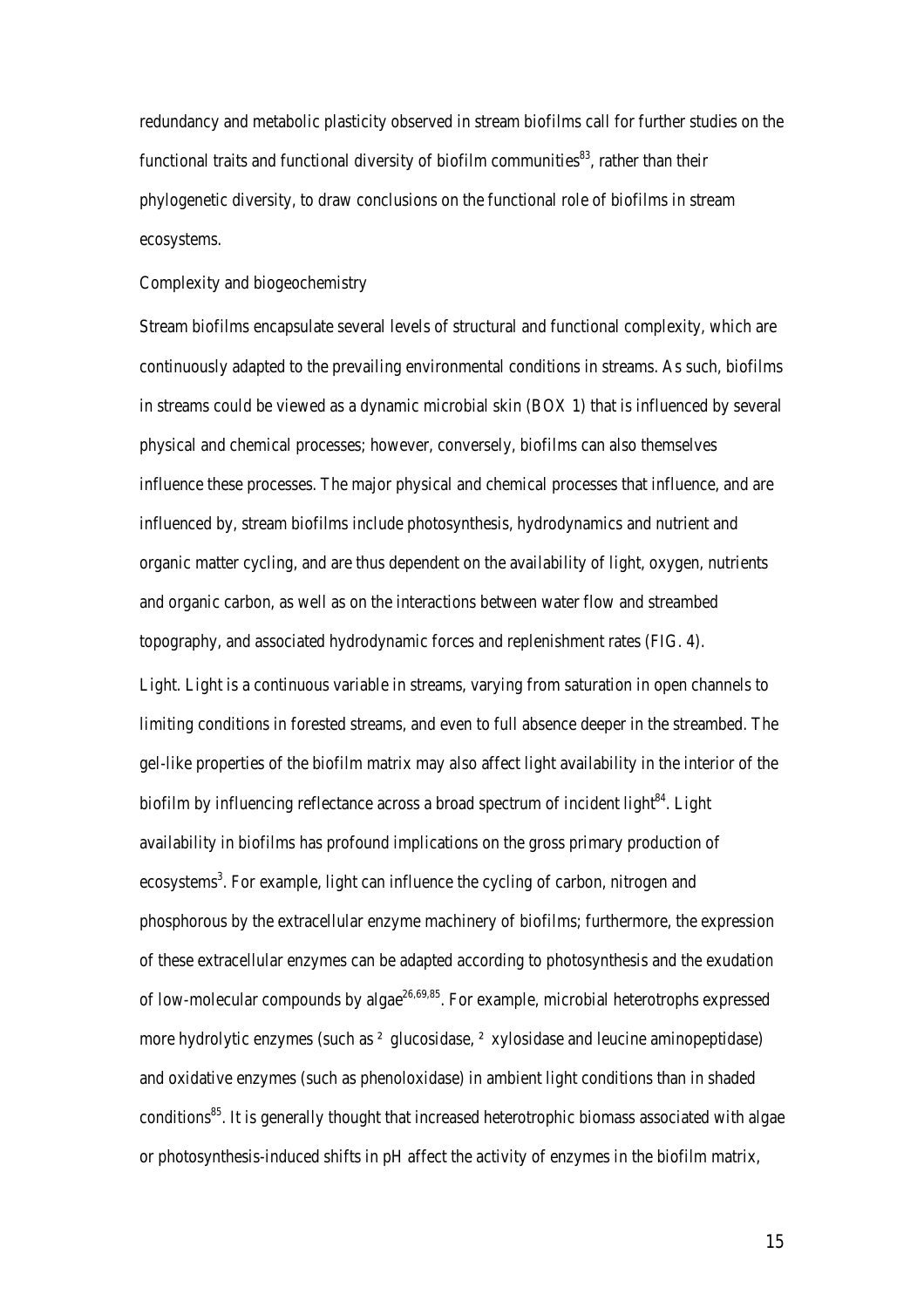and the products of algal lysis can directly stimulate extracellular enzymes, as has been shown for  $\alpha$  glucosidase in stream biofilms<sup>70</sup>.

Nutrients. Biogeochemical cycling in stream biofilms is not solely related to light but also to nutrient availability $86,87,88$ , which is often increased by agricultural land use. The degradation of complex macromolecules by extracellular enzymes can constitute up to 80% of the microbial activity in biofilms<sup>7</sup>, and these enzymes are therefore fundamental to biogeochemical fluxes of carbon, nitrogen and phosphorous in streams<sup>86,89</sup>. The stoichiometry of biosynthetic enzymes that metabolize each of these nutrients relates to the stoichiometry of the respective nutrient in the microbial biomass, as well as to the stoichiometry of organic matter cycling. This stoichiometry ensures that a high availability of energy and carbon will shift the repertoire of metabolic enzymes from those specializing in nutrient biosynthesis to those specializing in respiration and metabolic consumption<sup>90</sup>. In addition to the abundance of extracellular enzymes, bioavailability of the nutrients metabolized by these enzymes is also an important determinant of community function. For example, one study found that the availability of inorganic nitrogen and phosphorous to stream biofilms affects the net primary production of these biofilms and consequently the exudation, from algae, of the labile and low-molecular-weight organic matter that supplies the metabolism of microbial heterotrophs<sup>87,88</sup>. The study found that a greater proportion of this newly fixed organic carbon was retained in the heterotrophic bacterial biomass in streams depleted in inorganic nitrogen and phosphorous than in streams enriched in these inorganic nutrients. This work is important because it draws a mechanistic link between light, inorganic nutrients and carbon cycling and the potential availability of fixed carbon to downstream ecosystems.

Hydrodynamics. Channel geomorphology and hydrodynamics jointly affect the mass transfer of solutes from the streamwater to biofilms and the metabolism of these solutes within biofilms. For example, one study of benthic biofilms showed that glucose, which has high bioavailability, and arabinose, which has low bioavailability, are differentially taken up in turbulent flow compared with laminar flow $60$ . Combining microautoradiography and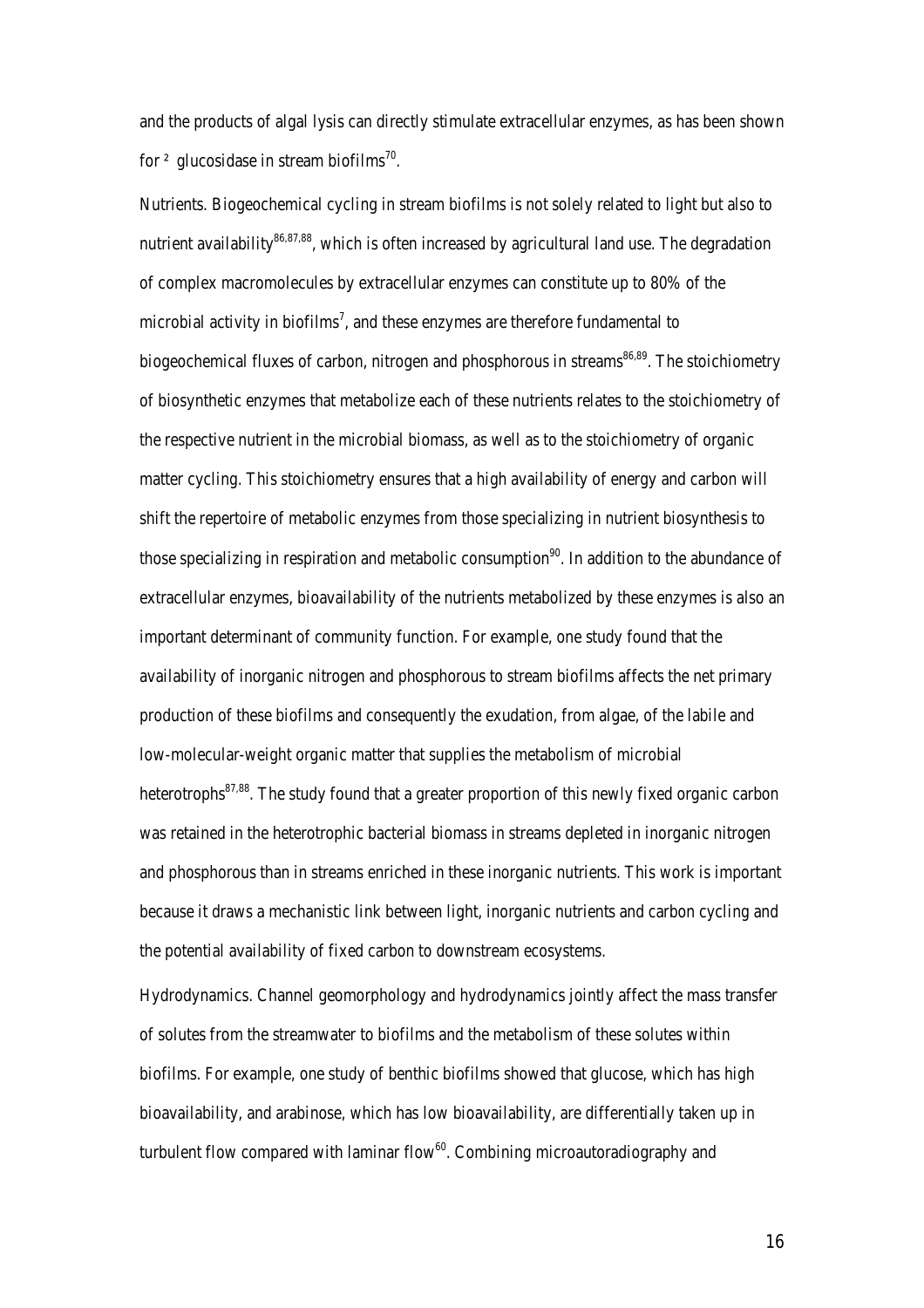microscopy, the study showed that arabinose is taken up by bacterial cells in the interior of the biofilm in the event of glucose depletion arising from the thickness of the biofilm. These fine-scale observations support earlier work suggesting that, when transport of solutes from the streamwater into the biofilm becomes limiting, the metabolism of organic molecules by heterotrophs is limited by the ability of the molecule to diffuse into the biofilm, rather than its intrinsic bioavailability<sup>6</sup>.

In addition to the type of flow, heterogeneity of flow is also an important factor in mass transfer in stream biofilms. The heterogeneous distribution of light, DOM and nutrients in streams, together with the heterogeneous geomorphology and flow conditions, has implications for the interactions between biofilms and ecosystem processes. Work with experimental streams has shown that the spatial heterogeneity of streambed topography and related flow conditions not only increases the mass uptake of DOM from the streamwater but also augments the diversity of the organic compounds that biofilms remove from the DOM pool<sup>91</sup>. These results provided the first support for the widely held assumption that physical heterogeneity controls resource use, and even the diversity of resources used, in stream biofilms. The findings also corroborated an older study that examined stream reaches in which near-bed flow velocity and turbulence intensity fluctuated, which demonstrated that habitat heterogeneity influences the primary productivity and respiration of benthic biofilms<sup>92</sup>. An experiment using phototrophic biofilms with eight algal species further highlighted the relationship between physical habitat heterogeneity, diversity and nitrate uptake as an important ecosystem process in streams<sup>75</sup>. These studies suggested that the complementary use of resources by microbial communities, such as through facilitation or niche partitioning (see above), is the mechanism underlying enhanced ecosystem processes in physically heterogeneous streams. The interplay between the spatially heterogeneous environment of the streambed and its microbial skin may offer various opportunities for the processing of organic matter and nutrients and ensuing biogeochemical fluxes. Viewing stream biofilms as a microbial skin may therefore explain the high performance of stream ecosystems and the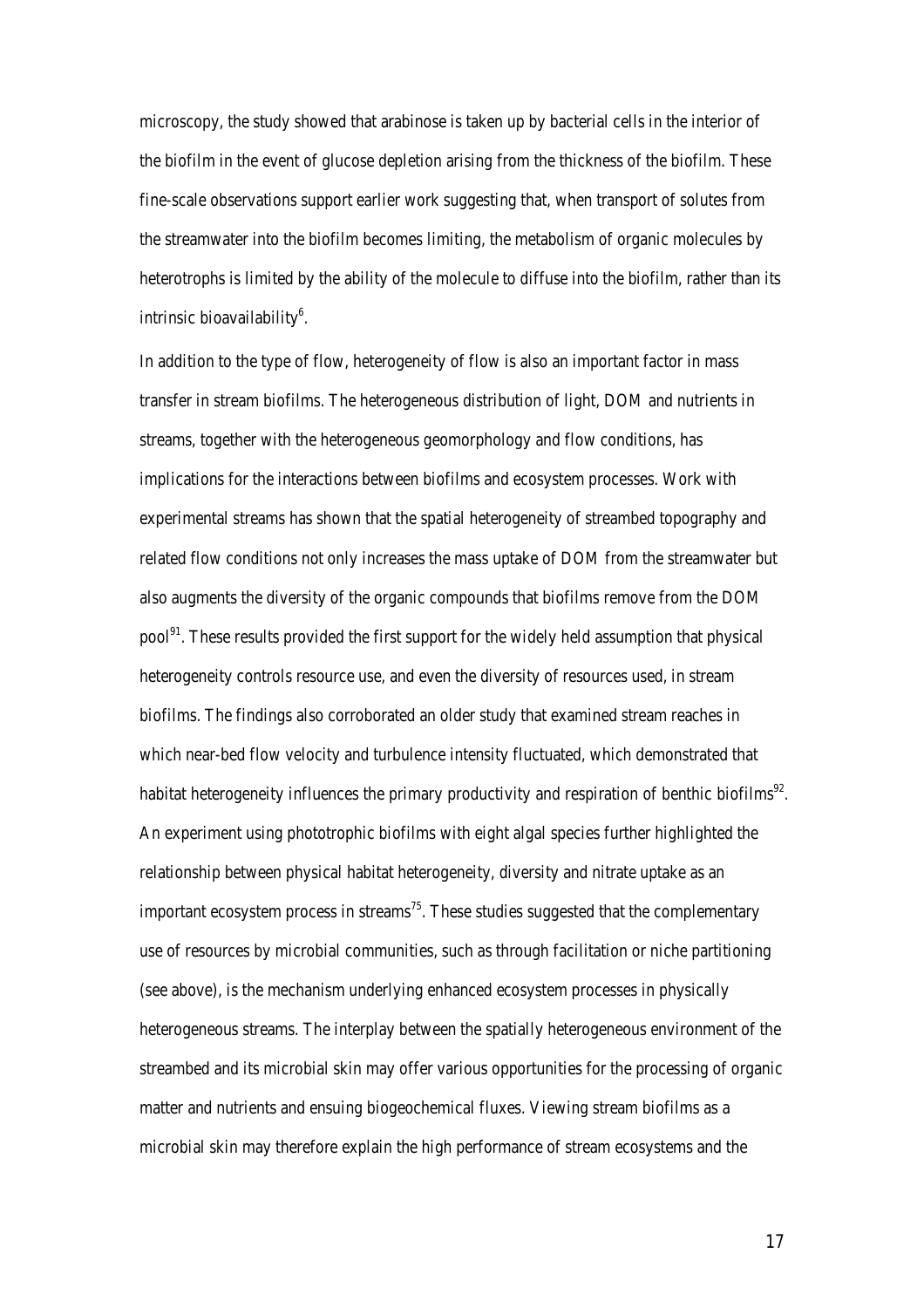contributions of these ecosystems to large-scale biogeochemical fluxes of oxygen, inorganic nutrients and carbon $9-12$ .

#### Conclusions and perspectives

What have we learned in the 35 years since Lock, Geesey and Costeron's exciting discovery that biofilms dominate microbial life in streams? Today, stream biofilms are recognized as complex communities that harbour an immense degree of biodiversity across all three domains of life and that differentiate into highly structured architectures. We also understand stream biofilms as hotspots of enzymatic and metabolic activities that drive fundamental ecosystem processes and biogeochemical cycles. Biofilm structure and function are intimately linked to the physical forces exerted by the flow of water and at the same time biofilms can also change the dynamics of water flow. This has a major effect on mass transfer into biofilms that can even result in changes to ecosystem function and biogeochemical fluxes.

Several crucial questions relating to the biology of stream biofilms remain to be solved. The stream biofilm microbial community is inherently diverse but the various interactions within and between the domains of life in the biofilm remain poorly explored. An integrated 'omic' analysis that blends metagenomics, metatranscriptomics and metaproteomics will be required to unravel key functional capabilities of major taxa and to map these onto interaction networks. This should also offer a new framework to relate microbial phylogeny to functional traits in complex communities $^{83}$ . Furthermore, we would need to relate key functions and traits to the measurement of fluxes, as this would allow us to assess the potential relevance of microbial processes to ecosystem processes and related biogeochemistry. Finally, the differentiation of stream biofilms into complex physical structures and the role of each of the various biological building blocks that contribute to this process also warrant more attention, if we are to be able to mechanistically link biodiversity to biofilm function. Combining mass spectrometry techniques with chemical tagging and time-lapsed imaging<sup>93</sup> may open new and exciting avenues to disentangle these complex relationships. The development of novel microfluidics devices may further advance this field by constraining biofilm architecture to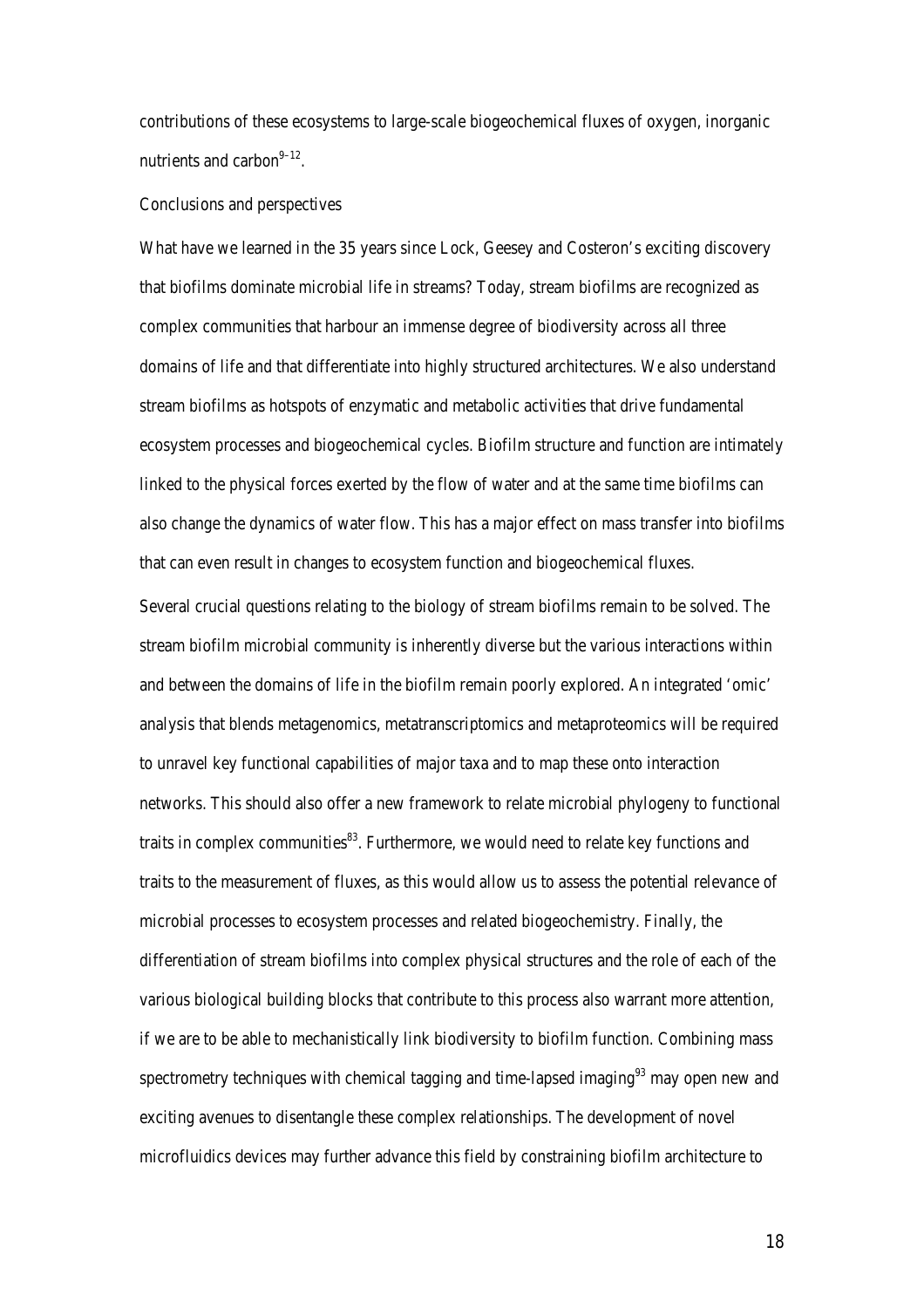facilitate observational studies relevant to biofilm ecology<sup>94</sup>. However, fine-scale observations on biofilm structure and function must be scaled to stream ecosystems. No doubt, this is the least trivial part of the story, as the nature of stream biofilms and ecosystems is inherently complex and heterogeneous, and new physical and mathematical models are thus required to address this challenge. It is clear that future progress in stream biofilm research will require interdisciplinary studies that bridge life sciences, environmental sciences and engineering and that are rooted in ecology and biogeochemistry. This is imperative to better integrate stream biofilm research, and more generally stream microbial ecology, into the larger context of aquatic sciences. For instance, it is only now that the sensitivity of stream biofilms to climate warming and global environmental change is beginning to be recognized<sup>25,95</sup>. These environmental changes include shifts in precipitation patterns, damming and water diversion that profoundly alter the hydrological regime. Furthermore, the conversion of land into agricultural use increasingly delivers nutrients into streams, resulting in eutrophication, and concomitant deforestation of the vegetation of stream banks shifts the light regime and channel geomorphology. The larger ecological and biogeochemical consequences of such shifts for the microbial skin are yet to be explored.

## **Acknowledgments**

The authors thank A. Ulseth and M. Bogard for critically reading an earlier version of the manuscript. Financial support came from the Austrian Science Foundation (P23420-B17, START Y420–B17) and the Swiss Science Foundation (205321 159958 / 1) to T.J.B., from the Austrian Science Foundation (J3542‑B22) to K.B. and from the Spanish Ministry of Economy and Competitiveness (FLUMEDHOTSPOT)

to A.R.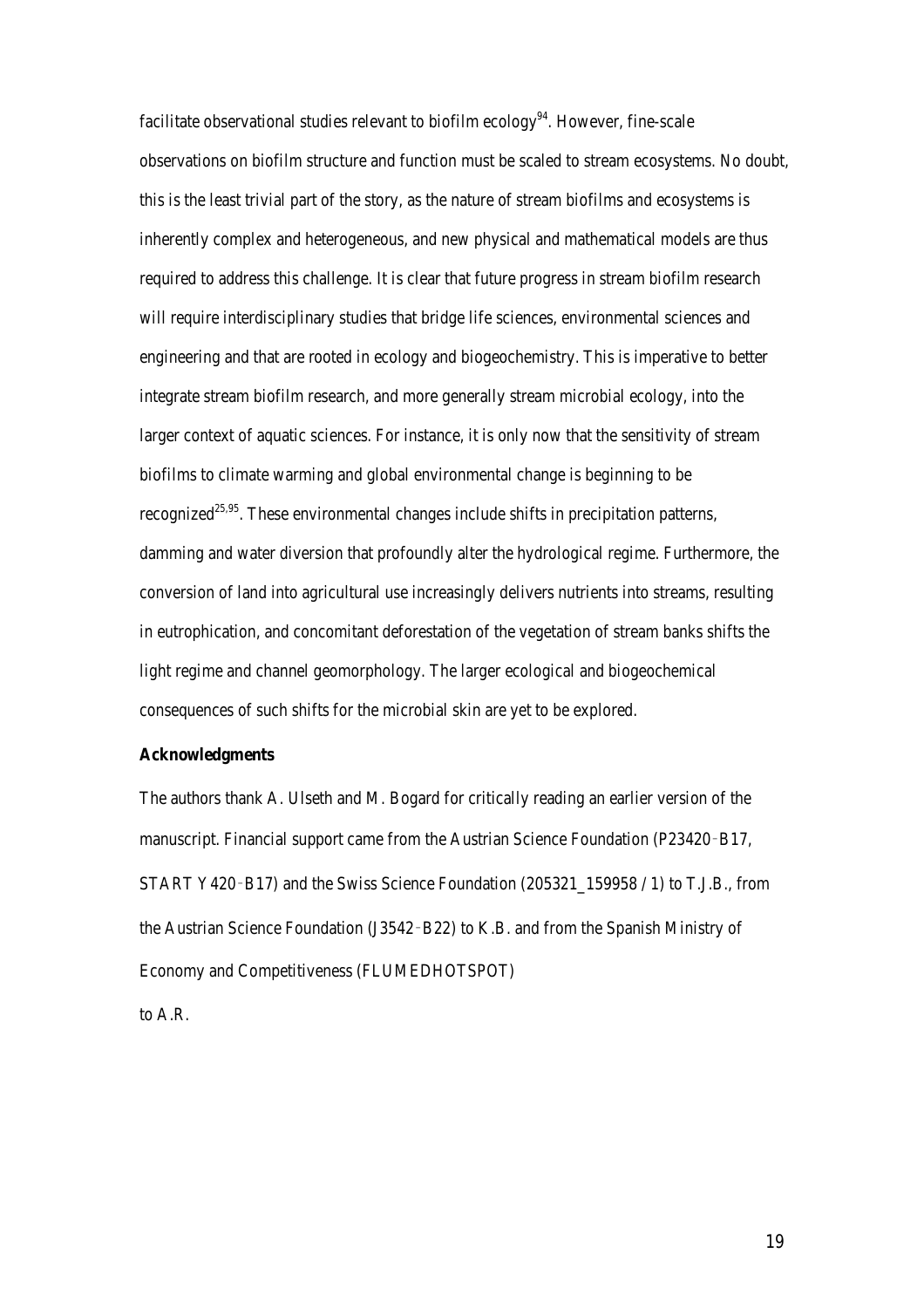#### **References**

1. Geesey, G. G., Mutch, R., Costerton, J. W. & Green, R. B. Sessile bacteria: an important component of the microbial population in small mountain stream. Limnol. Oceanogr. 23, 1214–1223 (1978).

**This study represented the first evaluation of the abundance and biomass of bacteria in the streamwater in benthic biofilms. It also presents the first microphotographs to depict the spatial organization of benthic biofilms.** 

- 2. Costerton, J. W., Geesey, G. G. & Cheng, K. J. How bacteria stick. Sci. Am. 238, 86– 95 (1978).
- 3. Lock, M. A., Wallace, R. R., Costerton, J. W., Ventullo, R. M. & Charlton, S. E. River epilithon: toward a structural–functional model. Oikos 42, 10 (1984). **This is the first study to propose a conceptual model of stream biofilm structure and function, including the interactions of biofilms with DOM.**
- 4. Haack, T. K. & McFeters, G. A. Nutritional relationships among microorganisms in an epilithic biofilm community. Microb. Ecol. 8, 115–126 (1982).

**This study reported the first quantification of carbon fluxes between algae and microbial heterotrophs in stream biofilms.** 

- 5. Findlay, S. Stream microbial ecology. J. N. Am. Benth. Soc. 29, 170–181 (2010).
- 6. Battin, T. J., Kaplan, L. A., Denis Newbold, J. & Hansen, C. M. E. Contributions of microbial biofilms to ecosystem processes in stream mesocosms. Nature 426, 439– 442 (2003).
- 7. Romaní, A. M. et al. Relevance of polymeric matrix enzymes during biofilm formation. Microb. Ecol. 56, 427–436 (2008).
- 8. Boano, F. et al. Hyporheic flow and transport processes: mechanisms, models, and biogeochemical implications. Rev. Geophys. 52, 603–679 (2014).
- 9. Battin, T. J. et al. Biophysical controls on organic carbon fluxes in fluvial networks. Nat. Geosci. 1, 95–100 (2008).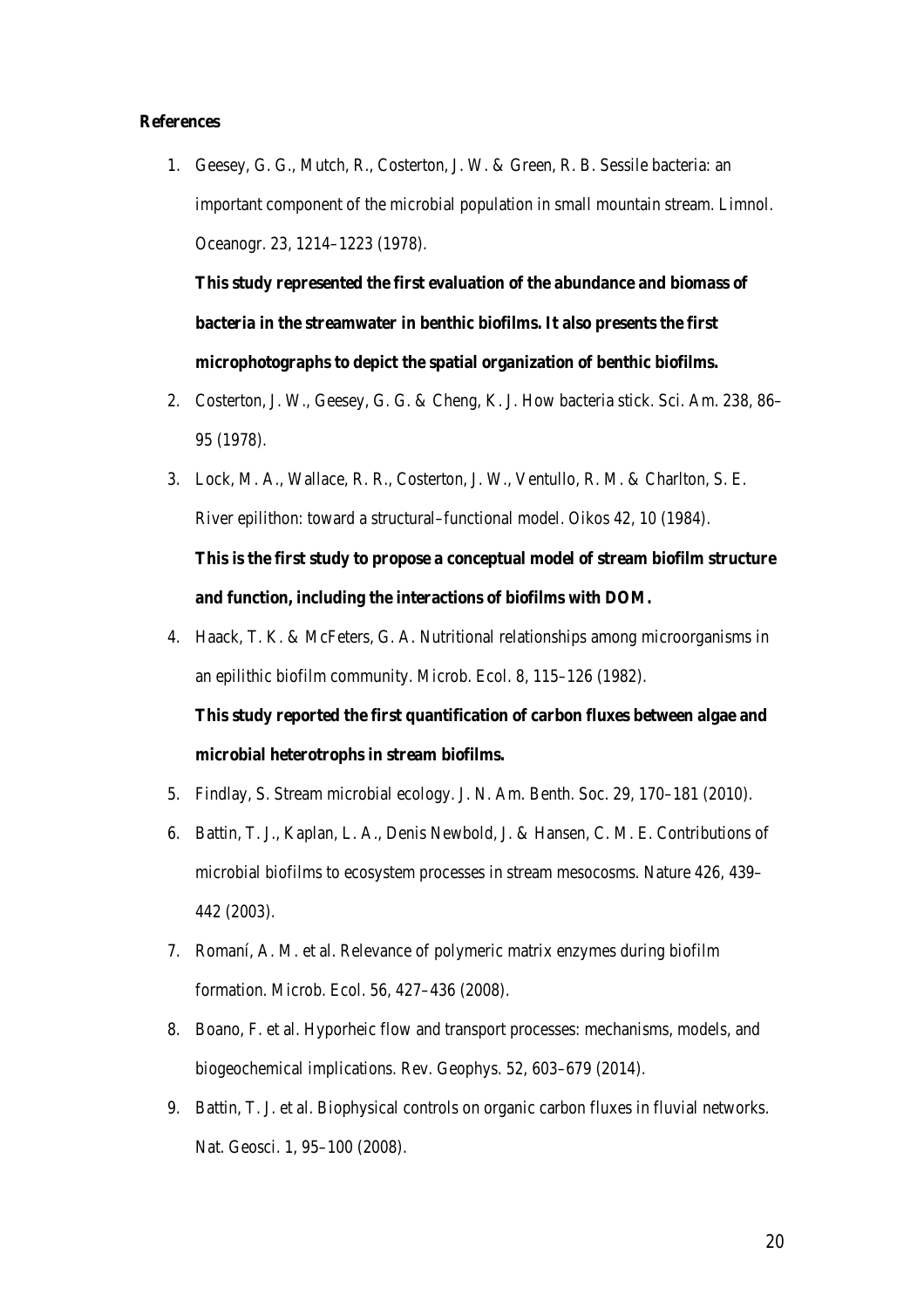- 10. Raymond, P. A. et al. Global carbon dioxide emissions from inland waters. Nature 503, 355–359 (2014).
- 11. Mulholland, P. J. et al. Stream denitrification across biomes and its response to anthropogenic nitrate loading. Nature 452, 202–205 (2008).
- 12. Beaulieu, J. J., Tank, J. L. & Hamilton, S. K. Nitrous oxide emission from denitrification in stream and river networks. Proc. Natl Acad. Sci. USA 108, 214–219 (2011).
- 13. Vorholt, J. A. Microbial life in the phyllosphere. Nat. Rev. Microbiol. 10, 828–840 (2012).
- 14. Daniel, R. The metagenomics of soil. Nat. Rev. Microbiol. 3, 470–478 (2005).
- 15. Baschien, C., Manz, W., Neu, T. R., Marvanova, L. & Szewzyk, U. In situ detection of freshwater fungi in an Alpine stream by new taxon-specific fluorescence in situ hybridization probes. Appl. Environ. Microbiol. 74, 6427–6436 (2008).
- 16. Bärlocher, F. & Murdoch, J. H. Hyporheic biofilms a potential food source for interstitial animals. Hydrobiologia 184, 61–67 (1989).
- 17. Hakenkamp, C. C. & Morin, A. The importance of meiofauna to lotic ecosystem functioning. Freshw. Biol. 44, 165–175 (2000).
- 18. Dopheide, A., Lear, G., Stott, R. & Lewis, G. Molecular characterization of ciliate diversity in stream biofilms. Appl. Environ. Microbiol. 74, 1740–1747 (2008).
- 19. Lawrence, J. R., Scharf, B., Packroff, G. & Neu, T. R. Microscale evaluation of the effects of grazing by invertebrates with contrasting feeding modes on river biofilm architecture and composition. Microb. Ecol. 44, 199–207 (2002).
- 20. Böhme, A., Risse-Buhl, U. & Küsel, K. Protists with different feeding modes change biofilm morphology. FEMS Microbiol. Ecol. 69, 158–169 (2009).
- 21. Wey, J. K., Jürgens, K. & Weitere, M. Seasonal and successional influences on bacterial community composition exceed that of protozoan grazing in river biofilms. Appl. Environ. Microbiol. 78, 2013–2024 (2012).
- 22. Risse-Buhl, U. et al. Tracking the autochthonous carbon transfer in stream biofilm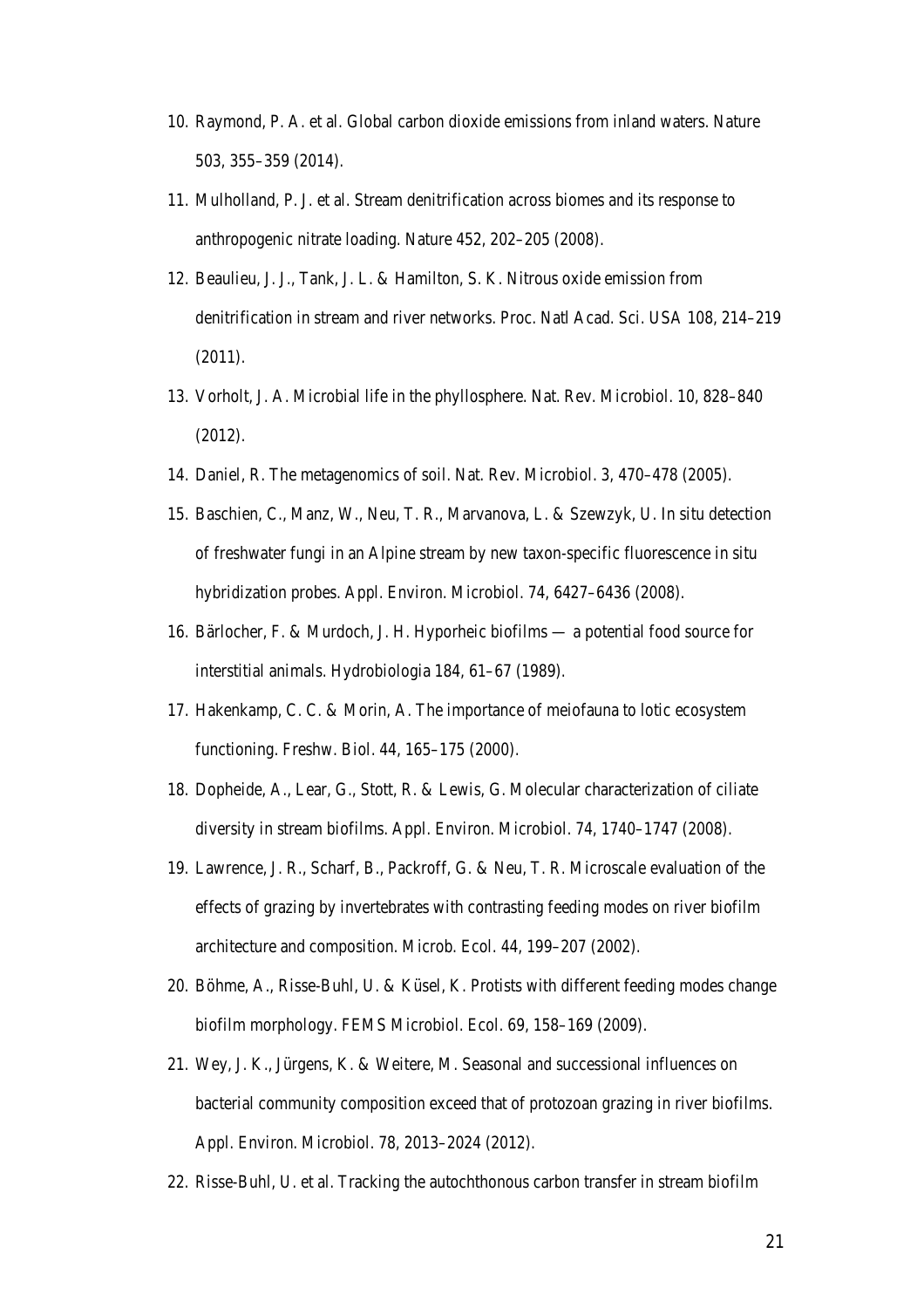food webs. FEMS Microbiol. Ecol. 79, 118–131 (2012).

- 23. Jacquet, S., Miki, T., Noble, R., Peduzzi, P. & Wilhelm, S. Viruses in aquatic ecosystems: important advancements of the last 20 years and prospects for the future in the field of microbial oceanography and limnology. Adv. Oceanogr. Limnol. 1, 97– 141 (2010).
- 24. Sutherland, I. W., Hughes, K. A., Skillman, L. C. & Tait, K. The interaction of phage and biofilms. FEMS Microbiol. Lett. 232, 1–6 (2004).
- 25. Zeglin, L. Stream microbial diversity responds to environmental changes: review and synthesis of existing research. Front. Microbiol. 6, 454 (2015).
- 26. Romaní, A. M. et al. Shifts in microbial community structure and function in lightand dark-grown biofilms driven by warming. Environ. Microbiol. 16, 2550–2567 (2014).
- 27. Timoner, X., Borrego, C. M., Acuña, V. & Sabater, S. The dynamics of biofilm bacterial communities is driven by flow wax and wane in a temporary stream. Limnol. Oceanogr. 59, 2057–2067 (2014).
- 28. Newton, R. J., Jones, S. E., Eiler, A., McMahon, K. D. & Bertilsson, S. A guide to the natural history of freshwater lake bacteria. Microbiol. Mol. Biol. Rev. 75, 14–49 (2011).
- 29. Kirchman, D. L. The ecology of Cytophaga– Flavobacteria in aquatic environments. FEMS Microbiol. Ecol. 39, 91–100 (2002).
- 30. Zhang, W., Sileika, T. & Packman, A. I. Effects of fluid flow conditions on interactions between species in biofilms. FEMS Microbiol. Ecol. 84, 344–354 (2013).
- 31. Widder, S. et al. Fluvial network organization imprints on microbial co occurrence networks. Proc. Natl Acad. Sci. USA 111, 12799–12804 (2014).
- 32. Wilhelm, L., Singer, G. A., Fasching, C., Battin, T. J. & Besemer, K. Microbial biodiversity in glacier-fed streams. ISME J. 7, 1651–1660 (2013).
- 33. Besemer, K. et al. Unraveling assembly of stream biofilm communities. ISME J. 6, 1459–1468 (2012).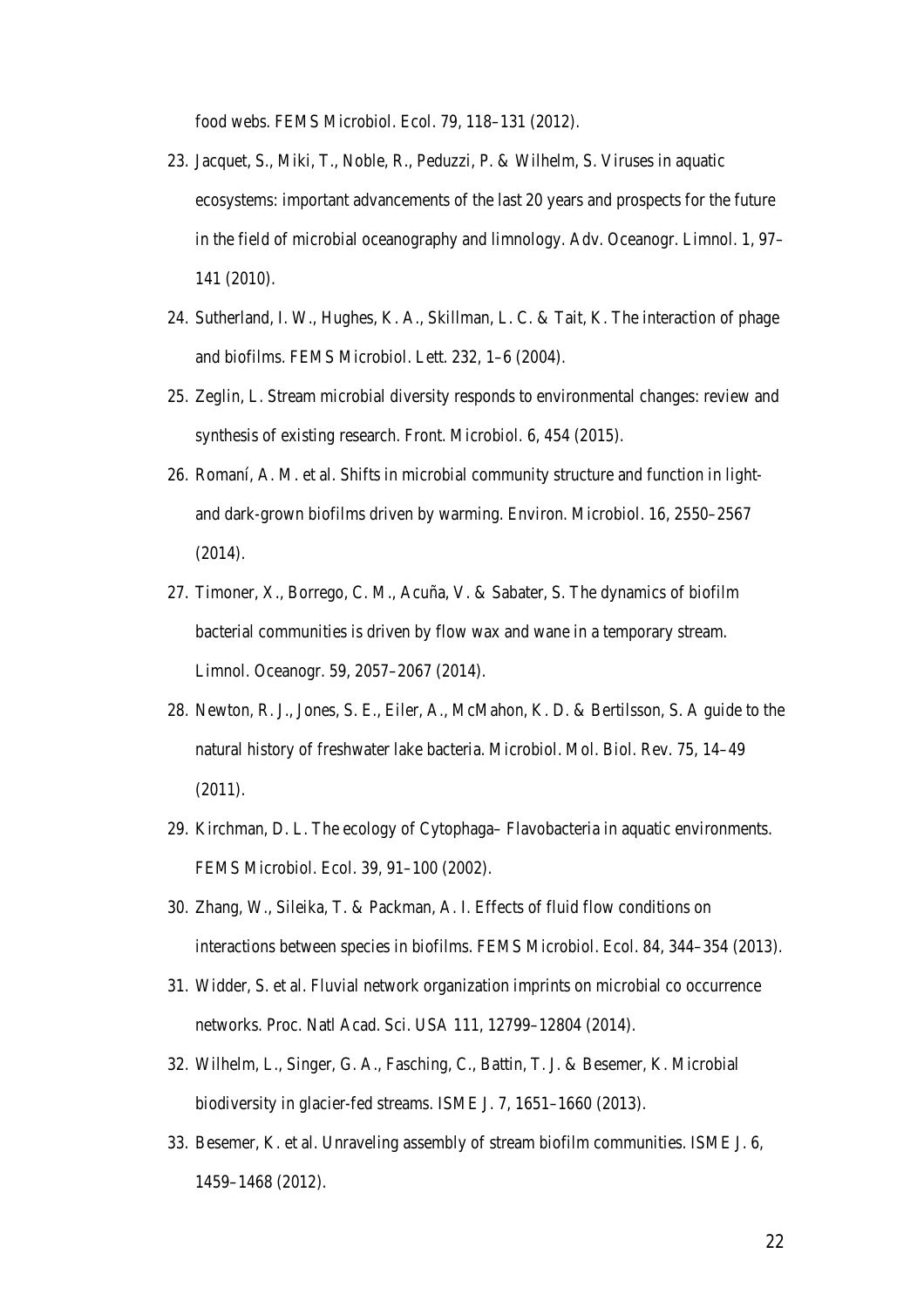- 34. Battin, T. J., Wille, A., Sattler, B. & Psenner, R. Phylogenetic and functional heterogeneity of sediment biofilms along environmental gradients in a glacial stream. Appl. Environ. Microbiol. 67, 799–807 (2001).
- 35. Olapade, O. A. & Leff, L. G. Seasonal response of stream biofilm communities to dissolved organic matter and nutrient enrichments. Appl. Environ. Microbiol. 71, 2278–2287 (2005).
- 36. Merbt, S. N., Auguet, J. C., Casamayor, E. O. & Marti, E. Biofilm recovery in a wastewater treatment plant-influenced stream and spatial segregation of ammoniaoxidizing microbial populations. Limnol. Oceanogr. 56, 1054–1064 (2011).
- 37. Buriánková, I. et al. Identification of methanogenic archaea in the hyporheic sediment of Sitka stream. PLoS ONE 8, e80804 (2013).
- 38. Leibold, M. A. et al. The metacommunity concept: a framework for multi-scale community ecology. Ecol. Lett. 7, 601–613 (2004).
- 39. Battin, T. J., Kaplan, L. A., Newbold, J. D., Cheng, X. & Hansen, C. Effects of current velocity on the nascent architecture of stream microbial biofilms. Appl. Environ. Microbiol. 69, 5443–5452 (2003).
- 40. Besemer, K., Hödl, I., Singer, G. & Battin, T. J. Architectural differentiation reflects bacterial community structure in stream biofilms. ISME J. 3, 1318–1324 (2009).
- 41. Besemer, K., Singer, G., Hödl, I. & Battin, T. J. Bacterial community composition of stream biofilms in spatially variable-flow environments. Appl. Environ. Microbiol. 75, 7189–7195 (2009).
- 42. Woodcock, S., Besemer, K., Battin, T. J., Curtis, T. P. & Sloan, W. T. Modelling the effects of dispersal mechanisms and hydrodynamic regimes upon the structure of microbial communities within fluvial biofilms. Environ. Microbiol. 15, 1216–1225 (2013).
- 43. Wang, J. et al. Phylogenetic beta diversity in bacterial assemblages across ecosystems: deterministic versus stochastic processes. ISME J. 7, 1310–1321 (2013).
- 44. Besemer, K. et al. Headwaters are critical reservoirs of microbial diversity for fluvial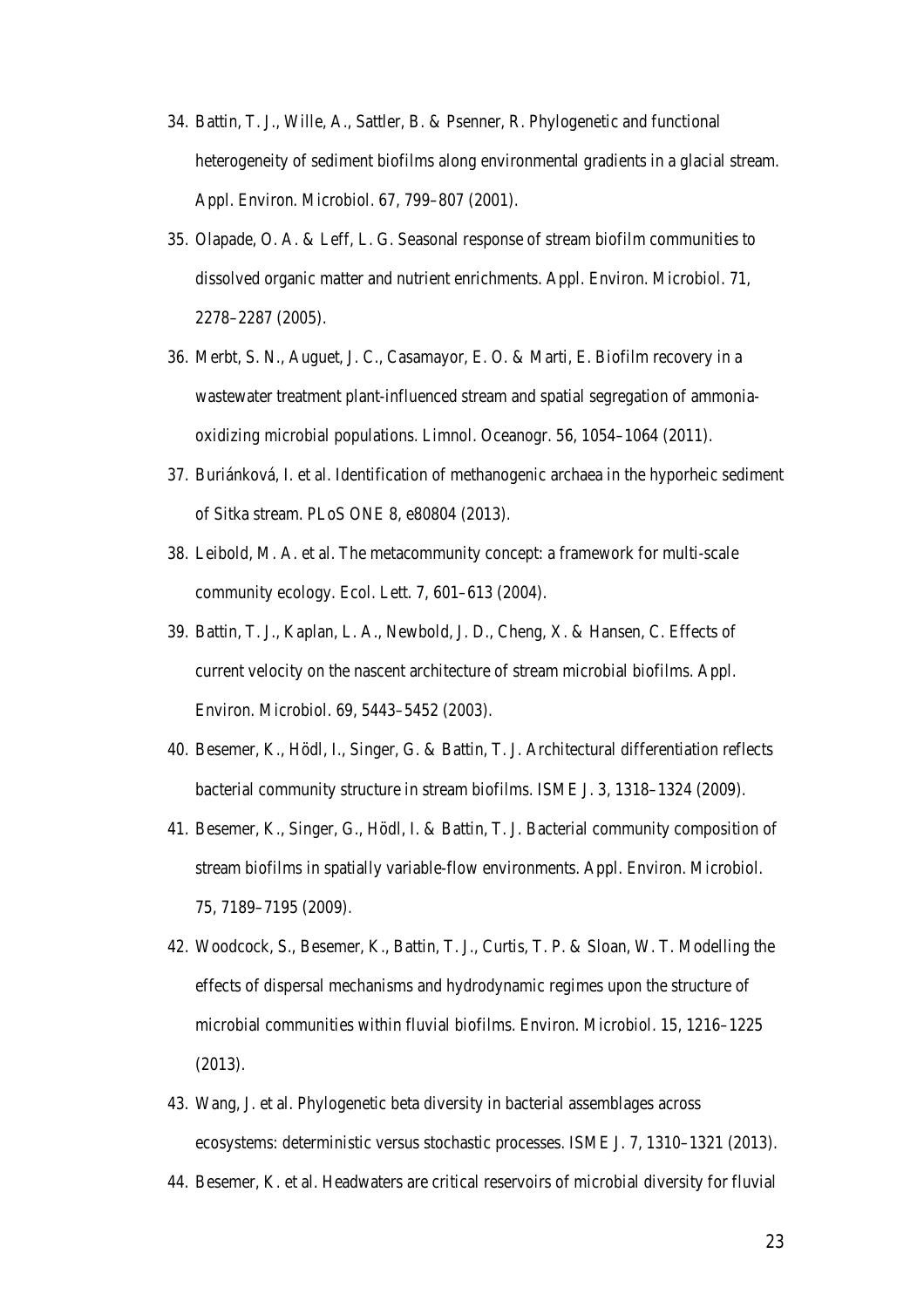networks. Proc. Biol. Sci. 280, 20131760 (2013).

**This is the first study that shows how ±- and ² -diversity of biofilm bacteria change across a stream network; the study discusses metacommunity dynamics and hydrology as potential drivers of biodiversity dynamics.** 

- 45. Crump, B. C., Amaral-Zettler, L. A. & Kling, G. W. Microbial diversity in arctic freshwaters is structured by inoculation of microbes from soils. ISME J. 6, 1629– 1639 (2012).
- 46. Ruiz-Gonz±lez, C., NiÁo-Garc½a, J. P. & del Giorgio, P. A. Terrestrial origin of bacterial communities in complex boreal freshwater networks. Ecol. Lett. 18, 1198– 1206 (2015).
- 47. Lear, G. et al. The biogeography of stream bacteria. Glob. Ecol. Biogeogr. 22, 544– 554 (2013).
- 48. Fierer, N., Morse, J. L., Berthrong, S. T., Bernhardt, E. S. & Jackson, R. B. Environmental controls on the landscape-scale biogeography of stream bacterial communities. Ecology 88, 2162–2173 (2007).
- 49. Costerton, J. W., Lewandowski, Z., Caldwell, D. E., Korber, D. R. & Lappin-Scott, H. M. Microbial biofilms. Annu. Rev. Microbiol. 49, 711–745 (1995).
- 50. Parsek, M. R. & Tolker-Nielsen, T. Pattern formation in Pseudomonas aeruginosa biofilms. Curr. Opin. Microbiol. 11, 560–566 (2008).
- 51. Celler, K., Hodl, I., Simone, A., Battin, T. J. & Picioreanu, C. A mass-spring model unveils the morphogenesis of phototrophic Diatoma biofilms. Sci. Rep. 4, 3649 (2014).
- 52. Hödl, I. et al. Biophysical controls on cluster dynamics and architectural differentiation of microbial biofilms in contrasting flow environments. Environ. Microbiol. 16, 802–812 (2014).
- 53. Stewart, P. S. & Franklin, M. J. Physiological heterogeneity in biofilms. Nat. Rev. Microbiol. 6, 199–210 (2008).
- 54. Wimpenny, J. & Colasanti, R. A unifying hypothesis for the structure of microbial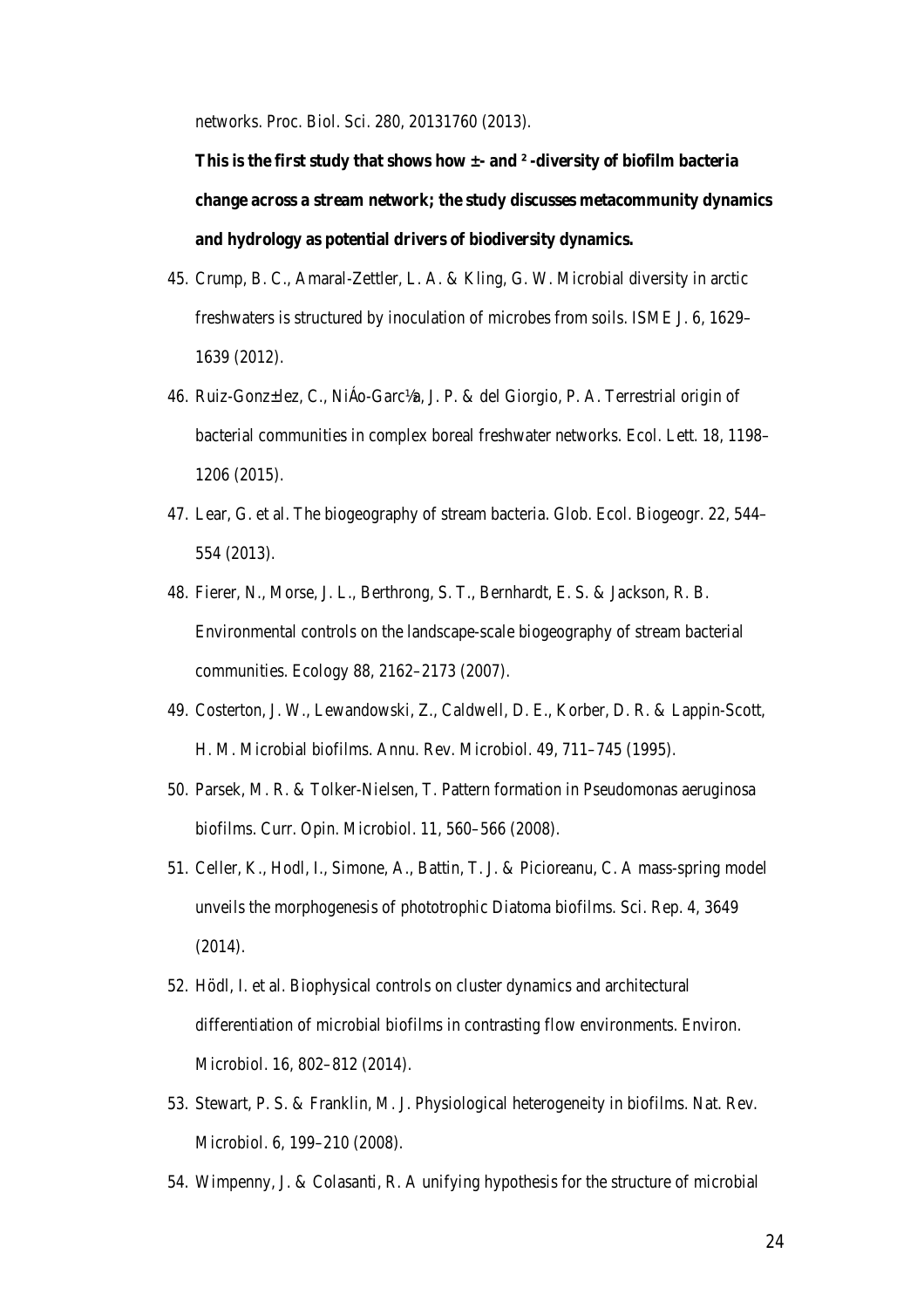biofilms based on cellular automaton models. FEMS Microbiol. Ecol. 22, 1–16 (1997).

- 55. Neu, T. Development and structure of microbial biofilms in river water studied by confocal laser scanning microscopy. FEMS Microbiol. Ecol. 24, 11–25 (1997). **This is one of the first studies to use confocal laser scanning microscopy to comprehensively describe the physical structure of river biofilms.**
- 56. Besemer, K. et al. Biophysical controls on community succession in stream biofilms. Appl. Environ. Microbiol. 73, 4966–4974 (2007).
- 57. Taherzadeh, D., Picioreanu, C. & Horn, H. Mass transfer enhancement in moving biofilm structures. Biophys. J. 102, 1483–1492 (2012).
- 58. Nepf, H. M. Flow and transport in regions with aquatic vegetation. Annu. Rev. Fluid Mech. 44, 123–142 (2012).
- 59. Vignaga, E. et al. Erosion of biofilm-bound fluvial sediments. Nat. Geosci. 6, 1–5 (2013).
- 60. Singer, G., Besemer, K., Hochedlinger, G., Chlup, A. K. & Battin, T. J. Monomeric carbohydrate uptake and structure–function coupling in stream biofilms. Aquat. Microb. Ecol. 62, 71–83 (2011).
- 61. Lawrence, J. R., Swerhone, G. D. W., Kuhlicke, U. & Neu, T. R. In situ evidence for microdomains in the polymer matrix of bacterial microcolonies. Can. J. Microbiol. 53, 450–458 (2007).
- 62. Arnon, S., Gray, K. A. & Packman, A. I. Biophysicochemical process coupling controls nitrogen use by benthic biofilms. Limnol. Oceanogr. 52, 1665–1671 (2007).
- 63. Rusconi, R., Lecuyer, S., Guglielmini, L. & Stone, H. A. Laminar flow around corners triggers the formation of biofilm streamers. J. R. Soc. Interface 7, 1293–1299 (2010).
- 64. Drescher, K., Shen, Y. & Bassler, B. L. Biofilm streamers cause catastrophic disruption of flow with consequences for environmental and medical systems. Proc. Natl Acad. Sci. USA 110, 4345–4350 (2013).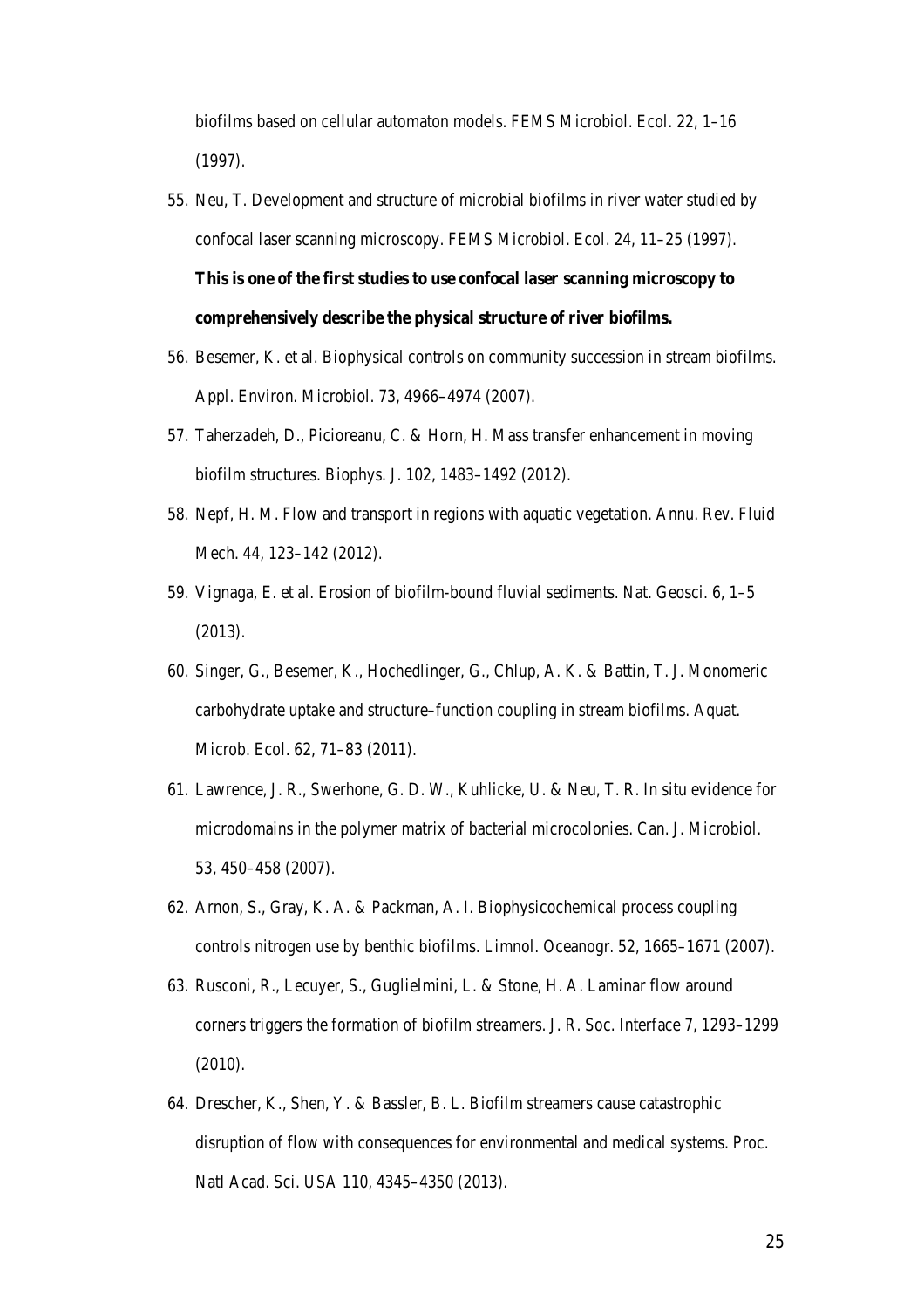- 65. Pintelon, T. R. R., Picioreanu, C., van Loosdrecht, M. C. M. & Johns, M. L. The effect of biofilm permeability on bio-clogging of porous media. Biotechnol. Bioeng. 109, 1031–1042 (2012).
- 66. Chen, C., Packman, A. I. & Gaillard, J. F. Pore-scale analysis of permeability reduction resulting from colloid deposition. Geophys. Res. Lett. 35, L07404 (2008).
- 67. Naeem, S., Duffy, J. E. & Zavaleta, E. The functions of biological diversity in an age of extinction. Science 336, 1401–1406 (2012).
- 68. Loreau, M. et al. Biodiversity and ecosystem functioning: current knowledge and future challenges. Science 294, 804–808 (2001).
- 69. Ylla, I., Borrego, C., Romaní, A. M. & Sabater, S. Availability of glucose and light modulates the structure and function of a microbial biofilm. FEMS Microbiol. Ecol. 69, 27–42 (2009).
- 70. Romaní, A. M. et al. Biofilm structure and function and possible implications for riverine DOC dynamics. Microb. Ecol. 47, 316–328 (2004).
- 71. Guenet, B., Danger, M., Abbadie, L. & Lacroix, G. Priming effect: bridging the gap between terrestrial and aquatic ecology. Ecology 91, 2850–2861 (2010).
- 72. Danger, M. et al. Benthic algae stimulate leaf litter decomposition in detritus-based headwater streams: a case of aquatic priming effect? Ecology 94, 1604–1613 (2013).
- 73. Kuehn, K. A., Francoeur, S. N., Findlay, R. H. & Neely, R. K. Priming in the microbial landscape: periphytic algal stimulation of litter-associated microbial decomposers. Ecology 95, 749–762 (2014).
- 74. Bengtsson, M. M. et al. No evidence of aquatic priming effects in hyporheic zone microcosms. Sci. Rep. 4, 5187 (2014).
- 75. Cardinale, B. J. Biodiversity improves water quality through niche partitioning. Nature 472, 86–89 (2011).
- 76. Freimann, R., Bürgmann, H., Findlay, S. E. G. & Robinson, C. T. Bacterial structures and ecosystem functions in glaciated floodplains: contemporary states and potential future shifts. ISME J. 7, 2361–2373 (2013).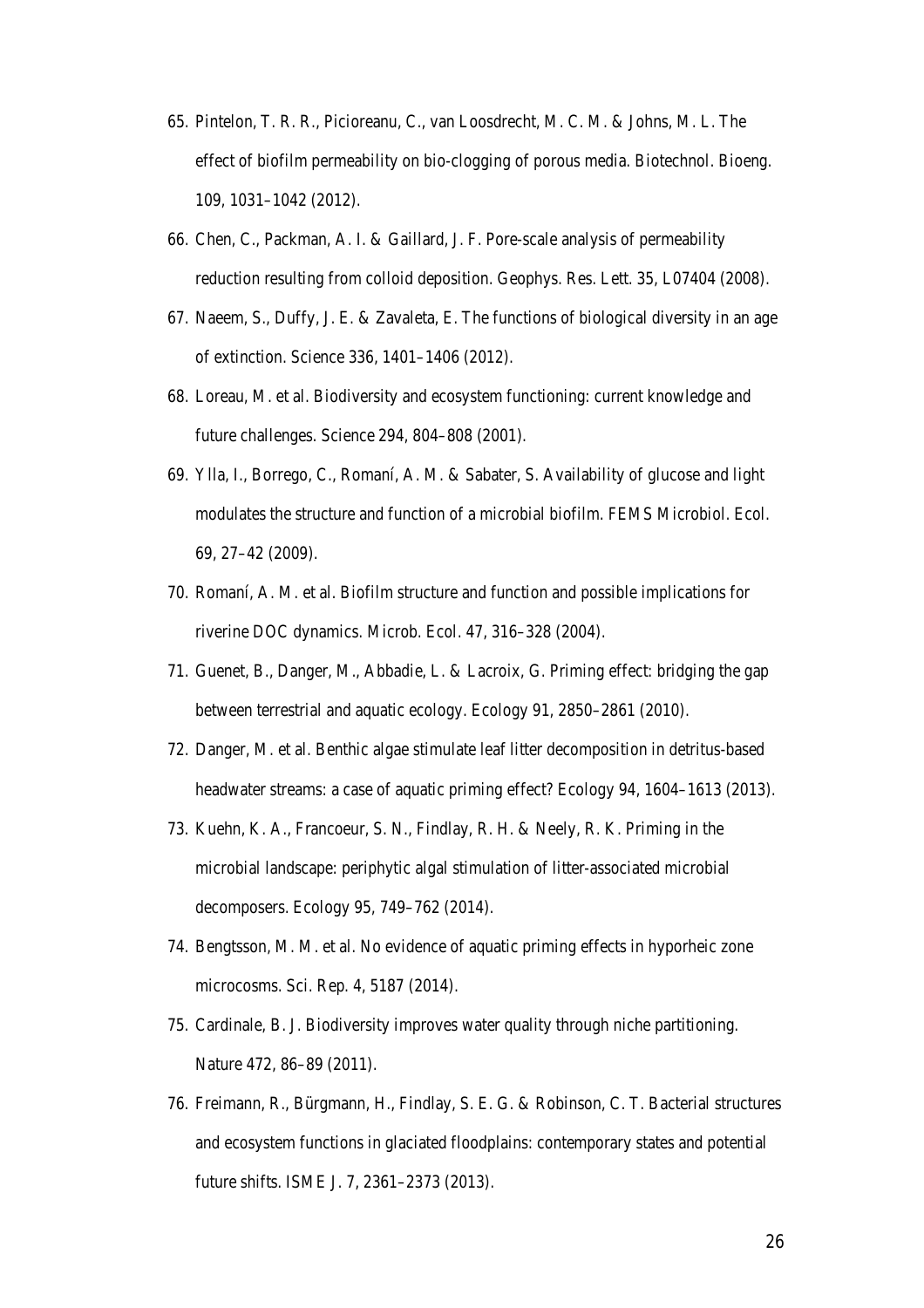- 77. Frossard, A., Gerull, L., Mutz, M. & Gessner, M. O. Disconnect of microbial structure and function: enzyme activities and bacterial communities in nascent stream corridors. ISME J. 6, 680–691 (2012).
- 78. Wagner, K. et al. Functional and structural responses of hyporheic biofilms to varying sources of dissolved organic matter. Appl. Environ. Microbiol. 80, 6004–6012 (2014).
- 79. Hector, A. & Bagchi, R. Biodiversity and ecosystem multifunctionality. Nature 448, 188–190 (2007).
- 80. Peter, H. et al. Multifunctionality and diversity in bacterial biofilms. PLoS ONE 6, e23225 (2011).
- 81. Wilhelm, L. & Besemer, K. Altitudinal patterns of diversity and functional traits of metabolically active microorganisms in stream biofilms. ISME J. 9, 2454–2464 (2015).
- 82. Dopheide, A., Lear, G., He, Z., Zhou, J. & Lewis, G. D. Functional gene composition, diversity and redundancy in microbial stream biofilm communities. PLoS ONE 10, e0123179 (2015).
- 83. Martiny, J. B. H., Jones, S. E., Lennon, J. T. & Martiny, A. C. Microbiomes in light of traits: a phylogenetic perspective. Science 350, aac9323 (2015).
- 84. Decho, A. W. et al. Sediment properties influencing upwelling spectral reflectance signatures: the 'biofilm gel effect'. Limnol. Oceanogr. 48, 431–443 (2003).
- 85. Rier, S. T., Shirvinski, J. M. & Kinek, K. C. In situ light and phosphorus manipulations reveal potential role of biofilm algae in enhancing enzyme-mediated decomposition of organic matter in streams. Freshw. Biol. 59, 1039–1051 (2014).
- 86. Van Horn, D. J., Sinsabaugh, R. L., Takacs-Vesbach, C. D., Mitchell, K. R. & Dahm, C. N. Response of heterotrophic stream biofilm communities to a gradient of resources. Aquat. Microb. Ecol. 64, 149–161 (2011).
- 87. Lyon, D. R. & Ziegler, S. E. Carbon cycling within epilithic biofilm communities across a nutrient gradient of headwater streams. Limnol. Oceanogr. 54, 439–449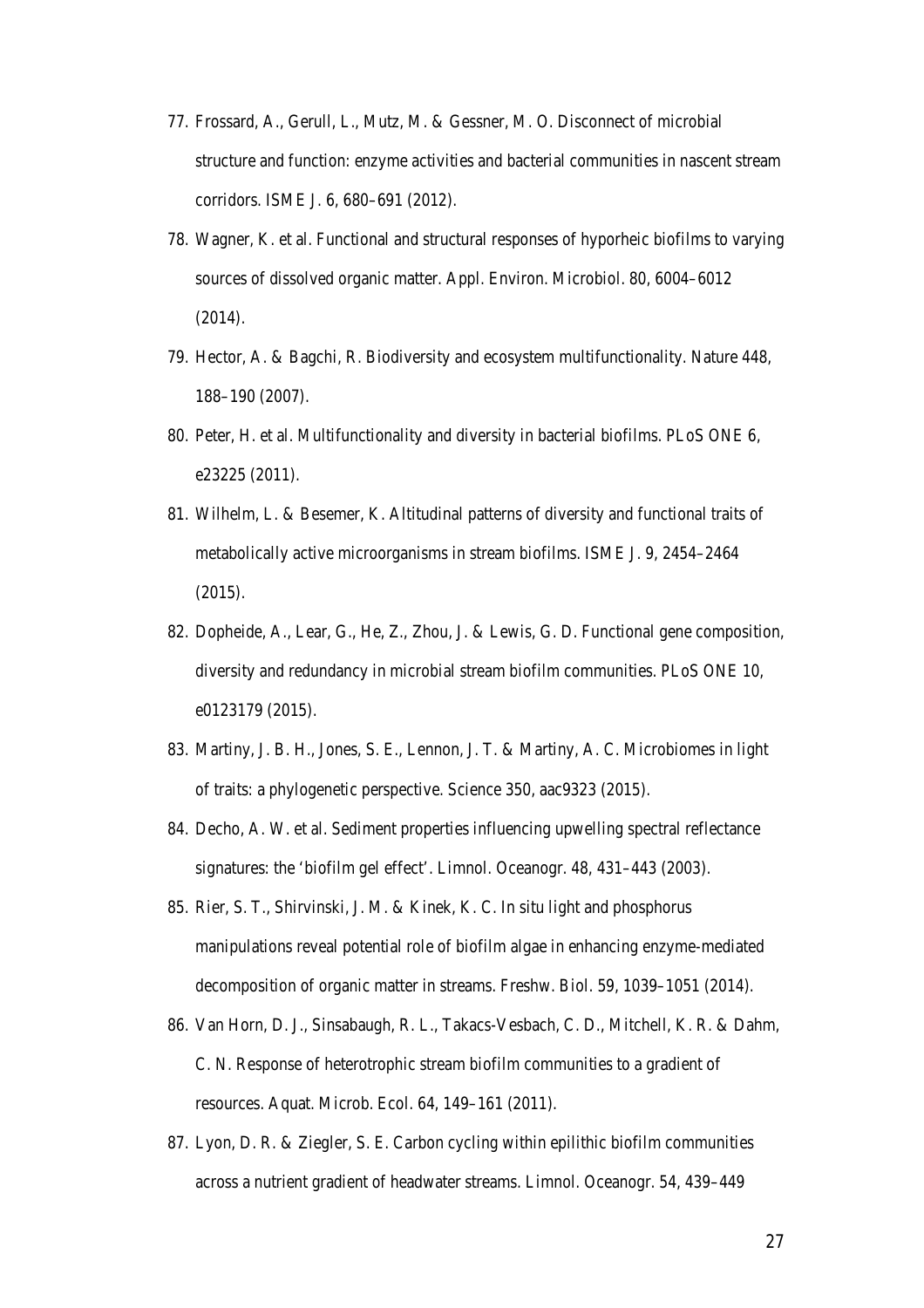(2009).

- 88. Ziegler, S. E., Lyon, D. R. & Townsend, S. L. Carbon release and cycling within epilithic biofilms in two contrasting headwater streams. Aquat. Microb. Ecol. 55, 285–300 (2009).
- 89. Findlay, S. E. G., Sinsabaugh, R. L., Sobczak, W. V. & Hoostal, M. Metabolic and structural response of hyporheic microbial communities to variations in supply of dissolved organic matter. Limnol. Oceanogr. 48, 1608–1617 (2003).
- 90. Sinsabaugh, R. L. & Follstad Shah, J. J. Ecoenzymatic stoichiometry and ecological theory. Annu. Rev. Ecol. Evol. Syst. 43, 313–343 (2012).
- 91. Singer, G., Besemer, K., Schmitt-Kopplin, P., Hödl, I. & Battin, T. J. Physical heterogeneity increases biofilm resource use and its molecular diversity in stream mesocosms. PLoS ONE 5, e9988–e9911 (2010).
- 92. Cardinale, B. J., Palmer, M. A., Swan, C. M., Brooks, S. & Poff, N. L. The influence of substrate heterogeneity on biofilm metabolism in a stream ecosystem. Ecology 83, 412 (2002).
- 93. Watrous, J. D. & Dorrestein, P. C. Imaging mass spectrometry in microbiology. Nat. Rev. Microbiol. 9, 683–694 (2011).
- 94. Liu, J. et al. Metabolic co dependence gives rise to collective oscillations within biofilms. Nature 523, 550–554 (2015).
- 95. Piggott, J. J., Salis, R. K., Lear, G., Townsend, C. R. & Matthaei, C. D. Climate warming and agricultural stressors interact to determine stream periphyton community composition. Glob. Chang. Biol. 21, 206–222 (2015). **This is the first experimental study to unravel the effects of global warming and eutrophication on algal and bacterial diversity in stream biofilms.**
- 96. Downing, J. Global abundance and size distribution of streams and rivers. Inland Wat. 2, 229–236 (2012).
- 97. Drummond, J. D. et al. Retention and remobilization dynamics of fine particles and microorganisms in pastoral streams. Wat. Res. 66, 459–472 (2014).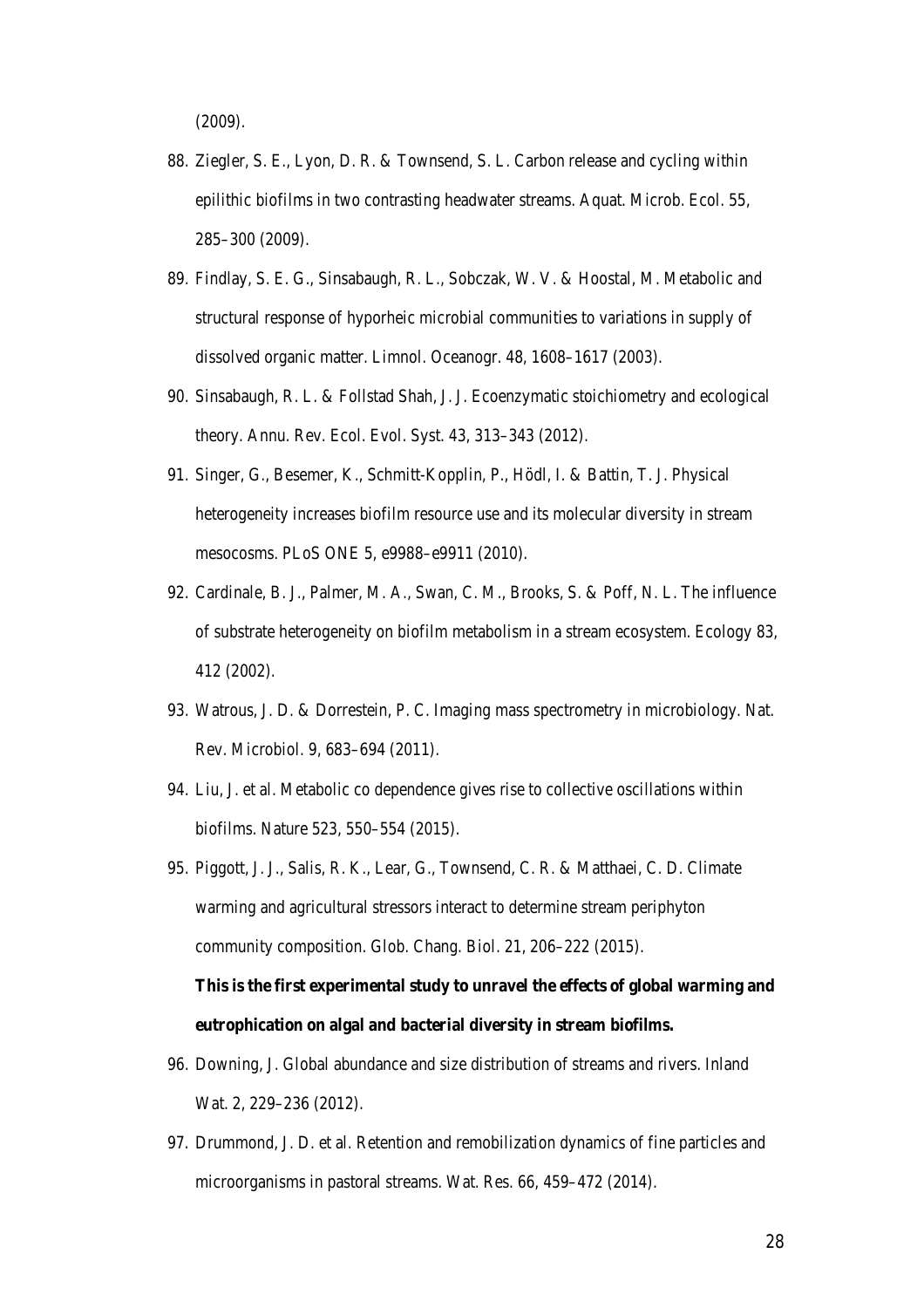- 98. Cadenasso, M. L. et al. An interdisciplinary and synthetic approach to ecological boundaries. BioScience 53, 717–722 (2003).
- 99. Strayer, D. L., Power, M. E., Fagan, W. F., Pickett, S. & Belnap, J. A classification of ecological boundaries. BioScience 53, 723–729 (2003).
- 100. Flemming, H. C. & Wingender, J. The biofilm matrix. Nat. Rev. Microbiol. 8, 623–633 (2010).
- 101. Freeman, C. & Lock, M. A. The biofilm polysaccharide matrix -a buffer against changing organic substrate supply. Limnol. Oceanogr. 40, 273–278 (1995). **This study shows that the biofilm matrix serves as a notable carbon reservoir for microbial heterotrophs during deprivation of carbon from external sources.**
- 102. Battin, T. J. et al. Microbial landscapes: new paths to biofilm research. Nat. Rev. Microbiol. 5, 76–81 (2007).
- 103. Garcia-Pichel, F. & Wojciechowski, M. F. The evolution of a capacity to build supra-cellular ropes enabled filamentous cyanobacteria to colonize highly erodible substrates. PLoS ONE 4, e7801 (2009).
- 104. Logue, J. B. & Lindström, E. S. Biogeography of bacterioplankton in inland waters. Freshw. Rev. 1, 99–114 (2008).
- 105. Martiny, J. B. H. et al. Microbial biogeography: putting microorganisms on the map. Nat. Rev. Microbiol. 4, 102–112 (2006).
- 106. Araya, R., Tani, K., Takagi, T., Yamaguchi, N. & Nasu, M. Bacterial activity and community composition in stream water and biofilm from an urban river determined by fluorescent in situ hybridization and DGGE analysis. FEMS Microbiol. Ecol. 43, 111–119 (2003).
- 107. Rendueles, O. & Ghigo, J. M. Mechanisms of competition in biofilm communities. Microbiol. Spectr. 3, MB-0009-2014 (2015).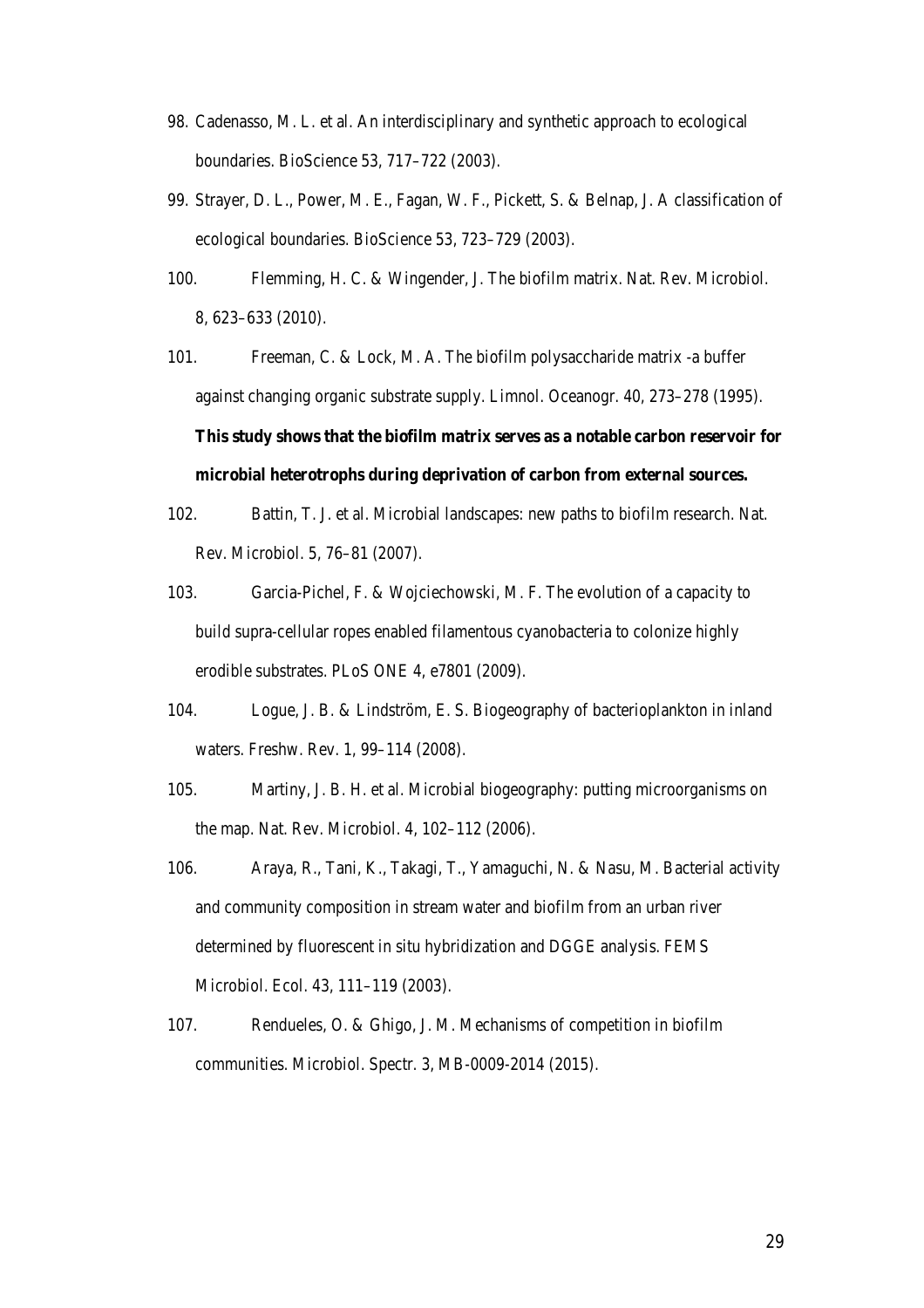#### **Box 1. Biofilms as a "microbial skin"**

The global surface area of streams and rivers is estimated at  $662,041 \text{ km}^2$  (REF. 96). One cubic metre of sedimentary bed material of these streams and rivers provides, on average, a potential surface area of 100  $m<sup>2</sup>$  for gravel of 5 cm diameter and up to 1000  $m<sup>2</sup>$  for grains that are ten times smaller. Considering an average streambed depth of 1 metre, the global surface area potentially available for microbial colonization of streambeds would thus range up to  $662,041,000 \text{ km}^2$ . In principle, this would provide up to five square metres of sediment surface area available for microbial colonization for each square metre of catchment land surface area (excluding the polar caps and major deserts).

Assuming that there are on average  $10^7$  to  $10^9$  microbial cells per square centimetre of sediment surface in streams and rivers<sup>3,6</sup>, we expect that  $5 \times 10^{11}$  to  $5 \times 10^{13}$  cells in the streambed receive and process matter from each square metre of catchment land surface area. We view this large microbial surface in streams as a crucial component of a 'microbial skin' that covers the catchment and that also includes the microbiomes of the phyllosphere<sup>13</sup> and soils<sup>14</sup> (see the figure, parts a and b). On its journey through a catchment, via surface runoff or subsurface flow paths, water entrains solutes, particles and microorganisms from rocks, soils and vegetation into the streams. Hydrodynamic coupling of groundwater and streamwater ensures continuous mixing of water, replenishment of key substrates and nutrients, and opportunities for suspended microorganisms from terrestrial and aquatic sources to interact with established biofilms<sup>97</sup>. The streambed microbiome is thus continuously exposed to, and challenged by, invading microorganisms.

The notion of the microbial skin refers to the dynamic nature of stream biofilms as an ecological boundary<sup>98,99</sup> and should not be understood to mean the presence of a resilient interface between the water and the substrate that biofilms coat. In fact, stream biofilms, as interfaces for solute exchange and biological interactions, share functional and structural properties with interfaces of boundaries that structure ecological communities, ecosystems and landscapes, and that control fluxes of organisms, materials, energy and genetic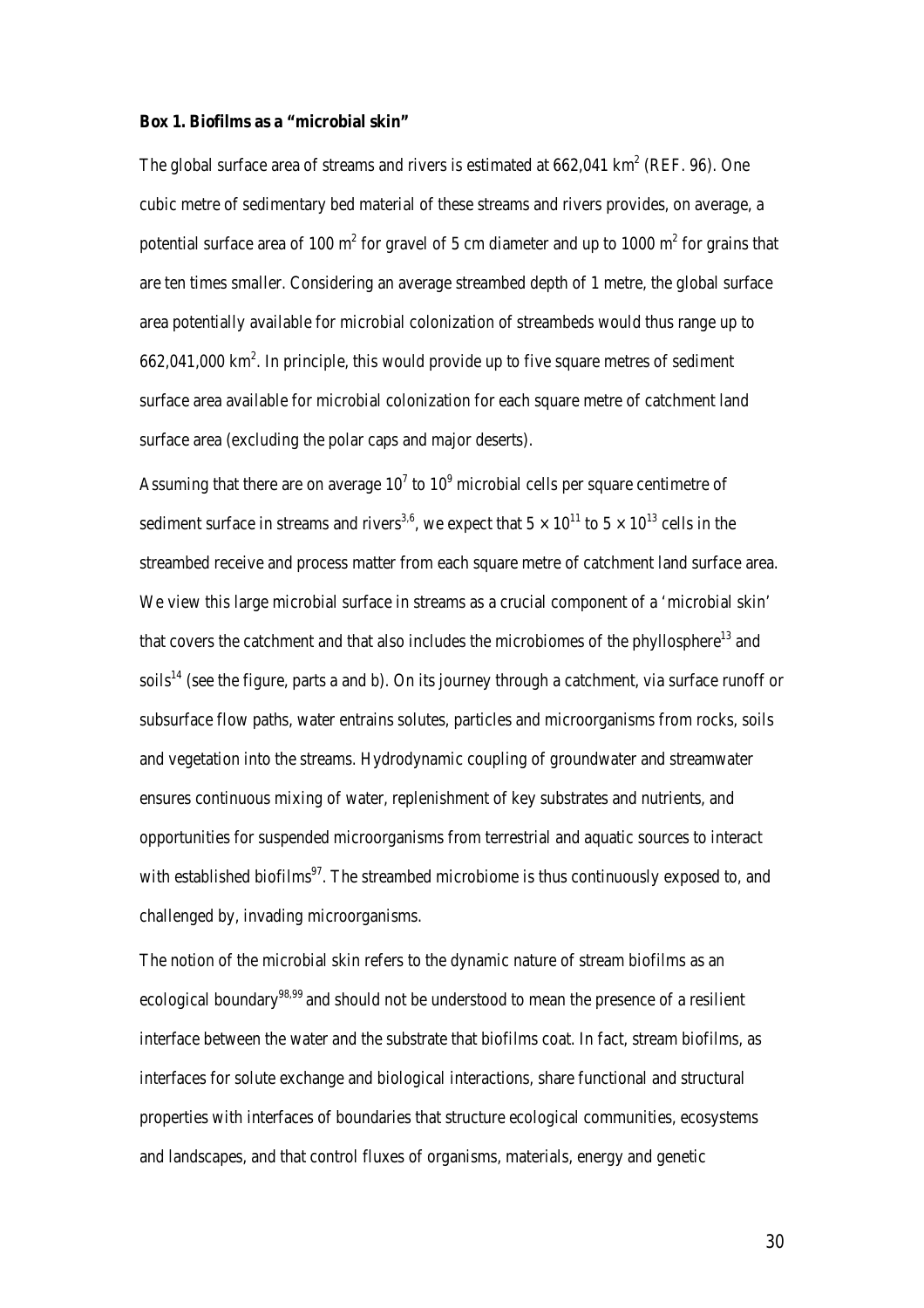information therein $98,99$ .

In streams, biofilms adsorb, retain, amplify and transform organic substances and nutrients in the matrix<sup>100,101</sup> (see the figure, part c), thereby accumulating substances that are otherwise highly diluted in the streamwater, such as dissolved organic carbon or contaminants. These solutes become concentrated in biofilms via adsorption to the matrix or incorporation into microbial biomass and subsequent release to the extracellular space<sup>100,101</sup>. Biofilms have reflective characteristics similar to those provided by an ecological boundary; the resident microbiome may sort and reflect invading microorganisms $^{102}$  with consequences for local community assembly and downstream release of microorganisms. Biofilms also have protective features; the matrix protects embedded cells from erosion $100$ , which seems to be particularly important in ecosystems characterized by continuous loss of water and contained solutes and particles, including microbial cells. Furthermore, polymeric components of the biofilm matrix can stabilize sediments from erosion, as can filamentous cyanobacteria that produce supracellular ropes $59,103$ , thereby protecting the local environment from physical disturbance.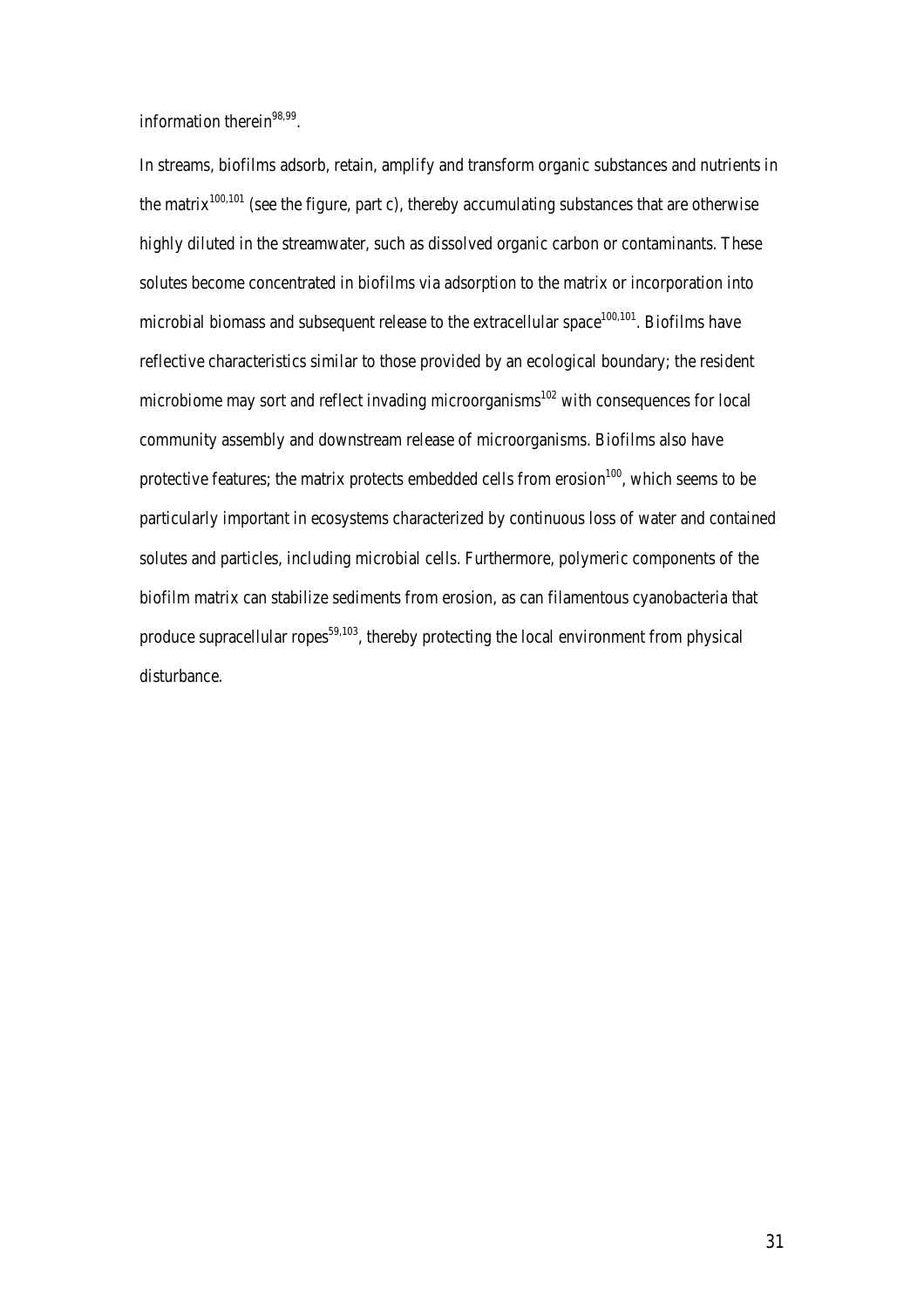#### **Box 2. Metacommunity ecology**

Metacommunity ecology is derived from the field of community ecology and is concerned with explaining biodiversity dynamics and spatial patterns of species distribution and abundance. The theory of metacommunity ecology has become an important way to think about how different spatial scales relate to one another in the ecology of both multicellular organisms $^{104}$  and microorganisms $^{105}$ .

A metacommunity is defined as a set of local communities that are linked by the dispersal of several potentially interacting species $104$ . Metacommunity ecology encompasses several theoretical perspectives, among which 'species sorting', 'mass effects' and 'neutrality' may prove most relevant for microbial biofilms<sup>104</sup>.

The species sorting perspective emphasizes the role of the local environment and biotic interactions as drivers of local community composition<sup>104</sup>, in which differences between local communities are caused by environmental heterogeneity. Dispersal is global but the strength of this factor is not high enough to maintain species in less favourable habitats, and thus communities are expected to have a distance–decay of similarity relationship along environmental distances (that is, the degree of environmental variation) rather than geographical distances.

The mass effect perspective focuses on the effect of immigration and emigration dynamics on local community composition<sup> $104$ </sup>. This perspective acknowledges the importance of environmental heterogeneity but assumes that local populations can be rescued from competitive exclusion by migration from habitat patches where they are good competitors. Communities are expected to have a distance–decay of similarity relationship along both environmental and geographical distances.

The neutral perspective assumes that all species are, on average, ecologically similar  $104$ . Community dynamics derives from immigration and emigration, extinction and genetic drift. Communities are expected to have a distance–decay of similarity relationship along geographical, but not environmental, distances.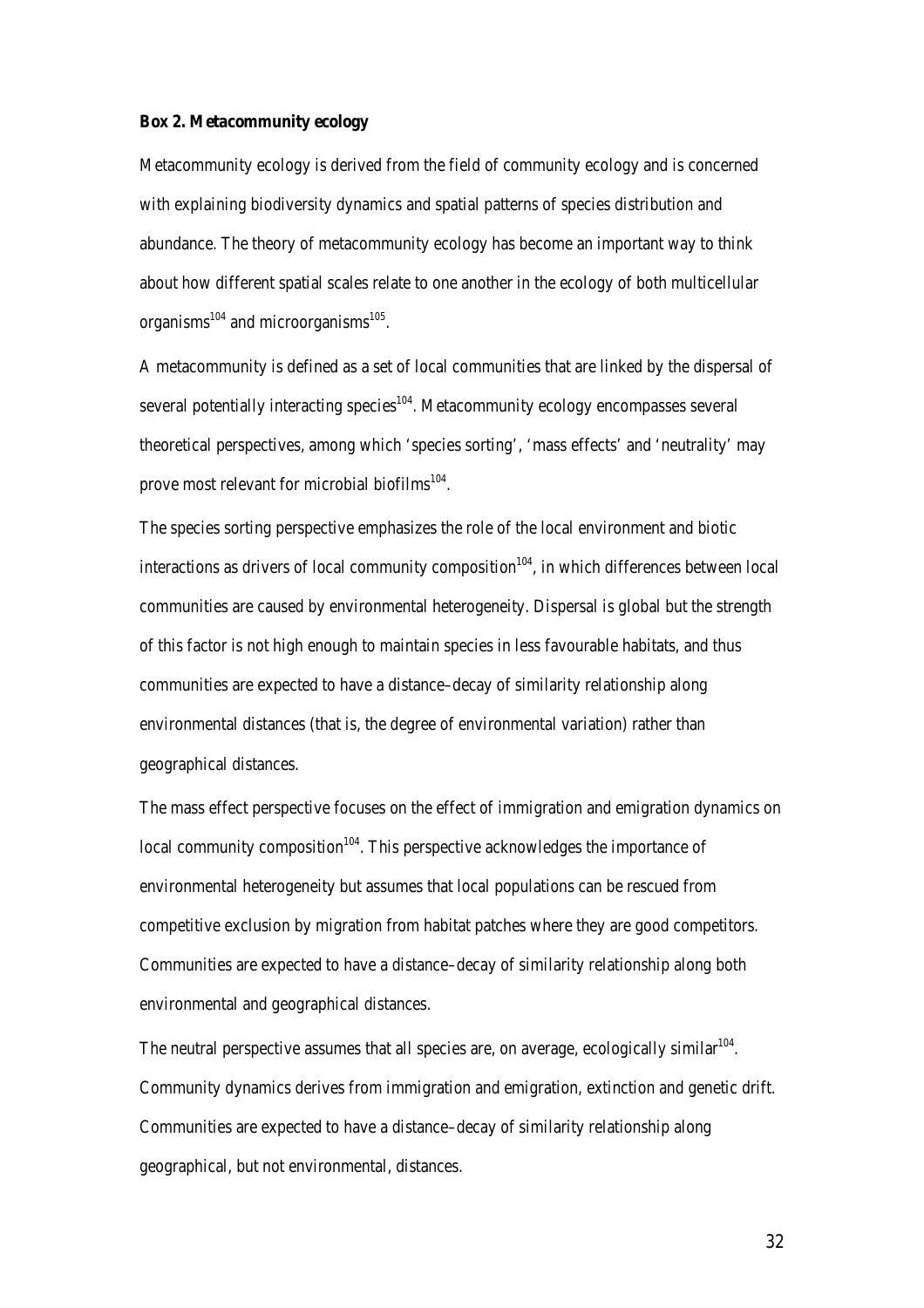Metacommunity theory posits that high dispersal rates and short generation times of microorganisms render geographical distances less important than the local environment for community assembly and ensuing biodiversity patterns<sup>106</sup>. For ecosystems with low residence times, such as streams, mass effects through high dispersal are assumed to maintain microbial populations even in less favourable habitats, thereby shifting community composition away from strict dependence on local environmental conditions<sup>105</sup>. This seems particularly true for the streamwater. The few studies that have compared microbial communities in the streamwater with those in stream biofilms have found contrasting community structures between the two, with a higher diversity of taxa in streamwater<sup>32,33</sup>. The inoculation of soil bacteria in stream water is likely to be a major driver of this difference<sup>57,58</sup>. Streamwater bacteria have also been reported to be less active and their communities more temporally fluctuating than their biofilm counterparts $^{106}$ .

We note that residence times in biofilms, and more generally in the porous space of the streambed, are higher than in the streamwater itself $6,8$ , and microorganisms therein are therefore expected to be more responsive to the local environment than those in the streamwater. As such, biofilm assembly can be assumed to result from a complex interplay of immigration from the community in the streamwater, environmental sorting and biotic interactions. Biotic interactions between immigrants and the established biofilm, including the ability of immigrants to compete successfully with resident community members, may be relevant for biofilm community assembly, owing to the close proximity between microbial  $\text{cells}^{107}$ . The notion of species sorting as a major mechanism underlying local biofilm community assembly is supported by the observation that random immigration of microorganisms from the streamwater into benthic biofilms was not sufficient to explain the assembly of biofilm communities across a wide range of streams $32,33$ .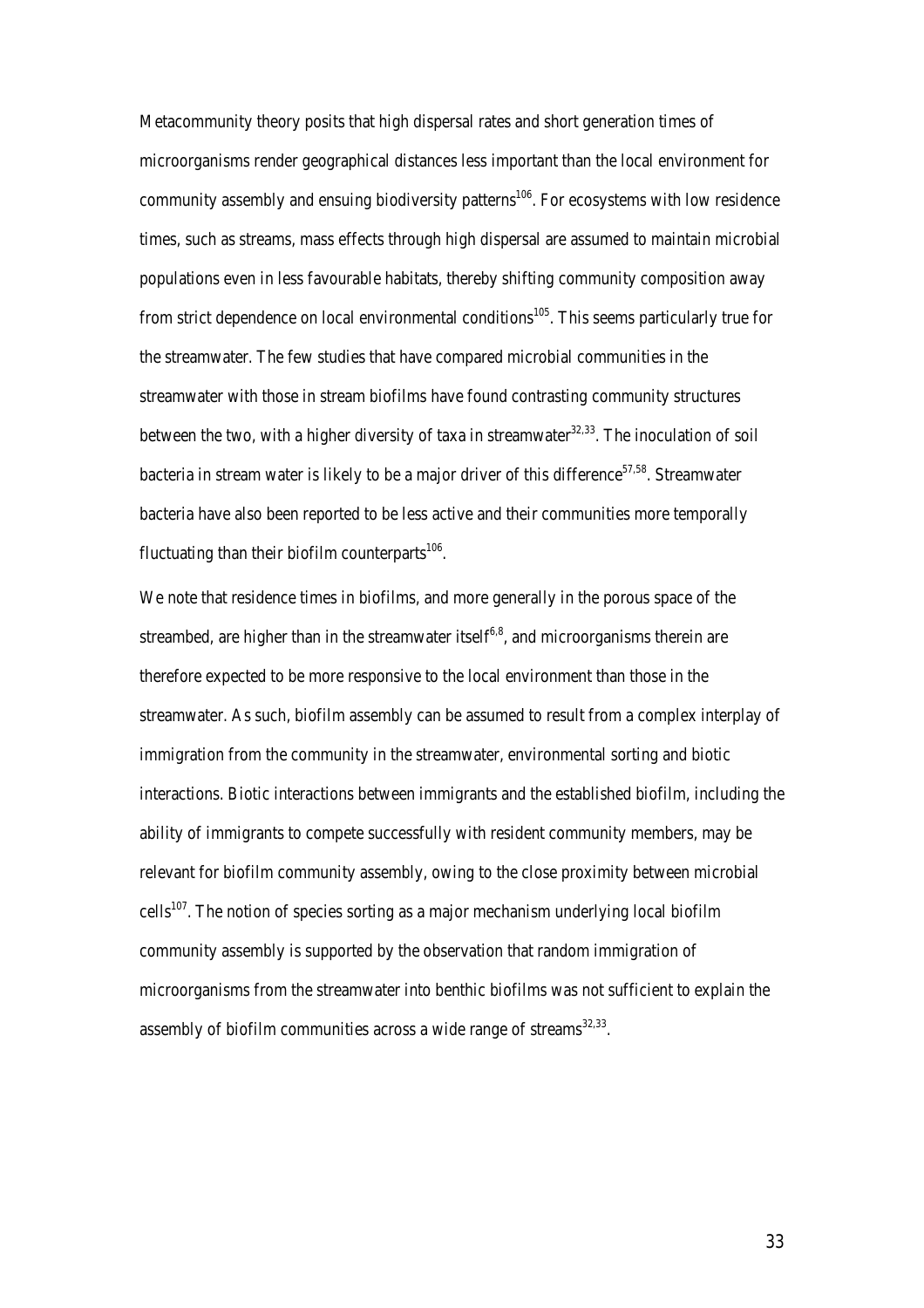#### **Figure legends**

#### **Figure 1: Biodiversity of a benthic biofilm across all three domains of life.** The

biodiversity of the benthic biofilm represents a microbial 'jungle' that spans all three domains of life: from insect larvae to diatoms and their parasitic fungi to ciliate and flagellate grazers, in addition to a diverse ensemble of bacteria and, in specialized niches, small populations of archaea. Displayed are the taxonomic affiliations and relative abundances of small subunit rRNAs from biofilms in an Alpine stream (M.M.B. unpublished observations).

**Figure 2. Major bacterial classes in stream biofilms.** Next-generation sequencing of the 16S rRNA gene reveals consistent patterns of bacterial community composition in hyporheic and benthic biofilms from various streams, ranging from glacier-fed streams to streams in the boreal zone. Betaproteobacteria, and often also Alphaproteobacteria, typically dominate these communities. The values shown are derived from 454 pyrosequencing studies of samples from boreal streams<sup>42</sup>, which are rich in dissolved organic carbon (DOC) (that is, more than 30 mg C  $l^{-1}$ ), from various alpine streams<sup>32,33,44,81</sup> (which have DOC concentrations ranging from 1 to 3 mg C  $\Gamma$ <sup>1</sup>) and from glacier-fed streams<sup>41</sup> (which have DOC concentrations below 0.5 mg C l<sup>-1</sup>). The taxonomic affiliation was estimated using a confidence threshold of 70%. Arrows show environmental conditions potentially relevant for biofilm communities, which vary along altitudinal and lateral gradients. While temperature, nutrients and dissolved organic carbon concentrations can explain taxonomic variation along altidudinal gradients, disturbance regime and seasonal fluctuations separate glacier-fed from groundwater-fed alpine streams.

# Figure 3: Physical structure and "building blocks" of stream biofilms. a | Optical coherence tomography (OCT) image of a benthic biofilm with coalescent microcolonies and ridges; the inset shows a cross-section with internal voids (black areas) and a high-roughness canopy. Scale bar represents 500 µm. b | Stream biofilms can form elongated streamers that float in the water and that can grow up to several centimetres long, as shown in this OCT image. Scale bar represents 500  $\mu$ m. c,d | Cryosections combined with epifluorescence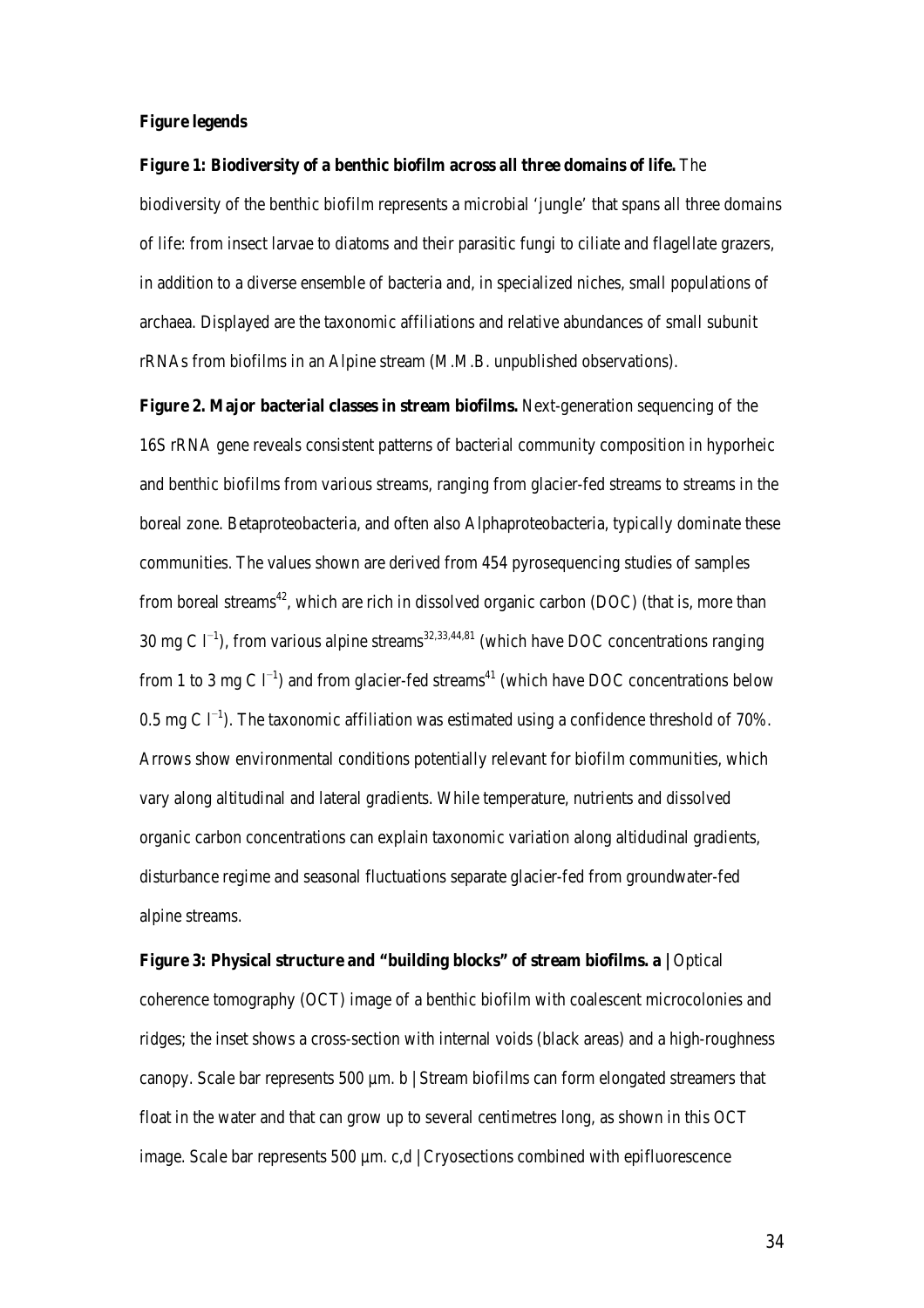microscopy reveal the structural and compositional complexity of stream biofilms. Diatoms are shown by autofluorescence (red) and bacteria by DAPI staining (blue). e | Depending on light availability, biofilms can include abundant algae, which coexist with bacteria. Stream biofilms can form conspicuous patterns, resembling honeycombs, that include elongated diatoms, extracellular polymeric substances (EPS) and bacteria. Scale bar represents 100  $\mu$ m. f | A cross-section of a benthic biofilm imaged with a confocal laser scanning microscope. Various diatoms confer structure to stream biofilms and provide a scaffold to bacterial growth and EPS production.  $g \mid$  In phototrophic benthic biofilms, Diatoma spp. can form filamentous microcolonies that become entangled and form a structural scaffold for further bacterial growth; the inset shows a scanning electron microscopy picture of Diatoma spp. cells. The second inset shows the interface between neighbouring cells. Images in parts a and b are courtesy of Kevin Roche, Northwestern University, Evanston, Illinois, USA. Images in parts c and d are courtesy of Robert Niederdorfer, University of Vienna, Austria. Part e is reprinted with permission from REF. 39, American Society for Microbiology. Part g is from REF. 51, Nature Publishing Group.

**Figure 4. Controls on the complexity of stream biofilms.** A broad suite of coupled physical, chemical and biological processes control the physical structure, community composition and function of biofilms in streams. These processes are hierarchically positioned under the common umbrella of climate and Earth surface processes and, therefore, susceptible to climate change and global environmental change (such as changes to land use). The effects of streambed topography, hydrodynamics, dispersal dynamics and the availability of dissolved organic matter (DOM) and nutrients on biofilm features are modulated by their spatial and temporal heterogeneity in stream ecosystems. Similarly, spatial and temporal heterogeneity, in addition to properties inherent to biofilm communities, such as metabolic plasticity and functional redundancy, modulate the impacts of biofilms on stream ecosystem processes. Micro-scale processes in biofilms may also feedback on larger scale physical and chemical controls. At the same time, physical and chemical controls may directly affect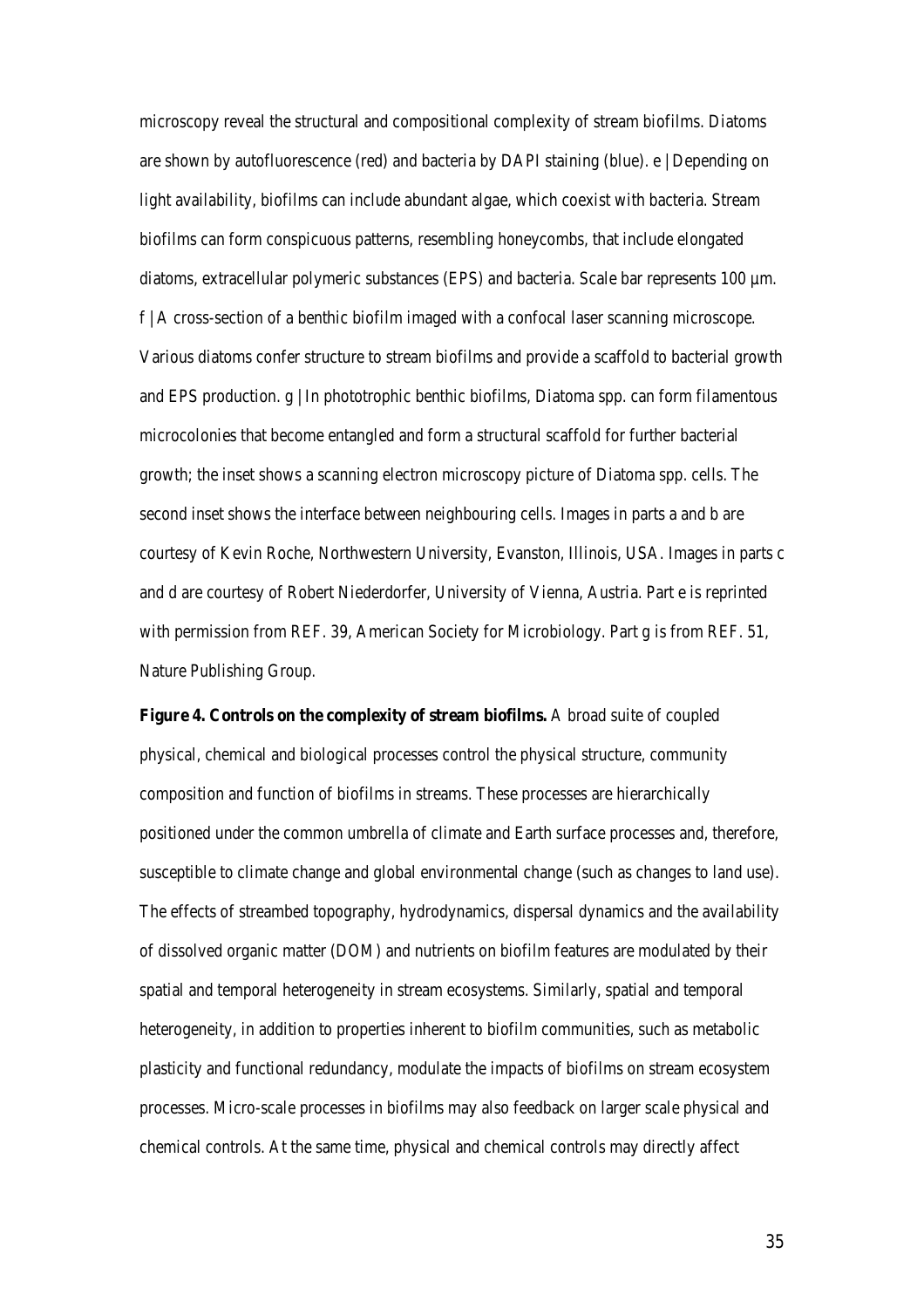ecosystem processes. Process coupling across various scales and the adaptive response of biofilms to the dynamic environment makes biofilms complex systems. Dashed arrows indicate feedbacks and modulating interactions.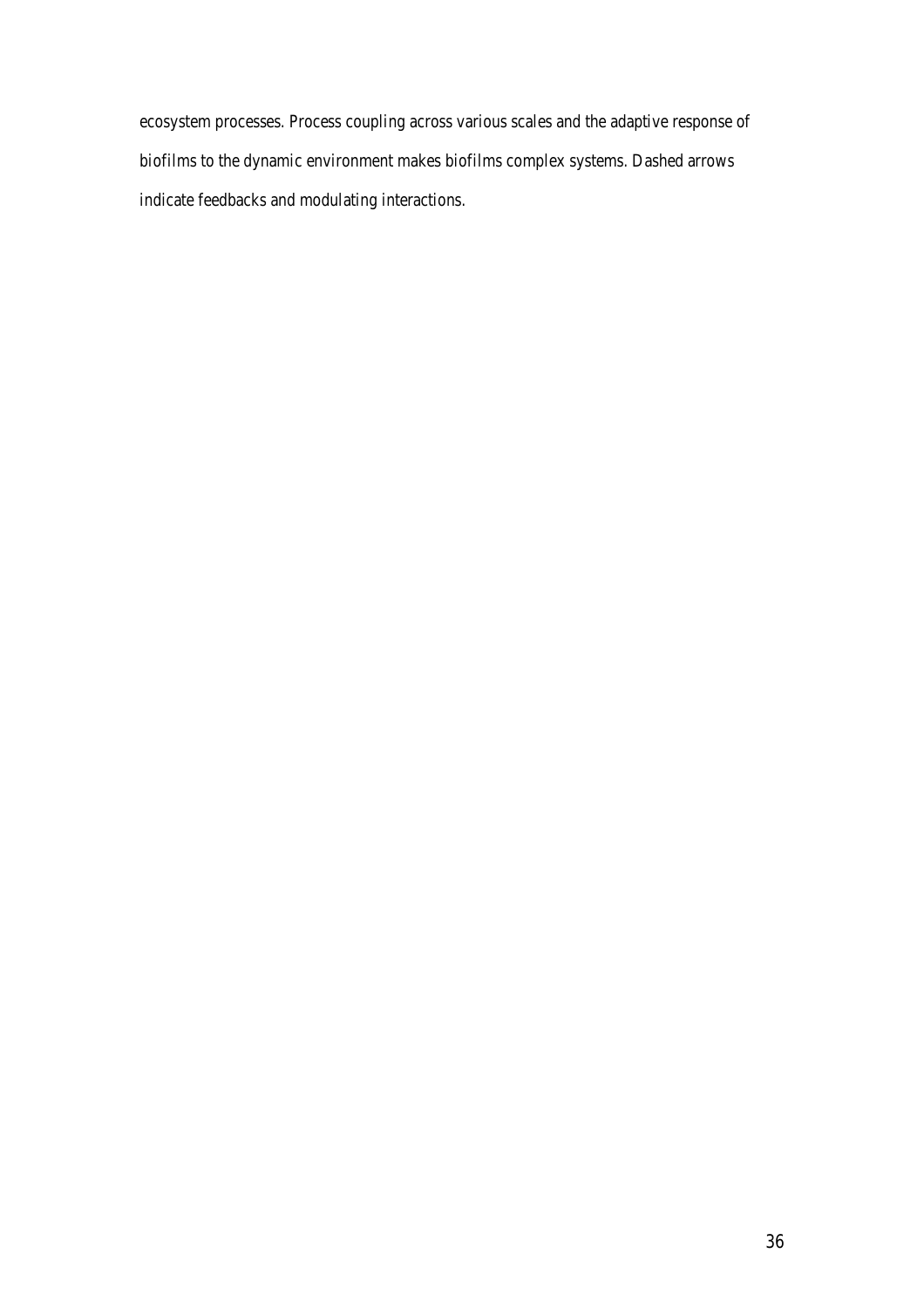#### **Glossary**

*Periphyton*: Traditionally considered to be a phototrophic biofilm that coats benthic substrates in stream ecosystems.

*Epilithon:* Traditionally considered to be a biofilm that grows on stones in stream ecosystems. *Meiobenthos:* Invertebrates living in aquatic ecosystems that have a body size typically not exceeding one millimetre.

*Ecosystem respiration:* The respiration by both heterotrophic and autotrophic organisms within an ecosystem, in which heterotrophic respiration generates carbon dioxide from the breakdown of organic compounds.

*Primary production:* The generation of organic carbon from carbon dioxide by photosynthesis, which uses light as an energy source.

*Catchments:* Drainage basin of streams or rivers delineated by the watershed and within which water from rain, snow or ice melt converges at the valley bottom to contribute to streamwater flow.

*Hyporheic zone:* The zone in the streambed sediment in which streamwater interacts with groundwater, as driven by hydrodynamic exchange. Typically considered to be a habitat with high rates of biodiversity and biogeochemical reaction.

*Reflective characteristics:* The ability of an interface, or ecological boundary, to partially or entirely return matter, energy or organisms.

*Phyllosphere:* The microbial communities colonizing the above-ground surfaces that are provided by terrestrial plants.

*Benthic zone:* The upper zone of the streambed; the benthic zone is notable for its direct interface with streamwater flow and its exposure to light.

*Humic substances:* A complex and heterogeneous mixture of polydispersed materials formed by biochemical and chemical reactions during the decay of plant tissue. This mixture is a major contributor to dissolved organic matter in aquatic ecosystems.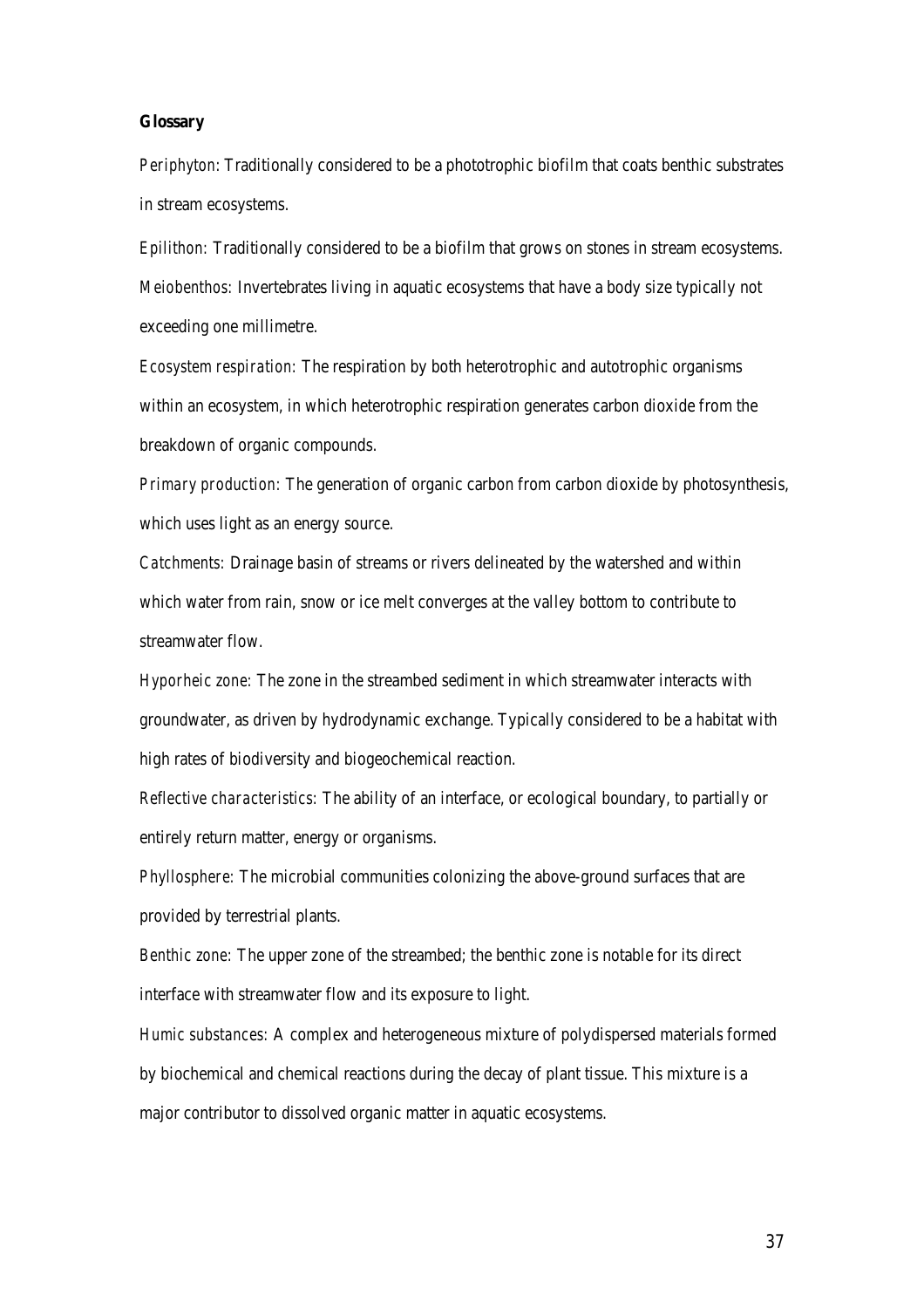*Co occurrence networks:* Graphical visualization of potential relationships, between species or other entities, that have been derived from correlation analyses.

*Operational taxonomic units:* (OTUs). Classification of microorganisms on the basis of an operational definition for species distinction that applies a percentage similarity threshold to 16S rRNA sequences.

*Flow fields:* Flow patterns that are generated by a moving liquid over and around solids. *Bedforms:* Geomorphological features that develop at the interface of fluid and a movable bed, such as dunes and ripples on the beds of streams and rivers. Bedforms affect near-bottom hydraulics and hydrodynamic exchange with porewater in the streambed.

*² -diversity:* The compositional similarity of ecological communities and the species turnover therein.

*Neutral models:* In the context of biodiversity, models that assume that individuals of all ecologically similar species are competitively equal and that the stochasticity of demographic processes, such as immigration, birth and death, drive local community assembly. *±-diversity:* Local species diversity in a habitat or ecosystem, often referred to as species richness or Shannon or Simpson diversity.

*Competitive exclusion:* Ecological process whereby two (or more) species that use the same resources cannot stably coexist.

*Headwaters:* The smallest streams in a fluvial network and where streamflow is generated. *Laminar flow:* The flow of water in parallel layers that are not disrupted. Laminar flow often fosters copious biofilm growth, as turbulence-induced erosion of microbial biomass is low. *Drag force:* A force that acts on any solid objects exposed to water flow; the drag comes from forces caused by pressure distributions over the surface of the object.

*Hydrodynamic exchange:* The exchange of water masses driven by the pressure differences that occur over rough streambeds.

*Priming effect:* Phenomenon in which labile dissolved organic matter (DOM) compounds facilitate the breakdown of apparently recalcitrant DOM compounds by microbial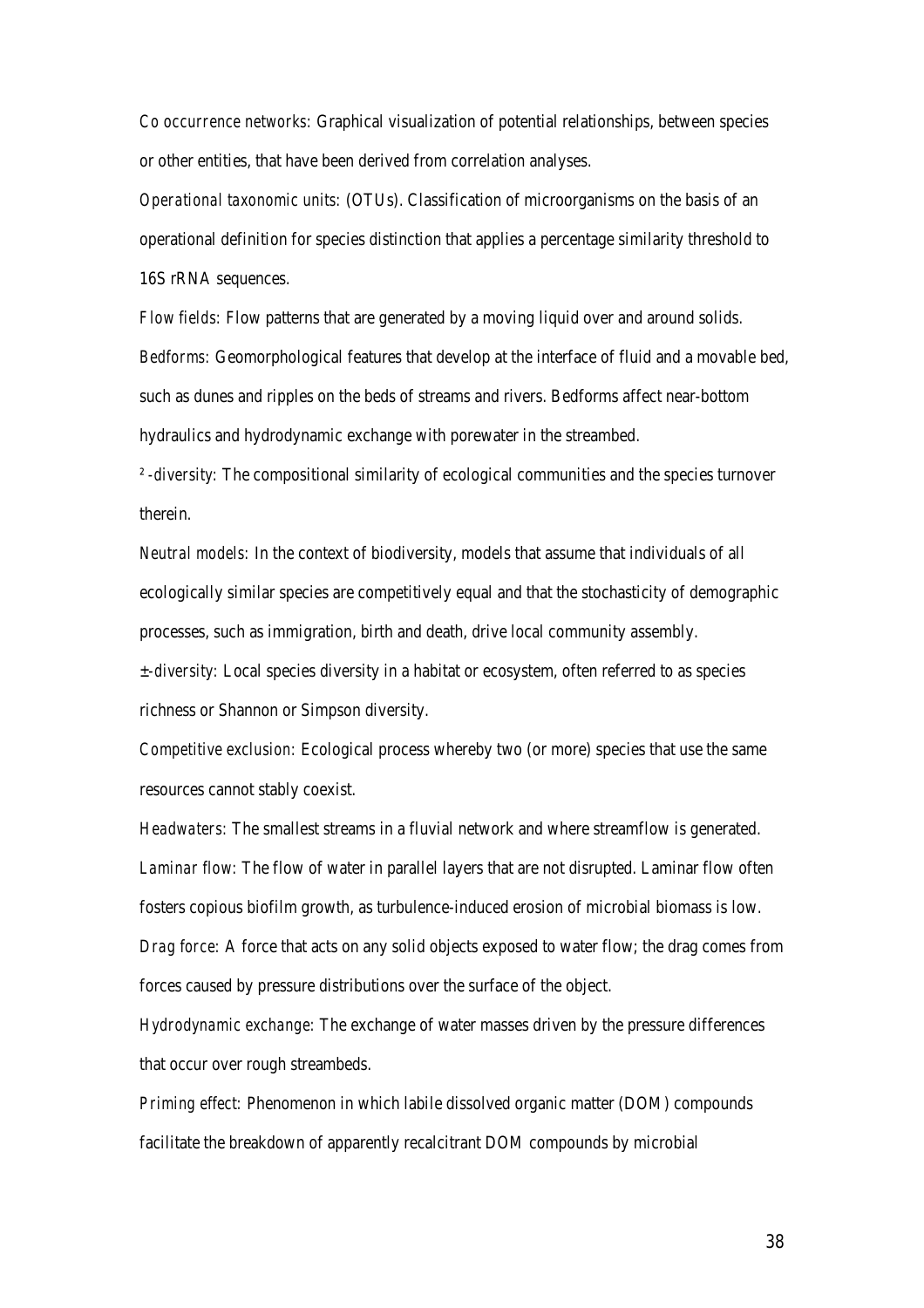heterotrophs. The mechanism is unclear but may involve the provision of energy for the expression of extracellular enzymes that degrade recalcitrant DOM.

*Recalcitrant DOM:* Dissolved organic matter (DOM) that is resistant to degradation by microbial heterotrophs.

*Functional plasticity:* The capacity of an ecological community to accommodate environmental changes by adjusting the overall performance of dominant phylotypes. *Functional redundancy:* A concept that relates changes in ecosystems to species loss, in which species that perform similar roles in communities can substitute for one another with little effect on the functioning of the community and ecosystem.

*Functional gene arrays:* DNA array technology for assessing functional gene diversity and distribution in microbial communities.

*Microautoradiography:* Method that visualises and quantifies the uptake of a radioactively labelled compound at the level of single cells.

*Eutrophication:* The process in which increased nutrient inputs drive an increase in algal biomass in aquatic systems, which in turn causes anoxia as a result of the breakdown of these algae by microbial heterotrophs.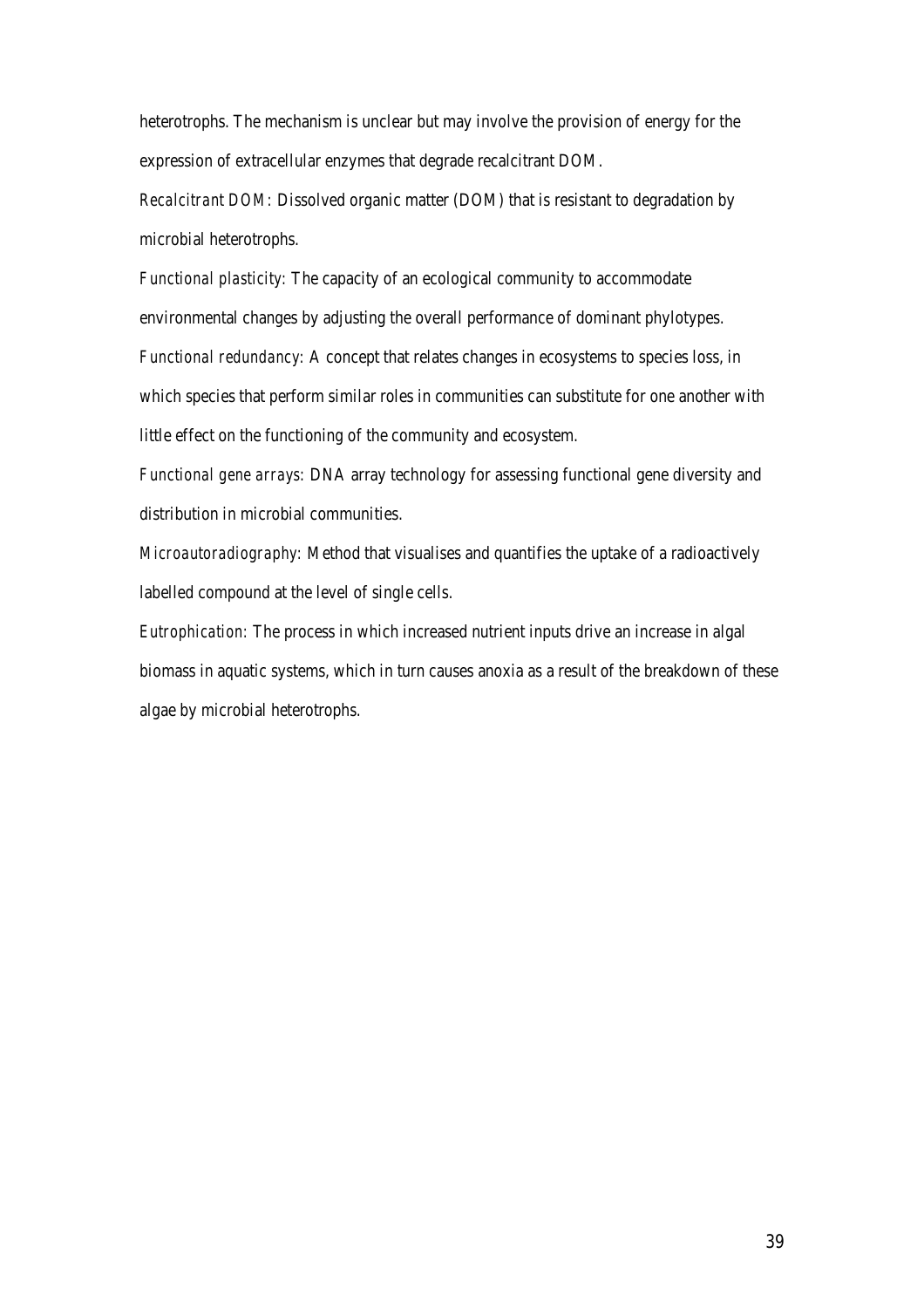## **ONLINE ONLY**

#### **Key Points**

1. Biofilms dominate microbial life in stream ecosystems. These matrix-enclosed and surfaceattached microbial communities are ubiquitous, prolific and highly active at the interfaces of the streambed. The biofilm mode of life is advantageous in streams with a fast flow of water and continuous export of nutrients and organic matter.

2. Biofilms in streams can be considered a 'microbial skin', regulating the processing and export of nutrients and organic matter from catchments and influencing the dispersal of microorganisms and their biodiversity dynamics at the scale of entire stream networks. 3. Interactions between the growth of biofilms, streamwater flow and substratum chemistry produce emergent environmental complexity in the streambed.

4. Proteobacteria and Bacteroidetes often dominate the communities of stream biofilms. Flavobacteriia and Sphingobacteriia seem to be especially important members of these communities. Archaea are found within niche microenvironments established by the metabolic activity of other microorganisms.

5. High biodiversity in stream biofilms is supported by continuous input of microorganisms from upstream catchments, environmental sorting induced by habitat heterogeneity (ranging from the scale of the biofilm to large stream networks) and episodic disturbance from streamwater flow.

6. New interdisciplinary approaches are needed to link structure and function of biofilms to their environment and, ultimately, to ecosystem processes and biogeochemical fluxes in streams. This is crucial to understand and predict implications of global ecosystem change and climate change on the microbial ecology and functioning of stream ecosystems.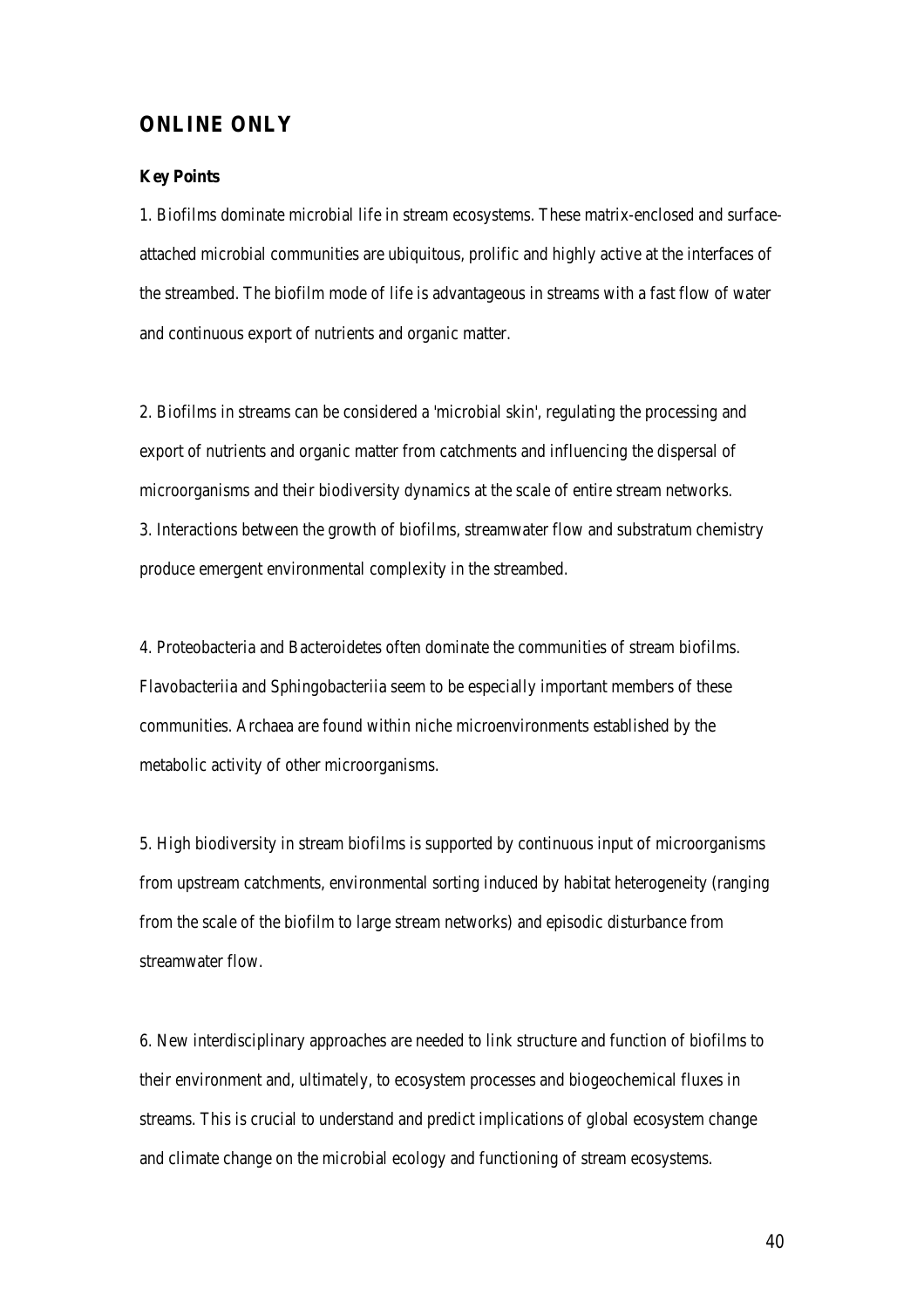#### **Author biographies**

**Tom J. Battin** is a professor of ecohydraulics at the Ecole Polytechnique Fédérale de Lausanne, Switzerland. His research focuses on the ecology of biofilms in streams and the implications of biofilms for ecosystem processes. He is interested in the physical, chemical and biological process coupling that makes these biofilms so diverse and successful in the biogeochemical cycle. His research also includes the study of large-scale carbon fluxes at the scale of entire stream networks. Tom Battin's webpage.

**Katharina Besemer** pursued postdoctoral research at the University of Glasgow, UK, and recently moved to the University of Vienna, Austria. Her research focuses on the structure and function of microbial communities in streams and rivers, particularly on the distribution of microbial biodiversity in fluvial landscapes, ranging from millimetres to kilometres. Her current work emphasizes the role of stream confluences as conspicuous nodes in fluvial networks on microbial diversity and community structure.

**Mia M. Bengtsson** is a junior group leader at the University of Greifswald, Germany. In 2011, she obtained her Ph.D. from the University of Bergen, Norway, studying bacteria in kelp forests and has done postdoctoral research at the University of Vienna and the WasserCluster Lunz, Austria, on the ecology of stream biofilms and lake planktonic communities. She is interested in how biotic interactions shape microbial communities and likes to pursue this topic on global, ecosystem, experimental and molecular scales.

**Anna M. Romaní** is an associate professor at the University of Girona, Spain. She received her Ph.D. in Biology in 1997 at the University of Barcelona, Spain, and subsequently held research positions at the University of Wales, Bangor, UK, at the Max-Planck-Institute for Limnology, Schlitz, Germany, and at the Evolutionary Biology Center, Uppsala, Sweden. Her main research expertise covers river ecology, specifically the role of the microbial biofilm on organic matter cycling with emphasis on microbial interactions and functions, biofilm formation, and global change effects.

**Aaron I. Packman** is a professor of environmental engineering and science at Northwestern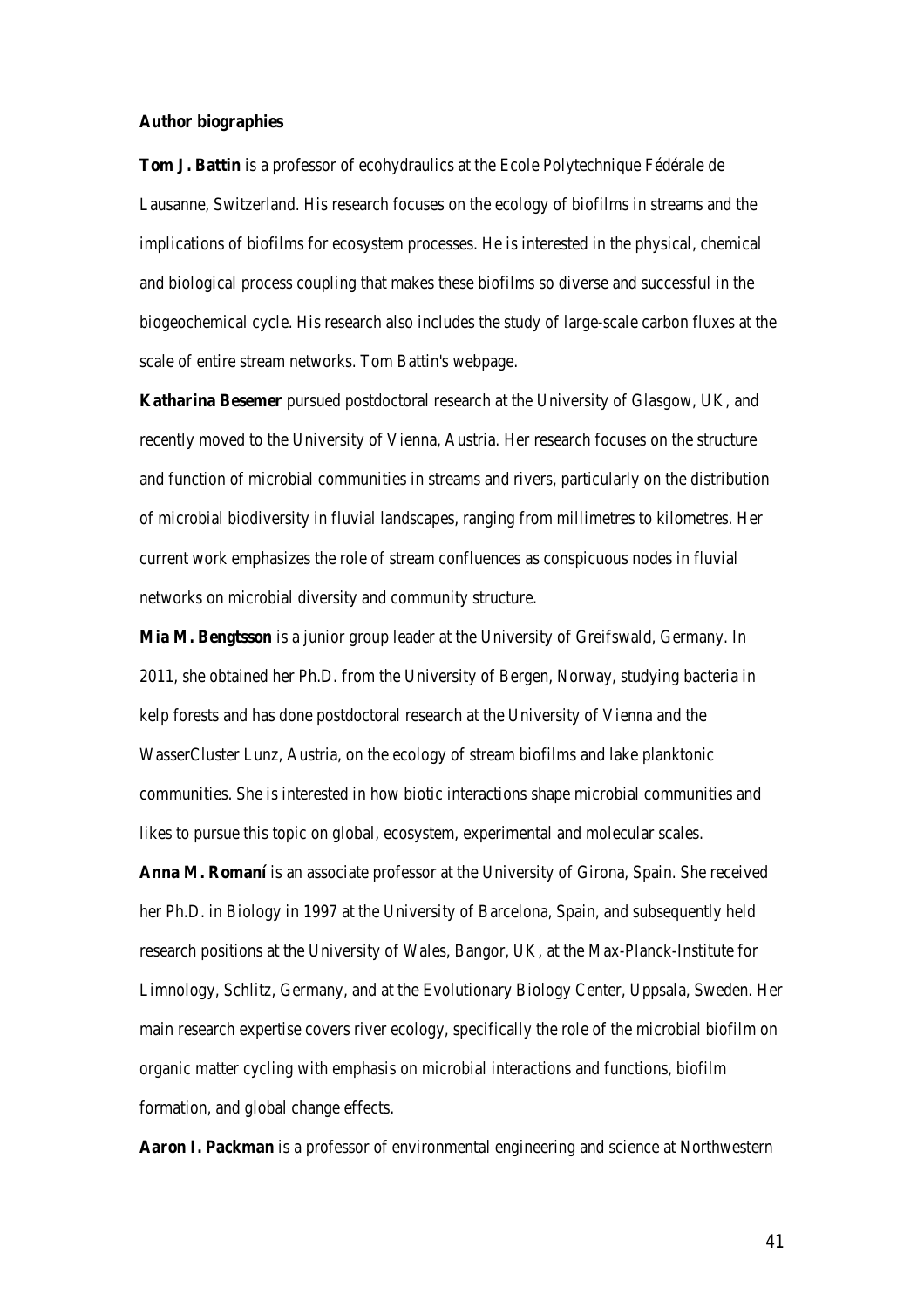University, Evanston, Illinois, USA. His research focuses on water, sediments and microbiota, with particular emphasis on the basic processes that control interfacial dynamics in aquatic systems and the coupling of physical processes with biological and biogeochemical processes. Important applications include benthic microbial ecology, nutrient and carbon cycling, contaminant dynamics, ecosystem degradation and restoration, waterborne disease transmission, and control of biofilms in human infection and engineered water systems.